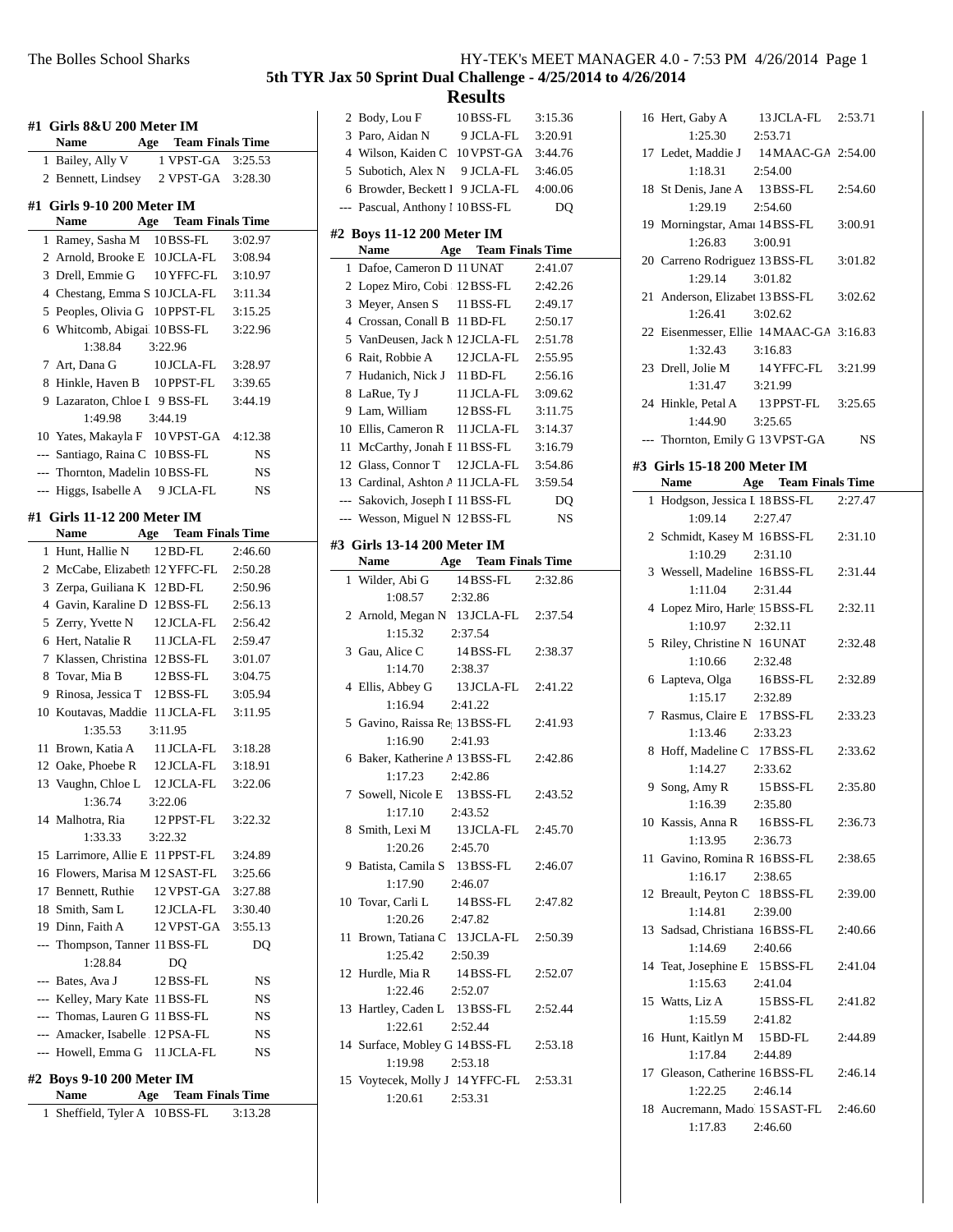**5th TYR Jax 50 Sprint Dual Challenge - 4/25/2014 to 4/26/2014**

#### **Results**

**Name Age Team Finals Time** 1 Schooling, Joseph 18 BSS-FL 2:06.50 2 Lau, Leonis J 17 BSS-FL 2:19.39 3 2:19.62 Carbone, Joey J 17BSS-FL 4 Farris, Dean N 16 MAAC-GA 2:19.92 5 2:21.48 Kurihara, Rio 17BSS-FL 6 Fonteno, Michael I 17 BSS-FL 2:22.76

**#4 Boys 15-18 200 Meter IM**

| (#3 Girls 15-18 200 Meter IM) |                                          |                |           |  |
|-------------------------------|------------------------------------------|----------------|-----------|--|
|                               | 19 Jacobs, Emily A 17 BSS-FL             |                | 2:46.83   |  |
|                               | 1:20.33                                  | 2:46.83        |           |  |
|                               | 20 Caluma, Thea Mar 18BSS-FL             |                | 2:47.24   |  |
|                               | 1:20.66                                  | 2:47.24        |           |  |
| 21                            | Brierley, Torey G 15 MAAC-GA 2:47.92     |                |           |  |
|                               | 1:21.00                                  | 2:47.92        |           |  |
|                               | 22 Ngui, Andrea Ann 16BSS-FL             |                | 2:51.53   |  |
|                               | 1:15.43                                  | 2:51.53        |           |  |
|                               | 23 Watts, Jackie M                       | 17 BSS-FL      | 2:53.63   |  |
|                               | 1:21.26                                  | 2:53.63        |           |  |
|                               | 24 Johnson, McKenna 17 BSS-FL            |                | 2:53.94   |  |
|                               | 1:22.08                                  | 2:53.94        |           |  |
| 25                            | Hogan, Grace C                           | 15 BSS-FL      | 2:57.64   |  |
|                               | 1:25.22                                  | 2:57.64        |           |  |
|                               | 26 McIntosh, Alexis / 15 PPST-FL         |                | 3:01.17   |  |
|                               | 1:22.90                                  | 3:01.17        |           |  |
|                               | 27 Reyes, Dominiq R1 16BSS-FL            |                | 3:02.25   |  |
|                               | 1:26.09                                  | 3:02.25        |           |  |
|                               | 28 Carroll, Cecilia S 16 VPST-GA 3:04.37 |                |           |  |
|                               | 1:28.85                                  | 3:04.37        |           |  |
|                               | --- Pritchard, Madison 17 BSS-FL         |                | DQ        |  |
|                               | 1:18.99                                  | D <sub>O</sub> |           |  |
|                               | --- Gilreath, Emily C 15 BSS-FL          |                | NS        |  |
|                               | --- Peacock, Salem E 18 BSS-FL           |                | <b>NS</b> |  |
|                               | --- Hartje, Amelia A 16BSS-FL            |                | <b>NS</b> |  |
|                               | --- Clares Montero, A 15 BSS-FL          |                | <b>NS</b> |  |
|                               | --- Merta, Samantha L 18 BSS-FL          |                | <b>NS</b> |  |
|                               | #4 Boys 13-14 200 Meter IM               |                |           |  |
|                               | Name Age Team Finals Time                |                |           |  |
|                               | 1 Adcock, Jake W 14 BSS-FL               |                | 2:24.85   |  |
|                               | 2 McPheters, Ian J 14 BSS-FL             |                | 2:25.08   |  |
|                               | 3 Gavino, Roman Ra 14 BSS-FL             |                | 2:26.91   |  |
|                               | 4 Sugishita, Andrew 14 BSS-FL            |                | 2:30.86   |  |
|                               | 5 Mier, Jake C                           | 14 PSA-FL      | 2:30.93   |  |
|                               | 6 Wessell, Jack N                        | 13 BSS-FL      | 2:33.05   |  |
| $\tau$                        | Vermiglio, Nicolas 13 BSS-FL             |                | 2:33.26   |  |
|                               | 8 Ryan, John P                           | 14 JCLA-FL     | 2:36.31   |  |
|                               | 9 Oake, Adrian J                         | 14 JCLA-FL     | 2:37.01   |  |
|                               | 10 Dafoe, Riley S                        | 14 UNAT        | 2:37.68   |  |
|                               | 11 Rabalais, Ryan H 14 BSS-FL            |                | 2:38.06   |  |
|                               | 12 Hodgson, Jeremy                       | $14$ BSS-FL    | 2:41.06   |  |
| 13                            | Ray, Mason J                             | 13 BSS-FL      | 2:44.07   |  |
| 14                            | Walker, max G                            | 14 MAAC-GA     | 2:48.53   |  |

15 2:50.15 Vansteenberghe, N 13 JCLA-FL 16 Talyanker, Nichola 13 BSS-FL 2:53.94 17 Raimondi, Carmine 14 PPST-FL 2:55.26 18 Herreros, Jonathan 13 JCLA-FL 3:02.26 19 Jones III, Jack R 14 BSS-FL 3:04.44 20 Mallon, Justin E 14 PPST-FL 3:05.18 21 Radloff, Bobby P 13 BSS-FL 3:32.07 22 Chalamalasetty, Vi 13BSS-FL 3:33.42 --- Brierley, Jack 13 MAAC-GA DQ --- Emerson, Noah C 13 BSS-FL NS

|                          | 7 Gibbons, Jake R                     | 17 BSS-FL                   | 2:22.86   |
|--------------------------|---------------------------------------|-----------------------------|-----------|
| 8                        | Howerton, Clayton 17 BSS-FL           |                             | 2:24.50   |
| 9                        | Andrasco, Jacob J 16 BSS-FL           |                             | 2:24.54   |
|                          | 10 Lim, Jeremy Bryan 16 BSS-FL        |                             | 2:25.59   |
| 11                       | Rice, Tyler V                         | 16BSS-FL                    | 2:25.64   |
| 12                       | Mitchell, John P                      | 16 MAAC-GA                  | 2:26.42   |
| 13                       | Bloom, Travis T                       | 15 BSS-FL                   | 2:26.59   |
| 14                       | Dietrich, Hagen W 17 BSS-FL           |                             | 2:27.52   |
| 15                       | Reyes, Gerard Chr. 18 BSS-FL          |                             | 2:27.69   |
| 16                       | Korek, Jakub E                        | 16BSS-FL                    | 2:28.04   |
| 17                       | Pineiro, Christian J 17 BSS-FL        |                             | 2:28.15   |
| 18                       | Bloom, Jackson L 15 BSS-FL            |                             | 2:28.79   |
| 19                       | Michael, Max M                        | 17 BSS-FL                   | 2:29.17   |
| 20                       | Thames, Christoph 15 MAAC-GA          |                             | 2:29.52   |
| 21                       | Daugherty, James 115 BSS-FL           |                             | 2:29.57   |
| 22                       | Tabor, William J                      | 15 BSS-FL                   | 2:30.03   |
| 23                       | Paredes, Vladimir                     | 16BSS-FL                    | 2:30.48   |
| 24                       | Dynneson, Matthe <sup>1</sup> 16 UNAT |                             | 2:30.57   |
| 25                       | Sakovich, John W 15 BSS-FL            |                             | 2:30.67   |
| 26                       | Batista, Caio S                       | 16BSS-FL                    | 2:31.11   |
| 27                       | Hill, Grant R                         | 15 BSS-FL                   | 2:31.83   |
| 28                       | Smith, Speakman § 15 EAJ-FL           |                             | 2:32.95   |
| 29                       | Tempkin, Maxwell 16BSS-FL             |                             | 2:37.06   |
| 30                       | Moberg, Lukas C 17 PPST-FL            |                             | 2:38.95   |
| 31                       | Rinosa, Joshua D 15 BSS-FL            |                             | 2:40.66   |
| 32                       | Sistare, Cameron C 15 BSS-FL          |                             | 2:42.27   |
| 33                       | Lee, Arthur A                         | 15 BSS-FL                   | 2:43.20   |
| 34                       | Myron, Eli B                          | 16 PPST-FL                  | 2:48.89   |
|                          | --- Georgiadis, Luke I 17 BSS-FL      |                             | DQ        |
|                          | --- Hill, Walker W                    | 18 BSS-FL                   | NS.       |
| $---$                    | Weeks, Christian R 18 BSS-FL          |                             | <b>NS</b> |
| $\overline{\phantom{a}}$ | Ungrady, Graham 16 BSS-FL             |                             | <b>NS</b> |
| ---                      | Jones, Isaiah J                       | 17 BSS-FL                   | <b>NS</b> |
|                          |                                       |                             |           |
|                          | #4 Boys 19&O 200 Meter IM             |                             |           |
|                          | <b>Name</b>                           | <b>Age</b> Team Finals Time |           |
| 1                        | Alvarez Caraballo, 25 BSS-FL          |                             | 2:07.76   |
|                          | 2 Pinzon, Omar A 24 BSS-FL            |                             | 2:09.56   |
|                          | 3 Mitchell, Max A 21 MAAC-GA 2:24.78  |                             |           |
|                          | 4 Wendorf, Eric E 49 PSC-FL           |                             | 2:40.21   |
|                          | #5 Girls 9-10 100 Meter Fly           |                             |           |
|                          | Age<br>Name                           | <b>Team Finals Time</b>     |           |
| 1                        | Moore, Anna C                         | 10 JCLA-FL                  | 1:21.26   |
| 2                        | Ramey, Sasha M                        | 10 BSS-FL                   | 1:22.79   |
| 3                        | McCabe, Reilly R                      | 10 YFFC-FL                  | 1:24.32   |
|                          | 4 Herbet, Kaylin E                    | 9 BD-FL                     | 1:31.27   |
| 5                        | Lazaraton, Sophia                     | 10BSS-FL                    | 1:31.64   |
| 6                        | Dafoe, Claire J                       | 9 UNAT                      | 1:32.12   |
|                          |                                       |                             |           |
|                          |                                       |                             |           |

|                | 7 Ryan, Lizzie E 10JCLA-FL       |                             | 1:32.17        |
|----------------|----------------------------------|-----------------------------|----------------|
|                | 8 Pauly, Elizabeth L 10JCLA-FL   |                             | 1:32.49        |
|                | 9 Sargeant, Avery B 10JCLA-FL    |                             | 1:32.97        |
|                | 10 Hunt, Andi C                  | 9 BD-FL                     | 2:01.55        |
|                | #6 Boys 9-10 100 Meter Fly       |                             |                |
|                | Name                             | <b>Age</b> Team Finals Time |                |
|                |                                  |                             |                |
|                | 1 Kim, Jonathan                  | 10 JCLA-FL                  | 1:26.07        |
|                | 2 Yates, Coleman A 9 VPST-GA     |                             | 1:27.11        |
|                | 3 Sheffield, Tyler A 10BSS-FL    |                             | 1:31.18        |
|                | 4 Heck, Drew K                   | 9 YFFC-FL                   | 1:34.55        |
|                | #7 Girls 11-12 100 Meter Fly     |                             |                |
|                | <b>Name</b>                      | <b>Age</b> Team Finals Time |                |
|                | 1 Donalson, Lauren 12 JCLA-FL    |                             | 1:21.89        |
|                | 2 Shaffer, Meghan H 11 JCLA-FL   |                             | 1:22.18        |
|                | 3 Victor, Didi F                 | 12 JCLA-FL                  | 1:26.39        |
|                | 4 Hampson, Sophie 1 11 BD-FL     |                             | 1:29.08        |
|                | 5 Chang, Ella K                  | 11 SAST-FL                  | 1:34.37        |
|                | 6 Mayer, Elizabeth F 12 YFFC-FL  |                             | 1:51.06        |
|                |                                  |                             |                |
|                | --- Thomas, Lauren G 11 BSS-FL   |                             | D <sub>O</sub> |
|                | --- McCranie, Georgia 12 SAST-FL |                             | NS             |
|                | #8 Boys 11-12 100 Meter Fly      |                             |                |
|                | Name                             | Age Team Finals Time        |                |
|                | 1 Smith, Julian B                | 11 EAJ-FL                   | 1:12.45        |
|                | 2 Morton, Michael T 12 JCLA-FL   |                             | 1:13.25        |
|                | 3 Herbet, Mason J 12BD-FL        |                             | 1:14.83        |
|                | 4 Rait, Robbie A                 | 12 JCLA-FL                  | 1:16.23        |
|                | 5 Thompson, Isaiah   11 JCLA-FL  |                             | 1:16.87        |
|                |                                  |                             |                |
|                | 6 Lopez Miro, Cobi   12 BSS-FL   |                             | 1:18.73        |
|                | 7 Hattery, Jack R                | 12BSS-FL                    | 1:24.14        |
| 8              | Haney, Scott S                   | 11 PSA-FL                   | 1:26.04        |
|                | 9 Gapinski, David A 11 JCLA-FL   |                             | 1:36.28        |
|                | 10 Perez, Diego J                | 11 JCLA-FL                  | 1:54.42        |
| $\overline{a}$ | McCarthy, Jonah F 11 BSS-FL      |                             | NS             |
| $---$          | Thomas, Ethan S 12 BSS-FL        |                             | NS             |
|                | #9 Girls 13-14 100 Meter Fly     |                             |                |
|                | <b>Name</b>                      | <b>Age</b> Team Finals Time |                |
| 1              | Hampson, Chloe L 14 BD-FL        |                             | 1:07.44        |
|                | 2 Wilder, Abi G                  | 14BSS-FL                    | 1:09.81        |
|                | 3 Trieu, Audrey A                | 14 BSS-FL                   | 1:11.23        |
|                | 4 Gavino, Raissa Re; 13 BSS-FL   |                             | 1:11.35        |
|                | 5 Stanfield, Summer 13 JCLA-FL   |                             |                |
|                |                                  |                             | 1:11.60        |
|                | 6 Brinkman, Ellie Q 13BSS-FL     |                             | 1:12.06        |
| 7              | Miller, Aubrey N                 | 14 JCLA-FL                  | 1:12.88        |
| 8              | Stewart, Emma K                  | 13 BD-FL                    | 1:13.74        |
| 9              | Wallace, Haylie N                | 13 YFFC-FL                  | 1:14.67        |
| 10             | Browder, Hadley C 13 JCLA-FL     |                             | 1:14.82        |
| 11             | Batista, Camila S                | 13 BSS-FL                   | 1:15.70        |
| 12             | Baker, Katherine A 13 BSS-FL     |                             | 1:16.73        |
| 13             | Mize, Leah K                     | 14 BD-FL                    | 1:17.83        |
| 14             | Blackford, Emily A 13 BSS-FL     |                             | 1:19.81        |
| 15             | Chandler, Ava E                  | 14 BSS-FL                   | 1:20.21        |
| 16             | Geiger, Emma C                   | 13 JCLA-FL                  | 1:22.60        |
| 17             | Carreno Rodriguez 13 BSS-FL      |                             | 1:29.22        |
| 18             | Morningstar, Amai 14 BSS-FL      |                             | 1:31.40        |
| ---            |                                  | 13 BD-FL                    | NS             |
|                | Minkin, Amelia S                 |                             |                |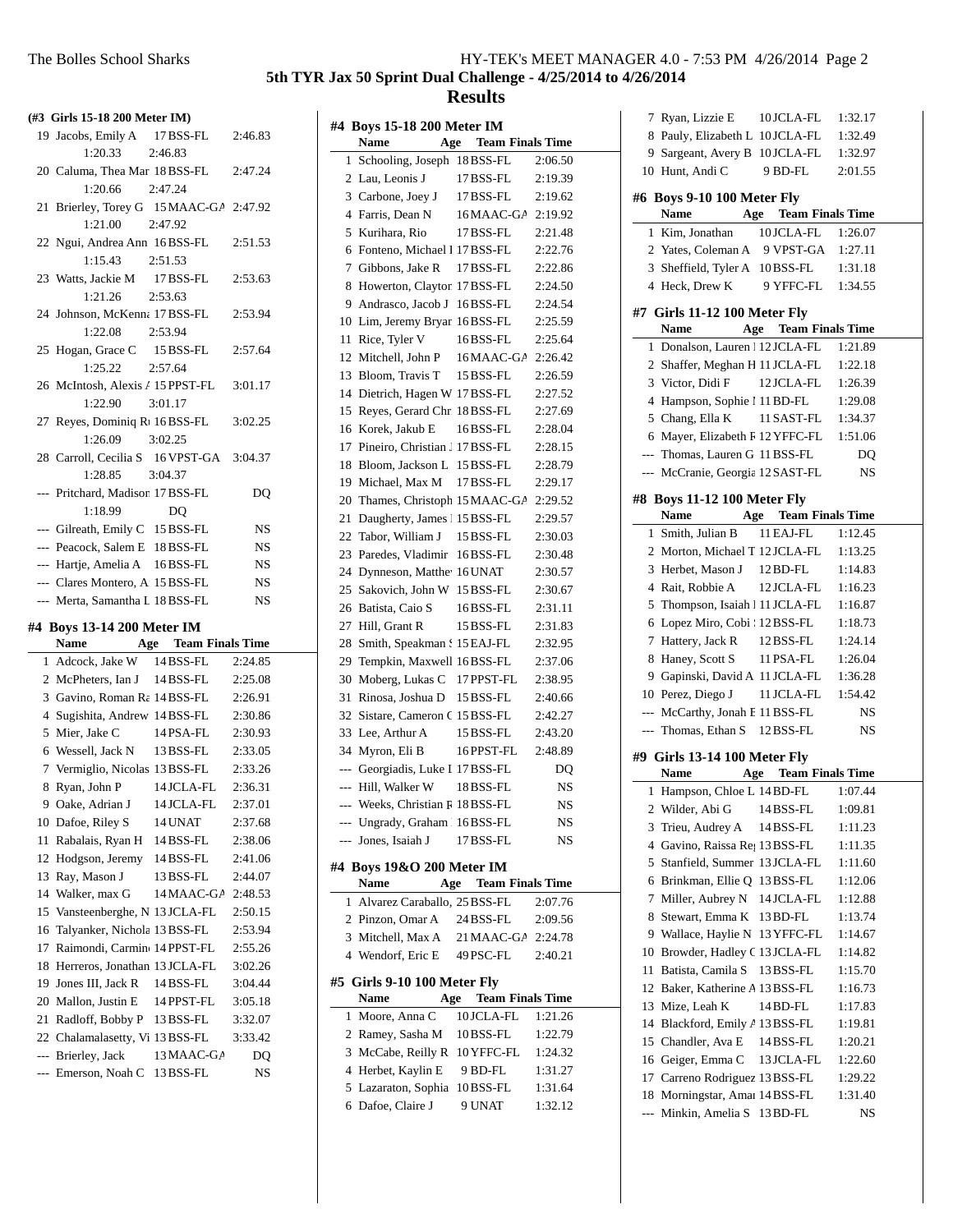**Results**

|     |                                             |                             | 5th T     |
|-----|---------------------------------------------|-----------------------------|-----------|
|     | #10 Boys 13-14 100 Meter Fly<br><b>Name</b> | <b>Age</b> Team Finals Time |           |
|     | 1 Hackett, Nicholas + 14 BSS-FL             |                             | 1:00.39   |
|     | 2 Adcock, Jake W                            | 14 BSS-FL                   | 1:04.20   |
|     | 3 Sugishita, Andrew 14 BSS-FL               |                             | 1:05.15   |
|     | 4 Mier, Jake C                              | 14 PSA-FL                   | 1:05.82   |
|     | 5 Ryan, John P                              | 14 JCLA-FL                  | 1:07.96   |
|     | 6 Wessell, Jack N                           | 13 BSS-FL                   | 1:09.57   |
|     | 7 Dafoe, Riley S                            | 14 UNAT                     | 1:10.16   |
|     | 8 Vermiglio, Nicolas 13 BSS-FL              |                             | 1:10.62   |
|     | 9 Raimondi, Carmin 14 PPST-FL               |                             | 1:11.80   |
|     | 10 Relihan, Andrew                          | 13 PSA-FL                   | 1:14.23   |
|     | 11 Krejci, Ryan J                           | 14 JCLA-FL                  | 1:14.96   |
|     | 12 Burkett, Brandon I 13 BSS-FL             |                             | 1:18.23   |
|     | --- Radloff, Bobby P                        | 13 BSS-FL                   | DQ        |
|     | --- Emerson, Noah C 13 BSS-FL               |                             | <b>NS</b> |
|     | #11 Girls 100 Meter Fly                     |                             |           |
|     | <b>Name</b>                                 | <b>Age</b> Team Finals Time |           |
| 1   | Hodgson, Jessica I 18 BSS-FL                |                             | 1:05.66   |
|     | 2 Miller, Chloe G                           | 15 BSS-FL                   | 1:06.92   |
|     | 3 Dressel, Sherridon 15 BSS-FL              |                             | 1:07.12   |
|     | 4 Michaels, Madison 16BSS-FL                |                             | 1:08.41   |
| 5   | Riley, Christine N 16 UNAT                  |                             | 1:09.35   |
|     | 6 Song, Amy R                               | 15 BSS-FL                   | 1:09.73   |
| 7   | Kassis, Anna R                              | 16BSS-FL                    | 1:10.33   |
|     | 8 Wessell, Madeline 16BSS-FL                |                             | 1:11.59   |
|     | 9 Gavino, Romina R 16 BSS-FL                |                             | 1:11.66   |
|     | 10 Watts, Liz A                             | 15 BSS-FL                   | 1:12.00   |
| 11  | Breault, Peyton C 18BSS-FL                  |                             | 1:12.17   |
|     | *12 Hoff, Madeline C 17 BSS-FL              |                             | 1:12.48   |
|     | *12 Lopez Miro, Harle 15 BSS-FL             |                             | 1:12.48   |
|     | 14 Sadsad, Christiana 16BSS-FL              |                             | 1:12.58   |
|     | 15 Aucremann, Mado 15 SAST-FL               |                             | 1:14.09   |
|     | 16 Hunt, Kaitlyn M                          | 15 BD-FL                    | 1:14.89   |
|     | 17 Caluma, Thea Mar 18BSS-FL                |                             | 1:15.67   |
|     | 18 Hardan, Raphaelle 15 YFFC-FL             |                             | 1:15.78   |
| 19  | Benson, Emily L                             | 15 BSS-FL                   | 1:16.23   |
| 20  | Watts, Jackie M                             | 17 BSS-FL                   | 1:16.62   |
| 21  | Henley, Kendall V                           | 16 UNAT                     | 1:16.99   |
| 22  | Heinzel, Abigail N 17 BSS-FL                |                             | 1:17.75   |
| 23  | Merta, Samantha L                           | 18 BSS-FL                   | 1:19.73   |
| 24  | Ngui, Andrea Ann                            | 16BSS-FL                    | 1:21.01   |
| 25  | Jacobs, Emily A                             | 17 BSS-FL                   | 1:21.14   |
|     | 26 Canon, Victoria D                        | 15 PPST-FL                  | 1:33.59   |
| --- | Hartje, Amelia A                            | 16BSS-FL                    | NS        |

#### **#12 Boys 100 Meter Fly**

| Name            | Age                             | <b>Team Finals Time</b> |         |  |
|-----------------|---------------------------------|-------------------------|---------|--|
|                 | 1 Todorovic, Mario 25 BSS-FL    |                         | 54.66   |  |
|                 | 2 Pinzon, Omar A                | 24 BSS-FL               | 56.28   |  |
| 3 Booth, Josh J |                                 | 18 BSS-FL               | 57.67   |  |
|                 | 4 Lim, Jeremy Bryar 16 BSS-FL   |                         | 59.22   |  |
|                 | 5 Mitchell, Max A               | $21$ MAAC-GA            | 59.47   |  |
|                 | 6 Garcia, Gian M                | 16 BSS-FL               | 1:00.34 |  |
|                 | 7 Heath, Grady W                | 16BSS-FL                | 1:01.00 |  |
|                 | 8 Loomis, Nicholas 1 16 SAST-FL |                         | 1:01.51 |  |

| *9             | Mitchell, John P                  | 16 MAAC-GA                     | 1:02.42  |
|----------------|-----------------------------------|--------------------------------|----------|
|                | *9 McPheters, Matthe 18BSS-FL     |                                | 1:02.42  |
| 11             | Kurihara, Rio                     | 17 BSS-FL                      | 1:02.78  |
|                | 12 Mahaffey, Dakota 16BSS-FL      |                                | 1:03.63  |
|                | 13 Michael, Max M                 | 17 BSS-FL                      | 1:03.69  |
|                | 14 Fonteno, Michael I 17 BSS-FL   |                                | 1:03.84  |
|                | 15 Gibbons, Jake R                | 17 BSS-FL                      | 1:04.13  |
|                | 16 Reyes, Gerard Chr. 18BSS-FL    |                                | 1:04.27  |
|                | 17 Tabor, William J               | 15 BSS-FL                      | 1:04.48  |
| 18             | Bloom, Travis T 15 BSS-FL         |                                | 1:04.61  |
|                | 19 Georgiadis, Luke I 17 BSS-FL   |                                | 1:04.84  |
| 20             | LaFargue, Kadeem 16 BSS-FL        |                                | 1:05.23  |
| 21             | Daugherty, James 115 BSS-FL       |                                | 1:06.02  |
|                | 22 Hardan, Lukael G               | 17 BSS-FL                      | 1:06.19  |
|                | 23 Wendorf, Eric E 49 PSC-FL      |                                | 1:06.25  |
|                | 24 Korek, Jakub E 16 BSS-FL       |                                | 1:06.43  |
|                | 25 Moberg, Lukas C 17 PPST-FL     |                                | 1:06.61  |
|                | 26 Dietrich, Hagen W 17 BSS-FL    |                                | 1:06.81  |
|                | 27 Pineiro, Christian J 17 BSS-FL |                                | 1:07.81  |
| 28             | Lau, Leonis J                     | 17 BSS-FL                      | 1:07.93  |
|                | 29 Rice, Tyler V                  | 16BSS-FL                       | 1:08.29  |
|                | 30 Tempkin, Maxwell 16BSS-FL      |                                | 1:08.57  |
| 31             | Heinzel, Thomas J 15 BSS-FL       |                                | 1:09.84  |
|                | 32 Andrews, Parker C 17 BSS-FL    |                                | 1:10.70  |
|                | 33 Hill, Grant R                  | 15 BSS-FL                      | 1:14.18  |
|                | 34 Flynn, Jackson T 15 BSS-FL     |                                | 1:14.81  |
|                | 35 Jones, Isaiah J                | 17 BSS-FL                      | 1:19.98  |
|                | 36 Koros, Ben A                   | 17 JCLA-FL                     | 1:32.56  |
|                |                                   |                                |          |
|                |                                   |                                |          |
|                | --- Ungrady, Graham 16BSS-FL      |                                | NS       |
|                | --- Pace, Arthur T                | 19 BSS-FL                      | NS       |
| $---$          | --- Weeks, Christian R 18 BSS-FL  |                                | NS<br>NS |
|                | Ahmad Fauzi, Dan 17 BSS-FL        |                                |          |
|                | #13  Girls 8&U 100 Meter Back     |                                |          |
|                | <b>Name</b>                       | <b>Age</b> Team Finals Time    |          |
| 1              | Owens, Aubrey T 8 BSS-FL          |                                | 1:50.15  |
| $\overline{2}$ | Smith, Cinnamon 8 JCLA-FL         |                                | 2:00.04  |
| 3              | Acevedo, Elizabetl 8 SAST-FL      |                                | 2:10.45  |
|                | 4 Flowers, Elise M 8 SAST-FL      |                                | 2:13.10  |
| 5              | Straub, Sydney                    | 8 PSA-FL                       | 2:15.85  |
|                | #13 Girls 9-10 100 Meter Back     |                                |          |
|                | <b>Name</b>                       | <b>Team Finals Time</b><br>Age |          |
| 1              | Moore, Anna C                     | 10 JCLA-FL                     | 1:25.30  |
| 2              | McCabe, Reilly R                  | 10 YFFC-FL                     | 1:25.99  |
| 3              | Pauly, Elizabeth L                | 10 JCLA-FL                     | 1:31.02  |
| $\overline{4}$ | Drell, Emmie G                    | 10 YFFC-FL                     | 1:31.92  |
| 5              | Zorn, Alexandra E 10 BSS-FL       |                                | 1:32.24  |
| 6              | Ryan, Lizzie E                    | 10 JCLA-FL                     | 1:34.30  |
| 7              | Lazaraton, Sophia                 | 10BSS-FL                       | 1:35.81  |
| 8              | Art, Dana G                       | 10 JCLA-FL                     | 1:36.49  |
| 9              | Herbet, Kaylin E                  | 9 BD-FL                        | 1:37.20  |
|                | 10 Victor, Anouk E                | 10 JCLA-FL                     | 1:37.96  |
| 11             | Ward, Madison S                   | 10BSS-FL                       | 1:41.02  |
|                | 12 Lazaraton, Chloe I 9 BSS-FL    |                                | 1:43.14  |
|                | 13 Hunt, Andi C                   | 9 BD-FL                        | 1:55.33  |
|                | 14 Outcalt, Hannah                | 10 PSA-FL                      | 1:55.59  |
|                | 15 Wesson, Gabriela               | 9 BSS-FL                       | 1:58.60  |
|                |                                   |                                |          |

|                | 16 Hurdle, Hana C                          | 9 BSS-FL                                 | 2:04.70 |
|----------------|--------------------------------------------|------------------------------------------|---------|
|                | --- Minkin, Paige A                        | 10 BD-FL                                 | NS      |
| $\overline{a}$ | Higgs, Isabelle A                          | 9 JCLA-FL                                | NS      |
|                |                                            |                                          |         |
|                | #14 Boys 8&U 100 Meter Back<br>Name<br>Age | <b>Team Finals Time</b>                  |         |
| 1              | Trieu, John T                              | 8 YFFC-FL                                | 1:34.00 |
|                | 2 Dafoe, Dryden K                          | 7 UNAT                                   | 1:50.04 |
|                | 3 Smith, Brayden                           | 8 JCLA-FL                                | 2:10.90 |
|                | 4 Jones, Rohan                             | 8 PSA-FL                                 | 2:20.54 |
|                | --- Bailey, Jack A                         | 8 VPST-GA                                | DQ      |
|                | --- Singh, Saket N                         | 8 JCLA-FL                                | NS      |
|                | #14 Boys 9-10 100 Meter Back               |                                          |         |
|                | Name<br>1 Kim, Jonathan                    | <b>Age</b> Team Finals Time<br>10JCLA-FL | 1:28.30 |
|                |                                            |                                          |         |
|                | 2 Heck, William A                          | 9 YFFC-FL                                | 1:31.70 |
|                | 3 Body, Lou F                              | 10BSS-FL                                 | 1:32.15 |
|                | 4 Yates, Coleman A                         | 9 VPST-GA                                | 1:32.56 |
|                | 5 Pascual, Anthony 1 10 BSS-FL             |                                          | 1:36.63 |
|                | 6 Heck, Drew K                             | 9 YFFC-FL                                | 1:38.31 |
|                | 7 Paro, Aidan N                            | 9 JCLA-FL                                | 1:39.42 |
|                | 8 White, Russell C                         | 10 VPST-GA                               | 1:40.90 |
|                | 9 Kirk, Colin J                            | 10BSS-FL                                 | 1:44.48 |
|                | 10 Pritchard, Ryan K 10BSS-FL              |                                          | 1:47.17 |
|                | 11 Koehly, Matthew 10PSA-FL                |                                          | 1:53.45 |
|                | 12 Carr, Zach S                            | 10BSS-FL                                 | 1:54.50 |
|                | 13 Browder, Beckett I 9 JCLA-FL            |                                          | 1:54.92 |
|                | 14 Ray, Maddox S                           | 9 BSS-FL                                 | 1:57.75 |
|                | --- Subotich, Alex N                       | 9 JCLA-FL                                | DQ      |
| $---$          | Wilson, Conner J                           | 10 VPST-GA                               | NS      |
|                |                                            |                                          |         |
| #15            | Girls 11-12 100 Meter Back                 |                                          |         |
|                | Name<br>Age                                | <b>Team Finals Time</b>                  |         |
|                | 1 Trieu, Emily A                           | 12 BSS-FL                                | 1:18.70 |
|                | 2 Hunt, Hallie N                           | 12 BD-FL                                 | 1:21.30 |
|                | 3 McCabe, Elizabeth 12 YFFC-FL             |                                          | 1:23.40 |
|                | 4 Klassen, Christina 12BSS-FL              |                                          | 1:24.42 |
|                | 5 Rinosa, Jessica T                        | 12 BSS-FL                                | 1:25.21 |
|                | 6 Herbet, Jaden H                          | 12 BD-FL                                 | 1:26.54 |
|                |                                            |                                          | 1:26.58 |
|                | 7 Shaffer, Meghan H 11 JCLA-FL             | 12 BSS-FL                                | 1:27.00 |
| 8              | Tovar, Mia B                               | $12$ BD-FL                               |         |
| 9              | Hudanich, Mia R                            |                                          | 1:28.06 |
| 10             | Donalson, Lauren 12 JCLA-FL                |                                          | 1:28.79 |
| 11             | Victor, Emmieh A                           | 12 JCLA-FL                               | 1:30.43 |
| 12             | Oake, Phoebe R                             | 12 JCLA-FL                               | 1:31.20 |
| 13             | Victor, Didi F                             | 12JCLA-FL                                | 1:31.27 |
| 14             | Krejci, Lauren M                           | 11 JCLA-FL                               | 1:31.73 |
| 15             | Zerry, Yvette N                            | 12 JCLA-FL                               | 1:32.36 |
| 16             | Larrimore, Allie E                         | 11 PPST-FL                               | 1:32.47 |
| 17             | Hathcock, Sarah F                          | 11 JCLA-FL                               | 1:32.66 |
| 18             | Koutavas, Maddie                           | 11 JCLA-FL                               | 1:34.39 |
| 19             | Vaughn, Chloe L                            | 12 JCLA-FL                               | 1:34.76 |
| 20             | Hampson, Sophie 1 11 BD-FL                 |                                          | 1:36.06 |
| 21             | Smith, Sam L                               | 12 JCLA-FL                               | 1:38.74 |
| 22             | Evans, Amelia I                            | 11 PPST-FL                               | 1:39.24 |
| 23             | Brown, Jayla M                             | 11 PPST-FL                               | 1:41.36 |
| 24             | Watts, Rachel N                            | 12 BSS-FL                                | 1:42.86 |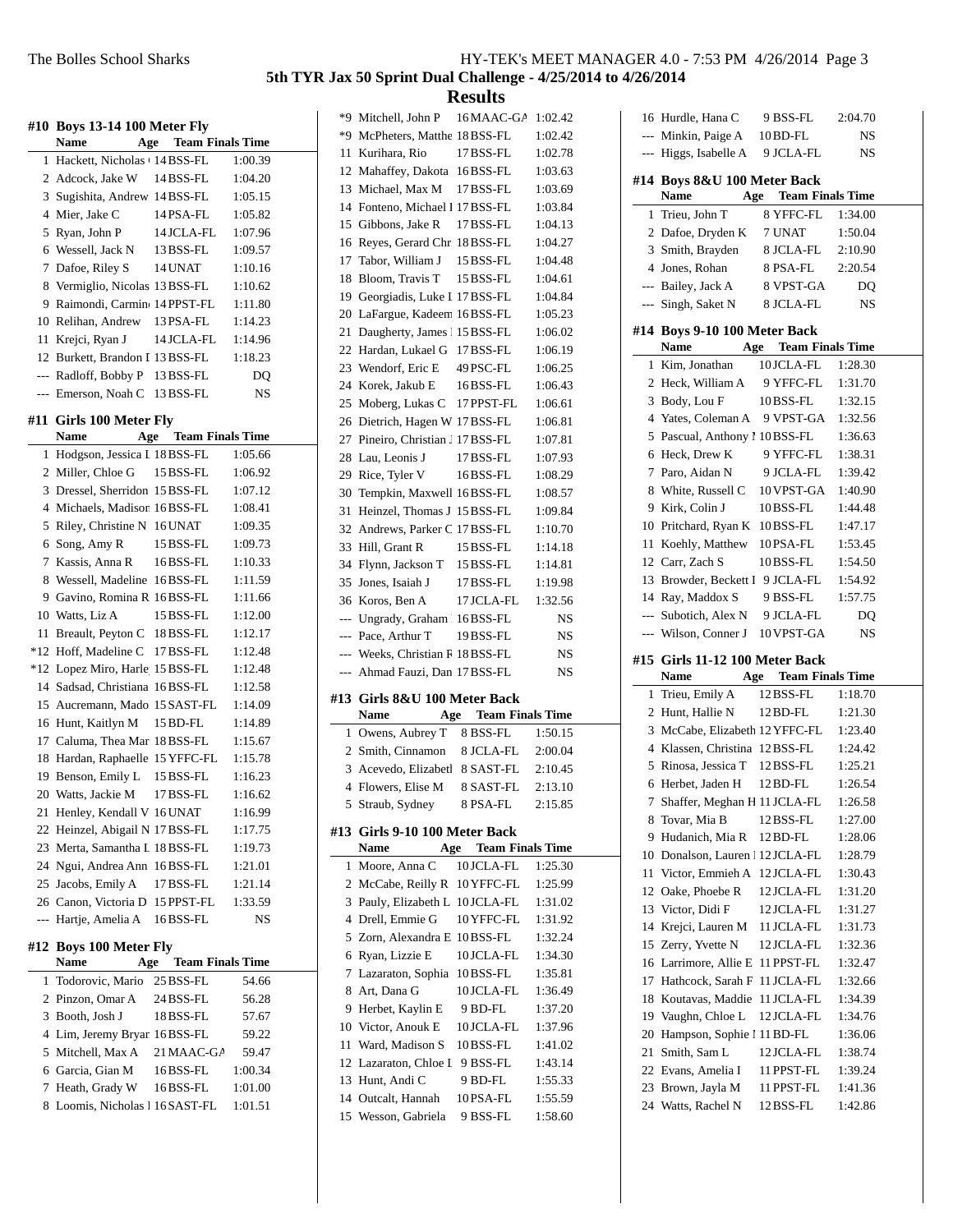|    | (#15 Girls 11-12 100 Meter Back) |                                         |         |
|----|----------------------------------|-----------------------------------------|---------|
|    | 25 Brown, Jayci N 11 PPST-FL     |                                         | 1:46.10 |
|    | 26 McCranie, Georgia 12 SAST-FL  |                                         | 1:50.17 |
|    | --- McCranie, Jenna C 11 SAST-FL |                                         | DQ      |
|    | --- Kelley, Mary Kate 11 BSS-FL  |                                         | NS      |
|    | --- Bates, Ava J                 | 12 BSS-FL                               | NS      |
|    | #16 Boys 11-12 100 Meter Back    |                                         |         |
|    | Name                             | <b>Exam Series Age Team Finals Time</b> |         |
|    | 1 Dafoe, Cameron D 11 UNAT       |                                         | 1:15.06 |
|    | 2 Morton, Michael T 12 JCLA-FL   |                                         | 1:19.01 |
| 3  | Kirk, Jackson C 12 BSS-FL        |                                         | 1:19.50 |
| 4  | Herbet, Mason J 12 BD-FL         |                                         | 1:21.19 |
| 5  | Crossan, Conall B 11 BD-FL       |                                         | 1:21.92 |
| 6  | VanDeusen, Jack M 12 JCLA-FL     |                                         | 1:23.43 |
| 7  | Haney, Scott S                   | 11 PSA-FL                               | 1:23.68 |
| 8  | Rait, Robbie A                   | 12 JCLA-FL                              | 1:25.00 |
|    | 9 LaRue, Ty J                    | 11 JCLA-FL                              | 1:28.39 |
|    | 10 Lam. William                  | 12 BSS-FL                               | 1:31.35 |
|    | 11 Panariello, Michae 11 JCLA-FL |                                         | 1:39.59 |
|    | 12 Cardinal, Ashton A 11 JCLA-FL |                                         | 1:42.05 |
|    | 13 Glass, Connor T               | 12 JCLA-FL                              | 1:46.16 |
|    | 14 Mumford, Michael 11 BSS-FL    |                                         | 1:47.18 |
|    | 15 Oliver, Ty C                  | 11 BSS-FL                               | 2:05.80 |
|    | --- Goodman, Jack 11 VPST-GA     |                                         | DQ      |
|    | --- Wesson, Miguel N 12BSS-FL    |                                         | NS      |
|    | --- Perez, Diego J               | 11 JCLA-FL                              | NS      |
|    | --- McCarthy, Jonah F 11 BSS-FL  |                                         | NS      |
|    | #17 Girls 13-14 100 Meter Back   |                                         |         |
|    | Name                             | <b>Age</b> Team Finals Time             |         |
| 1  | Trieu, Audrey A                  | 14 BSS-FL                               | 1:11.82 |
| 2  | Ellis, Abbey G                   | 13 JCLA-FL                              | 1:13.48 |
| 3  | Stewart, Emma K 13 BD-FL         |                                         | 1:14.61 |
| 4  | Gau, Alice C                     | 14 BSS-FL                               | 1:14.72 |
| 5  | Mendizabal, Stefar 14 BSS-FL     |                                         | 1:15.09 |
| *6 | McMahon, Kensey 14 BSS-FL        |                                         | 1:15.79 |
| *6 | Hampson, Chloe L 14 BD-FL        |                                         | 1:15.79 |
| 8  | Miller, Aubrey N 14 JCLA-FL      |                                         | 1:16.52 |
|    | 9 Stanfield, Summer 13 JCLA-FL   |                                         | 1:16.66 |
|    | 10 Sowell, Nicole E              | 13 BSS-FL                               | 1:17.47 |
| 11 | Ivan, Emilee A                   | 13 JCLA-FL                              | 1:18.67 |
|    | 12 Brinkman, Ellie Q             | 13 BSS-FL                               | 1:19.49 |
|    | 13 Browder, Hadley C 13 JCLA-FL  |                                         | 1:19.61 |
|    | 14 Surface, Mobley G 14 BSS-FL   |                                         | 1:20.81 |
| 15 | Hurdle, Mia R                    | 14 BSS-FL                               | 1:20.87 |
|    | 16 Ledet, Maddie J               | 14 MAAC-GA 1:20.92                      |         |

17 Bailey, Anna C 13 VPST-GA 1:21.35 18 Hawkins, Brecca M 13PSA-FL 1:21.54 19 Geiger, Emma C 13 JCLA-FL 1:21.84 20 Voytecek, Molly J 14 YFFC-FL 1:23.30 21 Hartley, Caden L 13 BSS-FL 1:23.90 22 Chandler, Ava E 14 BSS-FL 1:24.33 23 Mize, Leah K 14 BD-FL 1:27.68 24 Drell, Jolie M 14 YFFC-FL 1:28.50 25 Anderson, Elizabet 13 BSS-FL 1:28.67 26 Dinn, Grace M 13 VPST-GA 1:32.18

| 5th TYR Jax 50 Sprint Dual Challenge - 4/25/2014 to 4/26/2014 |                | 111 TERS MEET MITH WOLK T.V |  |  |
|---------------------------------------------------------------|----------------|-----------------------------|--|--|
|                                                               | <b>Results</b> |                             |  |  |

|                |                                          | ncəuilə                     |                    |
|----------------|------------------------------------------|-----------------------------|--------------------|
|                | 27 Alderson, Ashley I 14 PSA-FL          |                             | 1:39.95            |
|                | 28 O'Brien, Kelli                        | 13 PSA-FL                   | 1:43.94            |
|                | --- Minkin, Amelia S 13 BD-FL            |                             | NS                 |
|                | --- Gapinski, Anna V 13 JCLA-FL          |                             | NS                 |
| ---            | Tovar, Carli L                           | 14 BSS-FL                   | NS                 |
|                |                                          |                             |                    |
| #18            | Boys 13-14 100 Meter Back<br><b>Name</b> | <b>Age</b> Team Finals Time |                    |
| 1              | Hackett, Nicholas (14 BSS-FL             |                             |                    |
|                | 2 Gavino, Roman Ra 14 BSS-FL             |                             | 1:06.83<br>1:08.74 |
| 3              | Sugishita, Andrew 14 BSS-FL              |                             | 1:12.42            |
|                | 4 Carr, John J                           | 14 BSS-FL                   | 1:14.88            |
| 5              | Dafoe, Riley S                           | 14 UNAT                     | 1:15.03            |
| 6              | Ryan, John P                             | 14 JCLA-FL                  | 1:16.00            |
| 7              | Walker, max G                            | 14 MAAC-GA                  | 1:16.15            |
| 8              | Vansteenberghe, N 13 JCLA-FL             |                             | 1:16.48            |
| 9              | Oake, Adrian J                           | 14 JCLA-FL                  | 1:17.66            |
| 10             | Relihan, Andrew                          | 13 PSA-FL                   | 1:18.51            |
| 11             | Bloss, Drew T                            | 13 PSA-FL                   | 1:18.79            |
|                | 12 Rabalais, Ryan H 14 BSS-FL            |                             | 1:19.42            |
|                | 13 Hodgson, Jeremy 14 BSS-FL             |                             | 1:19.76            |
|                | 14 Lukens, Frank J                       | 14 PSA-FL                   | 1:30.45            |
| 15             | Herreros, Jonathan 13 JCLA-FL            |                             | 1:31.35            |
| 16             | Ho, Daniel A                             | 14 PPST-FL                  | 1:31.67            |
| 17             | Brierley, Jack                           | 13 MAAC-GA                  | 1:42.64            |
|                |                                          |                             |                    |
|                | #19  Girls 100 Meter Back                |                             |                    |
|                | Name                                     | <b>Age</b> Team Finals Time |                    |
| 1              | Dressel, Sherridon 15 BSS-FL             |                             | 1:09.38            |
| $\overline{2}$ | Schmidt, Kasey M 16BSS-FL                |                             | 1:10.35            |
| 3              | Lopez Miro, Harle 15 BSS-FL              |                             | 1:11.14            |
| $\overline{4}$ | Hodgson, Jessica I 18 BSS-FL             |                             | 1:11.65            |
| 5              | Michaels, Madison 16 BSS-FL              |                             | 1:12.61            |
| 6              | Rasmus, Claire E                         | 17 BSS-FL                   | 1:12.91            |
| 7              | Sadsad, Christiana 16BSS-FL              |                             | 1:14.87            |
| 8              | Teat, Josephine E                        | 15 BSS-FL                   | 1:15.46            |
| 9              | Watts, Liz A                             | 15 BSS-FL                   | 1:15.66            |
| 10             | Lapteva, Olga                            | 16BSS-FL                    | 1:16.45            |
| 11             | Riley, Alexis G                          | 15 UNAT                     | 1:16.64            |
|                | 12 Kassis, Anna R                        | 16 BSS-FL                   | 1:17.25            |
| 13             | Brierley, Torey G                        | 15 MAAC-GA                  | 1:17.86            |
| 14             | Garofalo, Isabella 116 SAST-FL           |                             | 1:18.50            |
| 15             | Johnson, McKenna 17 BSS-FL               |                             | 1:18.77            |
| 16             | Hardan, Raphaelle 15 YFFC-FL             |                             | 1:18.82            |
| 17             | Radloff, Lacey L                         | 15 BSS-FL                   | 1:19.12            |
| 18             | Watts, Jackie M                          | 17 BSS-FL                   | 1:19.33            |
| 19             | Snodgrass, Madely 15 PSA-FL              |                             | 1:19.84            |
| 20             | Wallace, Haylie N                        | 13 YFFC-FL                  | 1:19.91            |
| 21             | McIntosh, Cortney 17 PPST-FL             |                             | 1:21.01            |
| 22             | Aucremann, Mado 15 SAST-FL               |                             | 1:21.35            |
| 23             | Gleason, Catherine 16 BSS-FL             |                             | 1:21.61            |
| 24             | Grabski, Mara E                          | 17 PPST-FL                  | 1:22.14            |
| 25             | Pritchard, Madison 17 BSS-FL             |                             | 1:22.76            |
| 26             | Benson, Emily L                          | 15 BSS-FL                   | 1:26.19            |
| 27             | Straw, Cameron A 15 BSS-FL               |                             | 1:26.25            |
| 28             | Reyes, Dominiq R <sub>1</sub> 16 BSS-FL  |                             | 1:26.95            |
| 29             | McIntosh, Alexis A 15 PPST-FL            |                             | 1:29.08            |
| 30             | Carroll, Claudia                         | 15 MAAC-GA                  | 1:39.01            |

|          | --- Clares Montero, A 15 BSS-FL                                             |                      | NS                 |
|----------|-----------------------------------------------------------------------------|----------------------|--------------------|
|          | --- Henley, Kendall V 16 UNAT                                               |                      | NS                 |
|          | --- Gilreath, Emily C 15 BSS-FL                                             |                      | NS                 |
|          | --- Hartje, Amelia A 16BSS-FL                                               |                      | NS                 |
|          |                                                                             |                      |                    |
|          | #20 Boys 100 Meter Back<br><b>Name</b>                                      | Age Team Finals Time |                    |
| 1        | Pinzon, Omar A                                                              | 24 BSS-FL            | 57.73              |
|          | 2 Song An, Andy X 15 BSS-FL                                                 |                      | 58.80              |
|          | 3 Booth, Josh J                                                             | 18BSS-FL             | 1:01.67            |
|          | 4 Thames, Christoph 15 MAAC-GA 1:02.38                                      |                      |                    |
| 5        | Mahaffey, Dakota 16BSS-FL                                                   |                      | 1:03.06            |
|          | 6 Farris, Dean N                                                            | 16MAAC-GA            | 1:03.47            |
| 7        | Batista, Caio S                                                             | 16BSS-FL             | 1:04.03            |
|          | 8 Gibbons, Jake R                                                           | 17BSS-FL             | 1:04.21            |
|          | 9 McPheters, Matthe 18BSS-FL                                                |                      | 1:05.63            |
|          | 10 Reyes, Gerard Chr. 18BSS-FL                                              |                      | 1:06.26            |
|          | 11 Carbone, Joey J                                                          | 17 BSS-FL            | 1:06.28            |
|          | 12 Garcia, Gian M                                                           | 16BSS-FL             | 1:07.92            |
|          | 13 Bloom, Jackson L 15 BSS-FL                                               |                      |                    |
|          |                                                                             |                      | 1:08.42<br>1:08.49 |
|          | 14 Dynneson, Matthe <sup>16</sup> UNAT<br>15 Pineiro, Christian J 17 BSS-FL |                      |                    |
|          |                                                                             |                      | 1:08.51            |
| 16<br>17 | Campbell, Andrew 17 BSS-FL<br>Loomis, Nicholas 116SAST-FL                   |                      | 1:09.76            |
| 18       | Hardan, Lukael G 17 BSS-FL                                                  |                      | 1:09.92            |
|          |                                                                             |                      | 1:11.01<br>1:11.34 |
|          | 19 Korek, Jakub E                                                           | 16BSS-FL             |                    |
|          | 20 Georgiadis, Luke I 17 BSS-FL                                             |                      | 1:11.36            |
| 21       | Paredes, Vladimir 16BSS-FL<br>22 Sakovich, John W 15 BSS-FL                 |                      | 1:11.59            |
|          | Sheffield, Tristan I 15 BSS-FL                                              |                      | 1:12.63<br>1:13.90 |
| 23       |                                                                             |                      |                    |
|          | 24 Flynn, Jackson T 15 BSS-FL                                               |                      | 1:14.26            |
| 25       | Koros, Ben A                                                                | 17 JCLA-FL           | 1:14.95            |
| 26       | Andrews, Parker C 17 BSS-FL                                                 |                      | 1:15.23            |
| 27       | Rinosa, Joshua D                                                            | 15 BSS-FL            | 1:15.30            |
| 28<br>29 | Tempkin, Maxwell 16BSS-FL                                                   |                      | 1:15.60<br>1:16.45 |
|          | Sistare, Cameron C 15 BSS-FL<br>30 Wendorf, Eric E                          |                      |                    |
|          |                                                                             | 49 PSC-FL            | 1:17.76<br>1:20.03 |
| 31       | Buttleman, Vance 1 15 PPST-FL                                               |                      | 1:20.28            |
|          | 32 Blewitt, Matthew 7 16BSS-FL                                              |                      | 1:21.33            |
|          | 33 guy, Bryton W 16PPST-FL                                                  |                      |                    |
|          | 34 Lee, Arthur A<br>--- Lau, Leonis J                                       | 15 BSS-FL            | 1:22.68            |
|          | --- Magiske, Jonathan 15 BSS-FL                                             | 17 BSS-FL            | DQ                 |
|          |                                                                             |                      | NS                 |
|          | --- Towne, Nick<br>--- Fonteno, Michael 1 17 BSS-FL                         | 2 VPST-GA            | NS                 |
|          | --- Weeks, Christian R 18 BSS-FL                                            |                      | NS                 |
|          | --- Schooling, Joseph 18BSS-FL                                              |                      | NS                 |
|          | --- Ahmad Fauzi, Dan 17 BSS-FL                                              |                      | NS<br><b>NS</b>    |
|          |                                                                             |                      |                    |
|          | #21 Girls 8&U 100 Meter Breast                                              |                      |                    |
|          | Name Age Team Finals Time                                                   |                      |                    |
|          | 1 Bailey, Ally V 1 VPST-GA 1:54.54                                          |                      |                    |
|          | 2 Flowers, Elise M 8 SAST-FL                                                |                      | 2:42.38            |
|          | --- Straub, Sydney 8 PSA-FL                                                 |                      | DQ                 |
|          | #21 Girls 9-10 100 Meter Breast                                             |                      |                    |
|          | Name                                                                        | Age Team Finals Time |                    |
| 1        | Ramey, Sasha M 10BSS-FL                                                     |                      | 1:33.76            |
|          |                                                                             |                      |                    |
|          |                                                                             |                      |                    |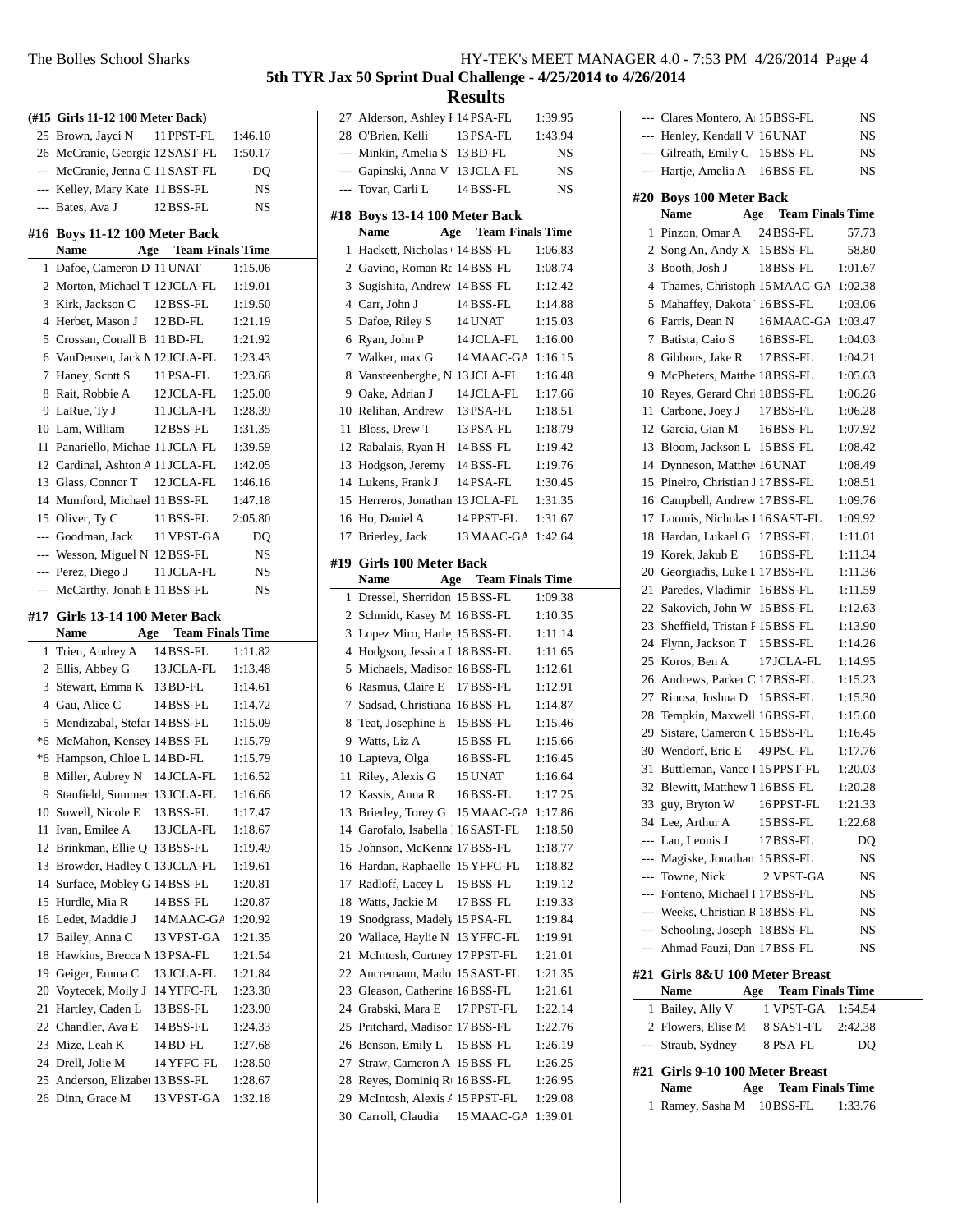|                | (#21 Girls 9-10 100 Meter Breast)                            |                                           |                    |
|----------------|--------------------------------------------------------------|-------------------------------------------|--------------------|
|                | 2 Moore, Anna C                                              | 10 JCLA-FL                                | 1:37.90            |
|                | 3 Peoples, Olivia G                                          | 10 PPST-FL                                | 1:38.40            |
|                | 4 Chestang, Emma S 10 JCLA-FL                                |                                           | 1:40.66            |
|                | 5 Herbet, Kaylin E                                           | 9 BD-FL                                   | 1:44.39            |
|                | 6 Victor, Anouk E                                            | 10 JCLA-FL                                | 1:45.10            |
|                | 7 Arnold, Brooke E                                           | 10 JCLA-FL                                | 1:45.19            |
| 8              | Zorn, Alexandra E 10 BSS-FL                                  |                                           | 1:46.04            |
|                | 9 Sargeant, Avery B                                          | 10 JCLA-FL                                | 1:46.81            |
|                | 10 Santiago, Raina C                                         | 10 BSS-FL                                 | 1:47.95            |
|                | 11 Whitcomb, Abigail 10 BSS-FL                               |                                           | 1:51.26            |
|                | 12 Rines, Alexis H                                           | 10SAST-FL                                 | 1:53.87            |
|                | 13 Dafoe, Claire J                                           | 9 UNAT                                    | 1:53.94            |
|                | 14 Ward, Madison S                                           | 10BSS-FL                                  | 1:55.52            |
|                | 15 Hinkle, Haven B                                           | 10PPST-FL                                 | 1:59.14            |
|                | 16 Marim, Isabella N                                         | 9 BSS-FL                                  | 2:00.09            |
| 17             | Wesson, Gabriela                                             | 9 BSS-FL                                  | 2:00.73            |
|                | 18 Outcalt, Hannah                                           | 10PSA-FL                                  | 2:13.78            |
|                | 19 Yates, Makayla F                                          | 10 VPST-GA                                | 2:14.33            |
| $\overline{a}$ | Minkin, Paige A                                              | $10$ BD-FL                                | NS                 |
|                | --- Thornton, Madelin 10BSS-FL                               |                                           | NS                 |
| ---            | Hunt, Andi C                                                 | 9 BD-FL                                   |                    |
|                |                                                              |                                           | NS                 |
|                | #22 Boys 8&U 100 Meter Breast                                |                                           |                    |
|                | <b>Name</b><br>Age                                           | <b>Team Finals Time</b>                   |                    |
| 1              | Trieu, John T                                                | 8 YFFC-FL                                 | 1:51.82            |
|                | 2 Bailey, Jack A                                             | 8 VPST-GA                                 | 2:20.53            |
|                | 3 Jones, Rohan                                               | 8 PSA-FL                                  | 2:44.68            |
|                |                                                              |                                           |                    |
|                | --- Goodman, Ben J                                           | 7 VPST-GA                                 | DQ                 |
|                | --- Singh, Saket N                                           | 8 JCLA-FL                                 | NS                 |
|                | #22 Boys 9-10 100 Meter Breast                               |                                           |                    |
|                | Name                                                         | <b>Team Finals Time</b><br>Age            |                    |
|                | 1 Heck, William A                                            | 9 YFFC-FL                                 | 1:43.75            |
|                | 2 Sheffield, Tyler A 10BSS-FL                                |                                           | 1:46.75            |
|                | 3 Pritchard, Ryan K 10BSS-FL                                 |                                           | 1:47.11            |
|                | 4 Koehly, Matthew 10PSA-FL                                   |                                           | 1:58.15            |
| 5              | Wilson, Kaiden C                                             | 10 VPST-GA                                | 1:58.31            |
| 6              | White, Russell C                                             | 10 VPST-GA                                | 1:59.49            |
| Z.             | Ray, Maddox S                                                | 9 BSS-FL                                  | 2:02.53            |
|                | 8 Garfield, William I 10BSS-FL                               |                                           | 2:05.51            |
|                | 9 Carr, Zach S                                               | 10BSS-FL                                  | 2:11.06            |
|                | 10 Kirk, Colin J                                             | 10BSS-FL                                  | 2:15.97            |
|                | --- Wilson, Conner J 10 VPST-GA                              |                                           | NS                 |
|                |                                                              |                                           |                    |
|                | #23 Girls 11-12 100 Meter Breast<br>Name                     |                                           |                    |
| $\mathbf{1}$   | Zerry, Yvette N                                              | <b>Age</b> Team Finals Time<br>12 JCLA-FL | 1:30.88            |
|                |                                                              |                                           | 1:30.97            |
|                | 2 Gavin, Karaline D 12 BSS-FL<br>3 Trieu, Emily A            | 12 BSS-FL                                 | 1:31.74            |
|                | 4 Herbet, Jaden H                                            |                                           | 1:32.96            |
|                |                                                              | 12 BD-FL                                  | 1:33.24            |
|                | 5 Zerpa, Guiliana K 12 BD-FL                                 |                                           |                    |
|                | 6 Thompson, Tanner 11 BSS-FL<br>7 Victor, Didi F             | 12 JCLA-FL                                | 1:34.63<br>1:36.28 |
|                |                                                              |                                           |                    |
|                | 8 Brown, Katia A                                             | 11 JCLA-FL                                | 1:37.55<br>1:39.90 |
|                | 9 Victor, Emmieh A 12 JCLA-FL<br>10 Hudanich, Mia R 12 BD-FL |                                           | 1:40.22            |

|                |                                                               | <b>Results</b>              |           |
|----------------|---------------------------------------------------------------|-----------------------------|-----------|
|                | 11 Churchill, Ashleigl 11 YFFC-FL                             |                             | 1:41.24   |
|                | 12 Hert, Natalie R                                            | 11 JCLA-FL                  | 1:42.36   |
|                | 13 Bennett, Lindsey                                           | 2 VPST-GA                   | 1:43.04   |
|                | 14 Brown, Jayla M                                             | 11 PPST-FL                  | 1:43.24   |
|                | 15 Bennett, Ruthie                                            | 12 VPST-GA                  | 1:44.05   |
|                | 16 Evans, Amelia I                                            | 11 PPST-FL                  | 1:49.60   |
|                | 17 Krejci, Lauren M                                           | 11 JCLA-FL                  | 1:50.23   |
|                | 18 Dinn, Faith A                                              | 12 VPST-GA                  | 1:52.25   |
|                | 19 Flowers. Marisa M 12 SAST-FL                               |                             | 1:52.40   |
|                | 20 Hathcock, Sarah F 11 JCLA-FL                               |                             | 1:54.20   |
| 21             | Chang, Ella K                                                 | 11 SAST-FL                  | 1:56.41   |
|                | 22 Watts, Rachel N                                            | 12 BSS-FL                   | 1:56.62   |
|                | 23 Larson, Riley R 12 PPST-FL                                 |                             | 1:59.26   |
|                | 24 Brown, Jayci N 11 PPST-FL                                  |                             | 2:00.86   |
|                | 25 McCranie, Jenna C 11 SAST-FL                               |                             | 2:05.83   |
|                | 26 Mayer, Elizabeth F 12 YFFC-FL                              |                             | 2:09.06   |
|                | --- Howell, Emma G 11 JCLA-FL                                 |                             | NS        |
| $---$          | Thomas, Lauren G 11 BSS-FL                                    |                             | NS        |
|                |                                                               |                             |           |
|                | #24 Boys 11-12 100 Meter Breast<br>Name                       | <b>Age</b> Team Finals Time |           |
|                | 1 Lopez Miro, Cobi : 12 BSS-FL                                |                             | 1:22.65   |
|                | 2 Smith, Julian B                                             | 11 EAJ-FL                   | 1:28.08   |
| 3              | Meyer, Ansen S                                                | 11 BSS-FL                   | 1:28.65   |
| $\overline{4}$ | Thompson, Isaiah 111 JCLA-FL                                  |                             | 1:29.08   |
| 5              | Kirk, Jackson C                                               | 12 BSS-FL                   | 1:30.66   |
| 6              | Dafoe, Cameron D 11 UNAT                                      |                             | 1:31.58   |
| 7              | Hattery, Jack R 12 BSS-FL                                     |                             | 1:32.50   |
| 8              | Crossan, Conall B 11 BD-FL                                    |                             | 1:36.34   |
|                | 9 Hudanich, Nick J 11 BD-FL                                   |                             | 1:40.49   |
|                | 10 Ellis, Cameron R 11 JCLA-FL                                |                             | 1:42.15   |
| 11             | Gapinski, David A 11 JCLA-FL                                  |                             | 1:54.75   |
|                | 12 Goodman, Jack                                              | 11 VPST-GA                  | 1:56.33   |
|                | 13 Panariello, Michae 11 JCLA-FL                              |                             | 1:57.89   |
| 14             | Sakovich, Joseph I 11 BSS-FL                                  |                             | 2:00.71   |
|                | 15 Ray, Morgan E                                              | 11 BSS-FL                   | 2:04.82   |
|                | --- Mumford, Michael 11 BSS-FL                                |                             | DQ        |
| ---            | Thomas, Ethan S 12 BSS-FL                                     |                             | NS        |
|                | --- Wesson, Miguel N 12 BSS-FL                                |                             | <b>NS</b> |
|                |                                                               |                             |           |
|                | #25 Girls 13-14 100 Meter Breast<br>Name Age Team Finals Time |                             |           |
| 1              | Gavino, Raissa Re, 13 BSS-FL                                  |                             | 1:17.92   |
|                | 2 Baker, Katherine A 13 BSS-FL                                |                             | 1:22.66   |
| 3              | Brown, Tatiana C 13 JCLA-FL                                   |                             | 1:25.52   |
|                | 4 Wilder, Abi G 14 BSS-FL                                     |                             | 1:26.48   |
| 5              | Reeves, Toni R 13 BSS-FL                                      |                             | 1:26.71   |
|                | 6 McMahon, Kensey 14 BSS-FL                                   |                             | 1:27.25   |
|                | 7 Hert, Gaby A                                                | 13 JCLA-FL                  | 1:27.36   |
| 8              | St Denis, Jane A 13 BSS-FL                                    |                             | 1:27.53   |
|                | 9 Arnold, Megan N 13 JCLA-FL                                  |                             | 1:27.96   |
|                | 10 Smith, Lexi M                                              | 13 JCLA-FL                  | 1:32.48   |
| 11             | Alderson, Ashley I 14 PSA-FL                                  |                             | 1:34.88   |
|                | 12 Eisenmesser, Ellie 14 MAAC-GA 1:35.98                      |                             |           |
|                | 13 Hawkins, Brecca M 13 PSA-FL                                |                             | 1:36.67   |
|                | 14 Mendizabal, Stefar 14 BSS-FL                               |                             | 1:37.55   |
|                | 15 Ledet, Maddie J 14 MAAC-GA 1:38.16                         |                             |           |
|                | 16 Voytecek, Carly A 14 YFFC-FL 1:39.06                       |                             |           |
|                |                                                               |                             |           |

|                | 17 Carreno Rodriguez 13 BSS-FL   |                                | 1:39.18 |  |
|----------------|----------------------------------|--------------------------------|---------|--|
|                | 18 Morningstar, Amai 14 BSS-FL   |                                | 1:39.99 |  |
|                | 19 Voytecek, Emily N. 14 YFFC-FL |                                | 1:40.28 |  |
|                | 20 Blackford, Emily A 13 BSS-FL  |                                | 1:41.76 |  |
|                | 21 O'Brien, Kelli                | 13 PSA-FL                      | 1:48.77 |  |
|                | 22 Hinkle, Petal A               | 13 PPST-FL                     | 1:50.62 |  |
|                | 23 Northcutt, Chloe N 13 SAST-FL |                                | 1:51.46 |  |
|                | 24 Dinn, Grace M                 | 13 VPST-GA                     | 1:53.43 |  |
|                | 25 Thornton, Emily G 13 VPST-GA  |                                | 2:03.88 |  |
|                |                                  |                                |         |  |
|                | --- Bailey, Anna C               | 13 VPST-GA                     | DQ      |  |
| ---            | Gapinski, Anna V 13 JCLA-FL      |                                | NS      |  |
|                | #26 Boys 13-14 100 Meter Breast  |                                |         |  |
|                | Name                             | <b>Age</b> Team Finals Time    |         |  |
| 1              | Gavino, Roman Ra 14 BSS-FL       |                                | 1:13.83 |  |
|                | 2 McPheters, Ian J               | 14 BSS-FL                      | 1:15.13 |  |
|                |                                  |                                |         |  |
|                | 3 Adcock, Jake W                 | 14 BSS-FL                      | 1:18.95 |  |
|                | 4 Oake, Adrian J                 | 14 JCLA-FL                     | 1:23.81 |  |
| 5              | Bloss, Drew T                    | 13 PSA-FL                      | 1:24.38 |  |
| 6              | Ray, Mason J                     | 13 BSS-FL                      | 1:24.47 |  |
| 7              | Hodgson, Jeremy 14BSS-FL         |                                | 1:25.23 |  |
| 8              | Wessell, Jack N                  | 13 BSS-FL                      | 1:25.40 |  |
| 9              | Krejci, Ryan J                   | 14 JCLA-FL                     | 1:26.98 |  |
|                | 10 Talyanker, Nichola 13 BSS-FL  |                                | 1:27.72 |  |
| 11             | Vermiglio, Nicolas 13 BSS-FL     |                                | 1:29.31 |  |
|                | 12 Jones III, Jack R             | 14 BSS-FL                      | 1:30.60 |  |
|                | 13 Mallon, Justin E              | 14 PPST-FL                     | 1:33.28 |  |
|                | 14 Ho, Daniel A                  | 14 PPST-FL                     | 1:37.31 |  |
|                | 15 Burkett, Brandon I 13 BSS-FL  |                                | 1:38.73 |  |
|                | 16 Lukens, Frank J               | 14 PSA-FL                      | 1:49.73 |  |
|                |                                  |                                |         |  |
|                | 17 Chalamalasetty, Vi 13 BSS-FL  |                                | 1:58.66 |  |
|                | 18 Radloff, Bobby P 13 BSS-FL    |                                | 2:00.73 |  |
|                |                                  |                                | NS      |  |
|                | --- Emerson, Noah C 13BSS-FL     |                                |         |  |
|                | #27 Girls 100 Meter Breast       |                                |         |  |
|                | Name                             |                                |         |  |
|                |                                  | <b>Age</b> Team Finals Time    |         |  |
| 1              | Song, Amy R                      | 15 BSS-FL                      | 1:19.90 |  |
|                | 2 Wessell, Madeline 16BSS-FL     |                                | 1:26.14 |  |
| 3              | Riley, Christine N 16 UNAT       |                                | 1:26.57 |  |
| 4              | Grabski, Mara E                  | 17 PPST-FL                     | 1:26.97 |  |
| 5              | Rasmus, Claire E                 | 17 BSS-FL                      | 1:27.67 |  |
| 6              | Schmidt, Kasey M                 | 16BSS-FL                       | 1:28.83 |  |
| 7              | Hogan, Grace C                   | 15 BSS-FL                      | 1:31.04 |  |
| 8              | Teat, Josephine E                | 15 BSS-FL                      | 1:31.88 |  |
| 9              | Miller, Chloe G                  | 15 BSS-FL                      | 1:34.03 |  |
| 10             | McIntosh, Alexis / 15 PPST-FL    |                                | 1:35.42 |  |
| 11             | Carroll, Cecilia S               | 16 VPST-GA                     | 1:35.97 |  |
|                | 12 Carroll, Claudia              | 15 MAAC-GA                     | 1:38.72 |  |
|                | 13 Straw, Cameron A              | 15 BSS-FL                      | 1:39.61 |  |
|                | 14 McIntosh, Cortney 17 PPST-FL  |                                | 1:42.72 |  |
|                | --- Peacock, Salem E             | 18BSS-FL                       | NS      |  |
| $\overline{a}$ |                                  | 15 PSC-FL                      | NS      |  |
|                | Scalf, Taylor B                  |                                |         |  |
| #28            | <b>Boys 100 Meter Breast</b>     |                                |         |  |
|                | Name                             | <b>Team Finals Time</b><br>Age |         |  |
| 1              | Lobanov, Anton S 21 BSS-FL       |                                | 1:04.73 |  |
| 2              | Andrasco, Jacob J 16BSS-FL       |                                | 1:14.39 |  |
|                | 3 Carbone, Joey J                | 17 BSS-FL                      | 1:14.70 |  |
|                |                                  |                                |         |  |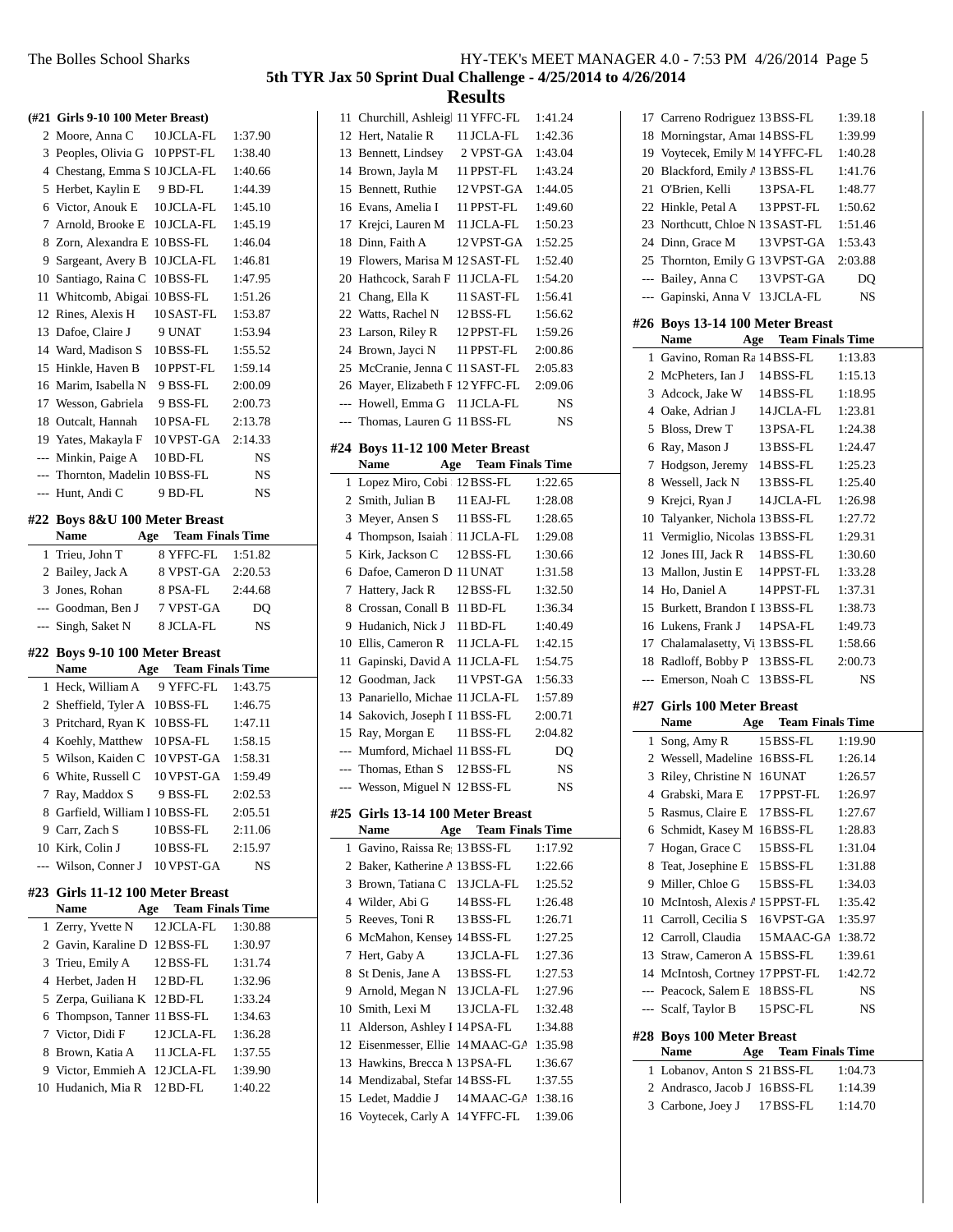|                | (#28 Boys 100 Meter Breast)                  |                                |                    |
|----------------|----------------------------------------------|--------------------------------|--------------------|
| 4              | Tabor, William J 15 BSS-FL                   |                                | 1:16.57            |
| 5              | Smith, Speakman S15 EAJ-FL                   |                                | 1:17.03            |
| 6              | Mahaffey, Dakota 16BSS-FL                    |                                | 1:18.78            |
| 7              | Dietrich, Hagen W 17 BSS-FL                  |                                | 1:18.88            |
|                | 8 Sheffield, Tristan I 15 BSS-FL             |                                | 1:19.27            |
|                | 9 Bloom, Travis T 15 BSS-FL                  |                                | 1:20.09            |
|                | 10 Rice, Tyler V                             | 16BSS-FL                       | 1:20.44            |
| 11             | Howerton, Clayton 17 BSS-FL                  |                                | 1:23.26            |
|                | 12 Sistare, Cameron C 15 BSS-FL              |                                | 1:23.72            |
|                | 13 Myron, Eli B                              | 16PPST-FL                      | 1:24.86            |
| $---$          | Magiske, Jonathan 15 BSS-FL                  |                                | NS                 |
| $---$          | Towne, Nick                                  | 2 VPST-GA                      |                    |
|                |                                              |                                | NS                 |
|                | ---  Hill, Walker W                          | 18BSS-FL                       | NS                 |
|                | --- Schooling, Joseph 18BSS-FL               |                                | NS                 |
|                | --- Pace, Arthur T                           | 19 BSS-FL                      | NS                 |
|                | #29 Girls 8&U 100 Meter Free                 |                                |                    |
|                | Name                                         | <b>Age</b> Team Finals Time    |                    |
| 1              | Bailey, Ally V                               | 1 VPST-GA                      | 1:24.09            |
|                | 2 Acevedo, Elizabetl 8 SAST-FL               |                                | 1:40.09            |
|                | 3 Owens, Aubrey T 8 BSS-FL                   |                                | 1:45.82            |
|                | 4 Smith, Cinnamon                            | 8 JCLA-FL                      | 1:49.83            |
| 5              | Straub, Sydney                               | 8 PSA-FL                       | 1:50.04            |
|                | 6 Flowers, Elise M                           | 8 SAST-FL                      | 1:51.14            |
|                | #29 Girls 9-10 100 Meter Free<br><b>Name</b> | <b>Team Finals Time</b><br>Age |                    |
| 1              | McCabe, Reilly R 10 YFFC-FL                  |                                | 1:16.35            |
|                | 2 Arnold, Brooke E 10 JCLA-FL                |                                | 1:16.53            |
| 3              | Ryan, Lizzie E                               | 10 JCLA-FL                     | 1:16.90            |
| $\overline{4}$ | Drell, Emmie G                               | 10 YFFC-FL                     | 1:18.41            |
| 5              | Chestang, Emma S 10 JCLA-FL                  |                                | 1:18.49            |
| 6              | Pauly, Elizabeth L 10JCLA-FL                 |                                | 1:19.95            |
| 7              | Zorn, Alexandra E 10 BSS-FL                  |                                | 1:20.98            |
|                | 8 Art, Dana G                                | 10 JCLA-FL                     | 1:21.31            |
| 9.             | Sargeant, Avery B 10JCLA-FL                  |                                | 1:21.45            |
|                | 10 Lazaraton, Sophia                         | 10BSS-FL                       | 1:22.84            |
|                | 11 Whitcomb, Abigail 10BSS-FL                |                                | 1:26.91            |
|                | 12 Santiago, Raina C 10BSS-FL                |                                | 1:27.14            |
|                | 13 Victor, Anouk E                           | 10JCLA-FL                      | 1:27.67            |
|                | 14 Hinkle, Haven B                           | 10PPST-FL                      | 1:29.25            |
|                | 15 Dafoe, Claire J                           | 9 UNAT                         |                    |
|                | 16 Ward, Madison S                           |                                | 1:29.47            |
| 17             | Rines, Alexis H                              | 10BSS-FL                       | 1:31.14            |
|                |                                              | 10 SAST-FL                     | 1:35.33<br>1:36.13 |
| 18             | Hurdle, Hana C                               | 9 BSS-FL                       |                    |
|                | 19 Outcalt, Hannah                           | 10PSA-FL                       | 1:36.63            |
|                | 20 Yates, Makayla F                          | 10 VPST-GA                     | 1:41.51            |
| 21             | Sakovich, Avyree 1 9 BSS-FL                  |                                | 1:41.57            |
|                | 22 Wesson, Gabriela                          | 9 BSS-FL                       | 1:42.37            |
|                | 23 Marim, Isabella N                         | 9 BSS-FL                       | 1:46.59            |
|                | --- Lazaraton, Chloe I 9 BSS-FL              |                                | NS                 |
| ---            | Thornton, Madelin 10BSS-FL                   |                                | NS                 |
| #30            | Boys 8&U 100 Meter Free                      |                                |                    |
|                | Name<br>Age                                  | <b>Team Finals Time</b>        |                    |
| 1              | Trieu, John T                                | 8 YFFC-FL                      | 1:16.26            |

|                |                                 | www.w                          |         |
|----------------|---------------------------------|--------------------------------|---------|
|                | 2 Bailey, Jack A                | 8 VPST-GA                      | 1:43.34 |
| 3              | Chandler, Davis F               | 8 BSS-FL                       | 1:43.63 |
|                | 4 Dafoe, Dryden K               | 7 UNAT                         | 1:45.37 |
| 5              | Jones, Rohan                    | 8 PSA-FL                       | 1:46.51 |
| 6              | Smith, Brayden                  | 8 JCLA-FL                      | 1:57.90 |
| $---$          | Singh, Saket N                  | 8 JCLA-FL                      | NS      |
|                | #30 Boys 9-10 100 Meter Free    |                                |         |
|                | Name                            | <b>Team Finals Time</b><br>Age |         |
| 1              | Kim, Jonathan                   | 10 JCLA-FL                     | 1:12.84 |
|                | 2 Yates, Coleman A 9 VPST-GA    |                                | 1:15.88 |
| 3              | Pascual, Anthony 1 10 BSS-FL    |                                | 1:17.88 |
| $\overline{4}$ | Heck, William A                 | 9 YFFC-FL                      | 1:19.42 |
| 5              | Heck, Drew K                    | 9 YFFC-FL                      | 1:22.39 |
| 6              | Body, Lou F                     | 10BSS-FL                       | 1:23.26 |
| 7              | Wilson, Kaiden C 10 VPST-GA     |                                | 1:25.23 |
| 8              | Paro, Aidan N                   | 9 JCLA-FL                      | 1:26.12 |
|                | 9 White, Russell C              | 10 VPST-GA                     | 1:26.64 |
|                | 10 Kirk, Colin J                | 10 BSS-FL                      | 1:28.86 |
| 11             | Subotich, Alex N                | 9 JCLA-FL                      | 1:29.27 |
|                | 12 Pritchard, Ryan K 10BSS-FL   |                                | 1:33.24 |
|                | 13 Koehly, Matthew              | 10PSA-FL                       | 1:34.78 |
|                | 14 Carr, Zach S                 | 10BSS-FL                       | 1:34.95 |
|                | 15 Ray, Maddox S                | 9 BSS-FL                       | 1:35.78 |
|                | 16 Browder, Beckett I 9 JCLA-FL |                                | 1:38.52 |
| 17             | Garfield, William I 10 BSS-FL   |                                | 1:39.57 |
| ---            | Wilson, Conner J                | 10 VPST-GA                     | NS      |
|                |                                 |                                |         |
| #31            | Girls 11-12 100 Meter Free      |                                |         |
|                | Age<br>Name                     | <b>Team Finals Time</b>        |         |
|                |                                 |                                |         |
| 1              | Trieu, Emily A                  | 12 BSS-FL                      | 1:05.68 |
| 2              | Zerpa, Guiliana K 12 BD-FL      |                                | 1:06.36 |
| 3              | McCabe, Elizabeth 12 YFFC-FL    |                                | 1:06.58 |
| 4              | Hunt, Hallie N                  | $12$ BD-FL                     | 1:08.36 |
| 5              | Klassen, Christina 12 BSS-FL    |                                | 1:11.57 |
| 6              | Thompson, Tanner 11 BSS-FL      |                                | 1:12.21 |
| 7              | Shaffer, Meghan H 11 JCLA-FL    |                                | 1:12.72 |
| 8              | Gavin, Karaline D 12 BSS-FL     |                                | 1:13.04 |
| 9.             | Herbet, Jaden H                 | 12 BD-FL                       | 1:13.20 |
| 10             | Tovar, Mia B                    | 12 BSS-FL                      | 1:13.49 |
| 11             | Chang, Ella K                   | 11 SAST-FL                     | 1:13.60 |
| 12             | Hudanich, Mia R                 | 12 BD-FL                       | 1:13.87 |
| 13             | Rinosa, Jessica T               | 12 BSS-FL                      | 1:14.47 |
| 14             | Hert. Natalie R                 | 11 JCLA-FL                     | 1:14.60 |
| 15             | Koutavas, Maddie                | 11 JCLA-FL                     | 1:15.51 |
| 16             | Oake, Phoebe R                  | 12 JCLA-FL                     | 1:15.56 |
| 17             | Donalson, Lauren 112 JCLA-FL    |                                | 1:15.58 |
| 18             | Malhotra, Ria                   | 12 PPST-FL                     | 1:15.68 |
| 19             | Flowers, Marisa M 12 SAST-FL    |                                | 1:19.01 |
| 20             | Hampson, Sophie 1 11 BD-FL      |                                | 1:19.58 |
| 21             | Victor, Emmieh A                | 12 JCLA-FL                     | 1:19.96 |
| 22             | Smith, Sam L                    | 12 JCLA-FL                     | 1:20.54 |
| 23             | Churchill, Ashleigl 11 YFFC-FL  |                                | 1:21.63 |
| 24             | Vaughn, Chloe L                 | 12 JCLA-FL                     | 1:22.34 |
| 25             | McCranie, Georgia 12 SAST-FL    |                                | 1:23.01 |
| 26             | Krejci, Lauren M                | 11 JCLA-FL                     | 1:23.14 |
| 27             | Brown, Katia A                  | 11 JCLA-FL                     | 1:23.40 |
| 28             | Larrimore, Allie E              | 11 PPST-FL                     | 1:24.05 |

|                | 29 Hathcock, Sarah F 11 JCLA-FL  |                                | 1:24.70 |
|----------------|----------------------------------|--------------------------------|---------|
|                | 30 Watts, Rachel N               | 12 BSS-FL                      | 1:25.26 |
| 31             | Brown, Jayla M                   | 11 PPST-FL                     | 1:27.07 |
|                | 32 Bennett, Lindsey              | 2 VPST-GA                      | 1:28.47 |
| 33             | Bennett, Ruthie                  | 12 VPST-GA                     | 1:28.49 |
|                | 34 Larson, Riley R               | 12 PPST-FL                     | 1:30.12 |
| 35             | Evans, Amelia I                  | 11 PPST-FL                     | 1:32.39 |
|                | 36 McCranie, Jenna C 11 SAST-FL  |                                | 1:34.42 |
| 37             | Brown, Jayci N                   | 11 PPST-FL                     | 1:35.00 |
|                | 38 Dinn, Faith A                 | 12 VPST-GA                     | 1:36.38 |
|                | --- Howell, Emma G 11 JCLA-FL    |                                | NS      |
| $\overline{a}$ | Kelley, Mary Kate 11 BSS-FL      |                                | NS      |
|                | #32 Boys 11-12 100 Meter Free    |                                |         |
|                | <b>Name</b>                      | <b>Team Finals Time</b><br>Age |         |
| 1              | Morton, Michael T 12 JCLA-FL     |                                | 1:01.33 |
|                | 2 Kirk, Jackson C 12BSS-FL       |                                | 1:05.58 |
|                | 3 Smith, Julian B                | 11 EAJ-FL                      | 1:07.83 |
|                | 4 VanDeusen, Jack M 12 JCLA-FL   |                                | 1:09.81 |
|                | 5 Herbet, Mason J                | $12$ BD-FL                     | 1:10.59 |
|                | 6 Meyer, Ansen S                 | 11 BSS-FL                      | 1:10.88 |
| 7              | Haney, Scott S                   | 11 PSA-FL                      | 1:10.98 |
|                | 8 Thompson, Isaiah 11 JCLA-FL    |                                | 1:11.70 |
| 9              | LaRue, Ty J                      | 11 JCLA-FL                     | 1:13.02 |
|                | 10 Lam, William                  | 12 BSS-FL                      | 1:13.03 |
| 11             | Hudanich, Nick J                 | 11 BD-FL                       | 1:16.52 |
|                | 12 Hattery, Jack R               | 12 BSS-FL                      | 1:17.06 |
| 13             | Ellis, Cameron R                 | 11 JCLA-FL                     | 1:18.29 |
| 14             | Perez, Diego J                   | 11 JCLA-FL                     | 1:21.77 |
|                | 15 Gapinski, David A 11 JCLA-FL  |                                | 1:22.13 |
|                | 16 Mumford, Michael 11 BSS-FL    |                                | 1:25.23 |
|                | 17 Goodman, Jack                 | 11 VPST-GA                     | 1:28.92 |
|                | 18 Panariello, Michae 11 JCLA-FL |                                | 1:29.15 |
|                | 19 Cardinal, Ashton A 11 JCLA-FL |                                | 1:30.05 |
|                | 20 Sakovich, Joseph I 11 BSS-FL  |                                | 1:30.40 |
|                | 21 Glass, Connor T 12 JCLA-FL    |                                | 1:34.11 |
|                | 22 Ray, Michael S                | 11 BSS-FL                      | 1:42.21 |
| 23             | Ray, Morgan E                    | 11 BSS-FL                      | 1:43.31 |
|                | 24 Oliver, Ty C                  | 11 BSS-FL                      | 1:45.23 |
|                | Thomas, Ethan S 12 BSS-FL        |                                | NS      |
|                | #33 Girls 13-14 100 Meter Free   |                                |         |
|                | <b>Name</b><br>Age               | <b>Team Finals Time</b>        |         |
| 1              | Trieu, Audrey A                  | 14 BSS-FL                      | 1:01.60 |
|                | 2 Gau, Alice C                   | 14 BSS-FL                      | 1:02.43 |
|                | 3 McMahon, Kensey 14 BSS-FL      |                                | 1:03.79 |
|                | 4 Stewart, Emma K 13 BD-FL       |                                | 1:04.27 |
|                | *5 Hampson, Chloe L 14 BD-FL     |                                | 1:04.70 |
|                | *5 Arnold, Megan N 13 JCLA-FL    |                                | 1:04.70 |
|                | 7 Sowell, Nicole E 13 BSS-FL     |                                | 1:04.73 |
| 8              | Mendizabal, Stefar 14 BSS-FL     |                                | 1:05.71 |
| 9              | Browder, Hadley C 13 JCLA-FL     |                                | 1:05.86 |
|                | 10 Ellis, Abbey G                | 13 JCLA-FL                     | 1:06.08 |
| 11             | Stanfield, Summer 13 JCLA-FL     |                                | 1:06.23 |
|                | 12 Chandler, Ava E               | 14 BSS-FL                      | 1:06.37 |
|                | 13 Smith, Lexi M                 | 13 JCLA-FL                     | 1:06.72 |
|                | 14 Hurdle, Mia R                 | 14 BSS-FL                      | 1:06.76 |
|                | 15 Posse, Madeline M 13 VPST-GA  |                                | 1:07.25 |
|                |                                  |                                |         |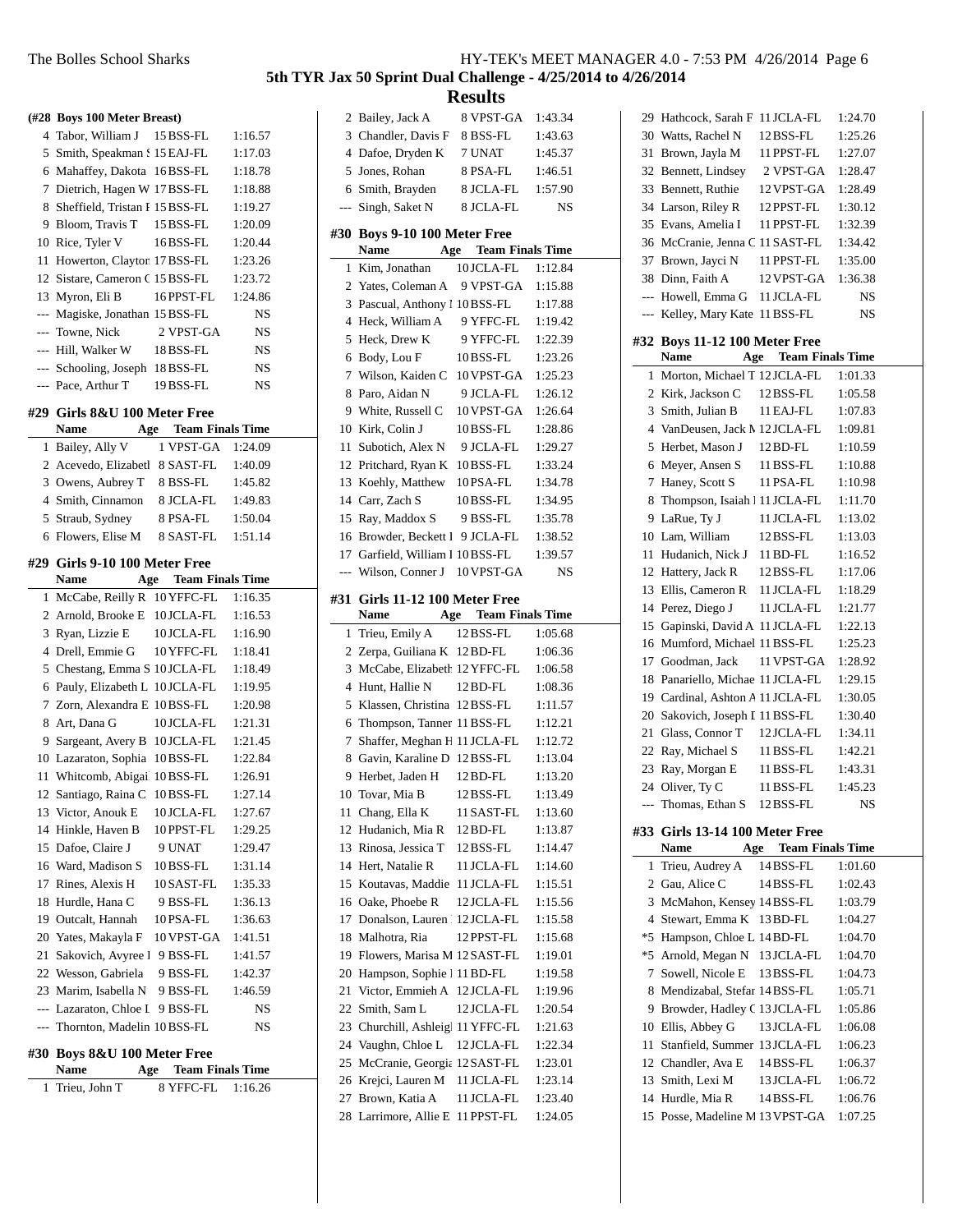|          | (#33 Girls 13-14 100 Meter Free)              |                      |                    |
|----------|-----------------------------------------------|----------------------|--------------------|
|          | 16 Batista, Camila S 13 BSS-FL                |                      | 1:07.37            |
|          | 17 Brinkman, Ellie Q 13 BSS-FL                |                      | 1:08.02            |
|          | 18 Surface, Mobley G 14 BSS-FL                |                      | 1:08.19            |
|          | 19 Wallace, Haylie N 13 YFFC-FL               |                      | 1:08.33            |
|          | 20 Miller, Aubrey N 14 JCLA-FL                |                      | 1:09.10            |
|          | 21 Voytecek, Molly J 14 YFFC-FL               |                      | 1:09.36            |
|          | 22 Geiger, Emma C 13 JCLA-FL                  |                      | 1:09.58            |
|          | 23 Hartley, Caden L 13 BSS-FL                 |                      | 1:09.59            |
|          | 24 Ivan, Emilee A                             | 13 JCLA-FL           | 1:10.54            |
|          | 25 Brown, Tatiana C 13 JCLA-FL                |                      | 1:11.21            |
|          | 26 Blackford, Emily / 13 BSS-FL               |                      | 1:11.25            |
|          | 27 St Denis, Jane A 13 BSS-FL                 |                      | 1:11.26            |
|          | 28 Mize, Leah K                               | $14$ BD-FL           | 1:11.45            |
|          | 29 Voytecek, Carly A 14 YFFC-FL               |                      | 1:11.76            |
|          | 30 Hawkins, Brecca M 13 PSA-FL                |                      | 1:11.84            |
|          | 31 Anderson, Elizabet 13 BSS-FL               |                      | 1:13.19            |
|          | 32 Bailey, Anna C                             | 13 VPST-GA           | 1:14.42            |
|          | 33 Hert, Gaby A                               | 13 JCLA-FL           | 1:14.64            |
|          | 34 Drell, Jolie M                             | 14 YFFC-FL           | 1:17.09            |
|          | 35 Voytecek, Emily M 14 YFFC-FL               |                      | 1:17.82            |
|          | 36 Reeves, Toni R                             | 13 BSS-FL            | 1:18.30            |
|          | 37 Alderson, Ashley I 14PSA-FL                |                      | 1:18.40            |
|          | 38 Dinn, Grace M                              | 13 VPST-GA           | 1:21.81            |
|          | 39 O'Brien, Kelli                             | 13 PSA-FL            | 1:23.22            |
|          | 40 Hinkle, Petal A                            | 13 PPST-FL           | 1:24.55            |
|          | 41 Eisenmesser, Ellie 14 MAAC-GA              |                      | 1:26.54            |
|          | 42 Thornton, Emily G 13 VPST-GA               |                      | 1:30.55            |
|          |                                               |                      |                    |
|          |                                               |                      |                    |
|          | 43 Northcutt, Chloe N 13 SAST-FL              |                      | 1:31.03            |
|          | --- Minkin, Amelia S 13 BD-FL                 |                      | NS                 |
| $---$    | --- Tovar, Carli L                            | 14 BSS-FL            | NS<br>NS           |
|          | Gapinski, Anna V 13 JCLA-FL                   |                      |                    |
|          | #34 Boys 13-14 100 Meter Free                 |                      |                    |
|          | <b>Name</b>                                   | Age Team Finals Time |                    |
|          | 1 Hackett, Nicholas + 14 BSS-FL               |                      | 57.19              |
|          | 2 McPheters, Ian J 14 BSS-FL                  |                      | 57.82              |
|          | 3 Mier, Jake C                                | 14 PSA-FL            | 1:00.48            |
|          | 4 Carr. John J                                | 14 BSS-FL            | 1:00.98            |
| 5        | Rabalais, Ryan H                              | 14 BSS-FL            | 1:03.18            |
| 6        | Relihan, Andrew                               | 13 PSA-FL            | 1:03.23            |
| 7        | Raimondi, Carmin 14 PPST-FL                   |                      | 1:05.25            |
| 8        | Ray, Mason J                                  | 13 BSS-FL            | 1:05.62            |
| 9        | Krejci, Ryan J                                | 14 JCLA-FL           | 1:06.29            |
|          | 10 Bloss, Drew T                              | 13 PSA-FL            | 1:06.32            |
| 11       | Walker, max G                                 | 14 MAAC-GA           | 1:07.09            |
| 12       | Vansteenberghe, N 13 JCLA-FL                  |                      | 1:08.17            |
| 13       | Talyanker, Nichola 13 BSS-FL                  |                      | 1:09.48            |
| 14       | Lukens, Frank J                               | 14 PSA-FL            | 1:10.61            |
| 15       | Burkett, Brandon I 13 BSS-FL                  |                      | 1:10.80            |
| 17       | 16 Ho, Daniel A                               | 14 PPST-FL           | 1:11.04            |
| 18       | Mallon, Justin E                              | 14 PPST-FL           | 1:11.48            |
|          | Herreros, Jonathan 13 JCLA-FL                 |                      | 1:11.95            |
| 19       | Jones III, Jack R                             | 14 BSS-FL            | 1:13.38            |
| 20<br>21 | Brierley, Jack<br>Chalamalasetty, Vi 13BSS-FL | 13 MAAC-GA           | 1:19.56<br>1:20.48 |

| #35   | <b>Girls 100 Meter Free</b>             |                         |         |
|-------|-----------------------------------------|-------------------------|---------|
|       | <b>Name</b><br>Age                      | <b>Team Finals Time</b> |         |
| 1     | Dressel, Sherridon 15 BSS-FL            |                         | 1:01.38 |
|       | 2 Riley, Alexis G                       | 15 UNAT                 | 1:02.86 |
|       | 3 Hoff, Madeline C                      | 17 BSS-FL               | 1:03.07 |
|       | 4 Miller, Chloe G                       | 15 BSS-FL               | 1:03.44 |
| 5     | Pritchard, Madison 17 BSS-FL            |                         | 1:04.22 |
|       | 6 Caluma, Thea Mar 18 BSS-FL            |                         | 1:04.23 |
|       | 7 Michaels, Madison 16 BSS-FL           |                         | 1:04.48 |
| 8     | Lapteva, Olga                           | 16BSS-FL                | 1:04.80 |
| 9     | Hunt, Kaitlyn M                         | 15 BD-FL                | 1:05.31 |
| 10    | Brierley, Torey G                       | 15 MAAC-GA              | 1:05.58 |
| 11    | Garofalo, Isabella 116 SAST-FL          |                         | 1:06.24 |
|       | 12 Ngui, Andrea Ann                     | 16BSS-FL                | 1:06.74 |
| 13    | Reeves, Chelsea J                       | 16BSS-FL                | 1:07.24 |
| 14    | Snodgrass, Madely 15 PSA-FL             |                         | 1:07.28 |
|       | 15 Grabski, Mara E                      | 17 PPST-FL              | 1:07.29 |
| 16    | Gleason, Catherine 16BSS-FL             |                         | 1:07.67 |
| 17    | Gavino, Romina R 16 BSS-FL              |                         | 1:07.88 |
| 18    | Jacobs, Emily A                         | 17 BSS-FL               | 1:08.81 |
| 19    | McIntosh, Cortney 17 PPST-FL            |                         | 1:09.38 |
| 20    | Heinzel, Abigail N 17 BSS-FL            |                         | 1:09.47 |
| 21    | Benson, Emily L                         | 15 BSS-FL               | 1:09.48 |
| 22    | Hogan, Grace C                          | 15 BSS-FL               | 1:09.65 |
| 23    | Merta, Samantha L 18 BSS-FL             |                         | 1:10.12 |
| 24    | Reyes, Dominiq R <sub>1</sub> 16 BSS-FL |                         | 1:10.46 |
| 25    | Johnson, McKenna 17 BSS-FL              |                         | 1:10.58 |
| 26    | Aucremann, Mado 15 SAST-FL              |                         | 1:10.67 |
| 27    | Radloff, Lacey L                        | 15 BSS-FL               | 1:11.67 |
| 28    | Straw, Cameron A 15 BSS-FL              |                         | 1:11.95 |
|       | 29 Carroll, Cecilia S                   | 16 VPST-GA              | 1:13.43 |
|       | --- Carroll, Claudia                    | 15 MAAC-GA              | NS      |
|       | --- Henley, Kendall V 16 UNAT           |                         | NS      |
|       | --- Clares Montero, A: 15 BSS-FL        |                         | NS      |
|       | --- Gilreath, Emily C                   | 15 BSS-FL               | NS      |
|       | --- Peacock, Salem E                    | 18 BSS-FL               | NS      |
| $---$ | Minkin, Paige A                         | 10 BD-FL                | NS      |
|       | #36 Boys 100 Meter Free                 |                         |         |
|       | <b>Name</b><br>Age                      | <b>Team Finals Time</b> |         |
| 1     | Todorovic, Mario                        | 25 BSS-FL               | 52.04   |
| 2     | Booth, Josh J                           | 18 BSS-FL               | 53.14   |
| 3     | Viktora, Adam                           | 17 BSS-FL               | 55.20   |
| 4     | Heath, Grady W                          | 16BSS-FL                | 55.37   |
| 5     | Mitchell, Max A                         | 21 MAAC-GA              | 56.23   |
| 6     | Batista, Caio S                         | 16BSS-FL                | 56.54   |
| 7     | Farris, Dean N                          | 16 MAAC-GA              | 56.70   |
|       | 8 Garcia, Gian M                        | 16BSS-FL                | 56.83   |
| 9     | McPheters, Matthe 18 BSS-FL             |                         | 56.88   |
| 10    | Paredes, Vladimir                       | 16BSS-FL                | 57.42   |
| 11    | Lim, Jeremy Bryan 16 BSS-FL             |                         | 57.47   |
| 12    | Mitchell, John P                        | 16 MAAC-GA              | 57.90   |
| 13    | Bloom, Jackson L                        | 15 BSS-FL               | 58.80   |
|       | 14 Thames, Christoph 15 MAAC-GA         |                         | 58.86   |
| 15    | Michael, Max M                          | 17 BSS-FL               | 58.98   |
|       | 16 Dynneson, Matthe <sup>16</sup> UNAT  |                         | 59.06   |
| 17    | LaFargue, Kadeem 16BSS-FL               |                         | 59.36   |
|       |                                         |                         |         |

|                | 18 Hill, Grant R                        | 15 BSS-FL                      | 1:00.68        |
|----------------|-----------------------------------------|--------------------------------|----------------|
|                | 19 Heinzel, Thomas J 15 BSS-FL          |                                | 1:00.72        |
|                | 20 Sakovich, John W 15 BSS-FL           |                                | 1:00.81        |
| 21             | Campbell, Andrew 17BSS-FL               |                                | 1:00.91        |
| 22             | Kurihara, Rio                           | 17BSS-FL                       | 1:01.11        |
| 23             | Jones, Isaiah J                         | 17 BSS-FL                      | 1:01.18        |
| 24             | Moberg, Lukas C 17 PPST-FL              |                                | 1:01.31        |
| 25             | Loomis, Nicholas 1 16 SAST-FL           |                                | 1:01.98        |
|                | 26 Flynn, Jackson T                     | 15 BSS-FL                      | 1:02.01        |
| *27            | Daugherty, James 115 BSS-FL             |                                | 1:02.32        |
| $*27$          | guy, Bryton W                           | 16 PPST-FL                     | 1:02.32        |
| 29             | Smith, Speakman S15 EAJ-FL              |                                | 1:02.34        |
|                | 30 Rinosa, Joshua D 15 BSS-FL           |                                | 1:02.86        |
| 31             | Sheffield, Tristan I 15 BSS-FL          |                                | 1:03.13        |
|                | 32 Myron, Eli B                         | 16PPST-FL                      | 1:03.52        |
|                | 33 Koros, Ben A                         | 17 JCLA-FL                     | 1:03.58        |
|                | 34 Lee, Arthur A                        | 15 BSS-FL                      | 1:04.58        |
|                | 35 Blewitt, Matthew 7 16 BSS-FL         |                                | 1:05.27        |
|                | 36 Buttleman, Vance 1 15 PPST-FL        |                                | 1:05.53        |
| $\overline{a}$ | Magiske, Jonathan 15 BSS-FL             |                                | NS             |
| $---$          | Hill, Walker W                          | 18BSS-FL                       | <b>NS</b>      |
| $---$          | Ungrady, Graham 16BSS-FL                |                                | NS             |
| ---            | Towne, Nick                             | 2 VPST-GA                      | <b>NS</b>      |
|                | --- Ahmad Fauzi, Dan 17 BSS-FL          |                                | NS             |
| $\overline{a}$ | Pace, Arthur T                          | 19BSS-FL                       | NS             |
|                | #37 Girls 10&U 50 Meter Free            |                                |                |
|                | Name                                    | <b>Team Finals Time</b><br>Age |                |
|                |                                         |                                |                |
| 1              | Ramey, Sasha M                          | 10BSS-FL                       | 31.22          |
|                |                                         |                                |                |
| $\overline{2}$ | McCabe, Reilly R                        | 10 YFFC-FL                     | 31.31          |
| 3              | Moore, Anna C                           | 10JCLA-FL                      | 32.59          |
| 4              | Peoples, Olivia G                       | 10 PPST-FL                     | 33.75          |
| 5              | Ryan, Lizzie E                          | 10JCLA-FL                      | 34.35          |
| 6              | Stricklin, Sara R                       | 10 TPA-FL                      | 34.37          |
| 7              | Chestang, Emma S 10JCLA-FL              |                                | 34.44          |
| 8              | Arnold, Brooke E 10JCLA-FL              |                                | 34.65          |
| 9              | Rathjen, Grace J                        | 10JCLA-FL                      | 34.92          |
|                | 10 Zorn, Alexandra E 10BSS-FL           |                                | 35.25          |
| 11             | Bailey, Ally V                          | 1 VPST-GA                      | 35.29          |
|                | 12 Pauly, Elizabeth L 10JCLA-FL         |                                | 36.35          |
|                | 13 Lazaraton, Sophia                    | 10BSS-FL                       | 36.47          |
|                | 14 Herbet, Kaylin E                     | 9 BD-FL                        | 37.06          |
|                | 15 Dafoe, Claire J                      | 9 UNAT                         | 37.69          |
|                | 16 Sargeant, Avery B                    | 10JCLA-FL                      | 37.82          |
| 17             | Lego, Sydney A                          | 9 BSS-FL                       | 38.17          |
| 18             | Victor, Anouk E                         | 10JCLA-FL                      | 38.57          |
| 19             | Ward, Madison S                         | 10BSS-FL                       | 38.74          |
| 20             | Lazaraton, Chloe I                      | 9 BSS-FL                       | 38.91          |
| 21             | Hinkle, Haven B                         | 10PPST-FL                      | 39.09          |
| 22             | Thornton, Madelin 10BSS-FL              |                                | 39.11          |
| 23             | Hunt, Andi C                            | 9 BD-FL                        | 39.91          |
| 24             | Breuer, Alexandra                       | 10BSS-FL                       | 39.97          |
| 25             | Moore, Olivia T                         | 6 JCLA-FL                      | 40.90          |
| 26             | Minkin, Paige A                         | 10 BD-FL                       | 41.22          |
| 27             | Outcalt, Hannah                         | 10PSA-FL                       | 41.37          |
| 28             | Lego, Erica E                           | 9 BSS-FL                       | 41.38          |
| 29             | Rines, Alexis H<br>30 Higgs, Isabelle A | 10SAST-FL<br>9 JCLA-FL         | 41.51<br>42.57 |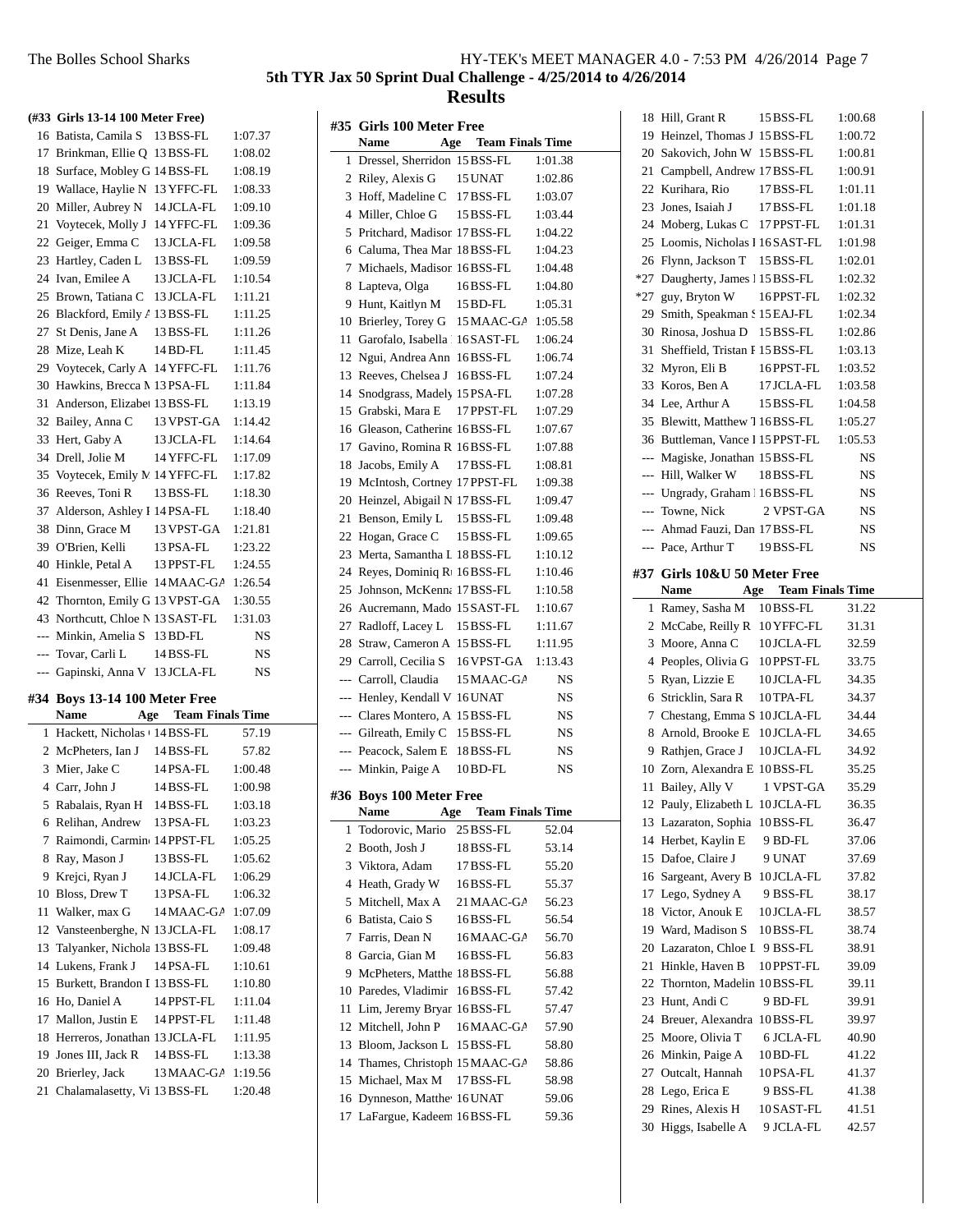|             | (#37 Girls 10&U 50 Meter Free)       |                       |                |
|-------------|--------------------------------------|-----------------------|----------------|
| 31          | Hurdle, Hana C                       | 9 BSS-FL              | 42.79          |
| 32          | Wesson, Gabriela                     | 9 BSS-FL              | 43.08          |
| 33          | Yates, Makayla F                     | 10 VPST-GA            | 43.44          |
| 34          | Sakovich, Avyree l                   | 9 BSS-FL              | 44.00          |
| $*35$       | Straub, Sydney                       | 8 PSA-FL              | 44.63          |
|             | *35 Owens, Aubrey T                  | 8 BSS-FL              | 44.63          |
| 37          | Murphy, Julia M                      | 1 BSS-FL              | 44.93          |
| 38          | Acevedo, Elizabetl                   | 8 SAST-FL             | 45.22          |
|             | 39 Marim. Isabella N                 | 9 BSS-FL              | 45.50          |
| 40          | Hudanich, Sophie                     | 8 BD-FL               | 48.50          |
| 41          | Flowers, Elise M                     | 8 SAST-FL             | 50.09          |
| 42          | Smith, Cinnamon                      | 8 JCLA-FL             | 50.88          |
| 43          | Sowell, Jenna E                      | 9 BSS-FL              | 51.13          |
|             | 44 Lee, Madison S                    | 8 BSS-FL              | 55.90          |
| 45          | McKinstry, Marina                    | 9 JCLA-FL             | 59.00          |
|             | --- Piety, Alese A                   | 10 PPST-FL            | NS             |
| $---$       | Heideman, McKen                      | 8 BSS-FL              | <b>NS</b>      |
|             | --- Whitcomb, Abigai 10BSS-FL        |                       | NS             |
|             | --- Bressler, Charlotte              | 9 BSS-FL              | NS             |
| $---$       | Santiago, Raina C                    | 10 BSS-FL             | NS             |
|             | #38 Boys 10&U 50 Meter Free          |                       |                |
|             | <b>Name</b>                          | Age Team Finals Time  |                |
| 1           | Tayag, Nicky I                       | 10 JCLA-FL            | 32.35          |
| 2           | Yates, Coleman A 9 VPST-GA           |                       | 33.80          |
| 3           | Heck, William A                      | 9 YFFC-FL             | 34.18          |
| 4           | Kim, Jonathan                        | 10 JCLA-FL            | 34.44          |
| 5           | Trieu, John T                        | 8 YFFC-FL             | 34.55          |
| 6           | Pascual, Anthony 1 10 BSS-FL         |                       | 34.72          |
| 7           | Heck, Drew K                         | 9 YFFC-FL             | 34.78          |
| 8           | Sheffield, Tyler A                   | 10 BSS-FL             | 35.95          |
|             | 9 Carpenter, Nick W 10BD-FL          |                       | 36.11          |
|             | 10 Body, Lou F                       |                       |                |
|             |                                      | 10BSS-FL              | 36.81          |
| 11          | El Aoufir, El Meho                   | 9 BSS-FL              | 37.07          |
|             | 12 Wilson, Kaiden C                  | 10 VPST-GA            | 38.14          |
| 13          | Subotich, Alex N                     | 9 JCLA-FL             | 38.28          |
| 14          | Pritchard, Ryan K                    | 10BSS-FL              | 38.75          |
| 15          | Paro, Aidan N                        | 9 JCLA-FL             | 38.99          |
| 16          | Rosenbladt, Nikola 10BSS-FL          |                       | 39.60          |
| 17          | Carr, Zach S                         | 10BSS-FL              | 40.01          |
| 18          | Carranza, Joseph I                   | 9 BSS-FL              | 40.24          |
| 19          | Koehly, Matthew                      | 10PSA-FL              | 40.71          |
| 20          | Browder, Beckett I                   | 9 JCLA-FL             | 43.15          |
| 21          | Bailey, Jack A                       | 8 VPST-GA             | 43.68          |
| 22          | Garfield, William I 10BSS-FL         |                       | 44.15          |
| 23          | Dafoe, Dryden K                      | 7 UNAT                | 45.11          |
| 24          | Ray, Maddox S                        | 9 BSS-FL              | 45.57          |
| 25          | Jones, Rohan                         | 8 PSA-FL              | 46.50          |
| 26          | Ramos, Dylan M                       | 8 PPST-FL             | 48.88          |
| 27          | Michel, Brody J                      | 8 JCLA-FL             | 48.89          |
| 28          | Smith, Brayden                       | 8 JCLA-FL             | 50.68          |
| 29          | St Denis, Brock B                    | 10BSS-FL              | 53.53          |
| 30          | Goodman, Ben J                       | 7 VPST-GA             | 55.29          |
| 31<br>$*32$ | Sargeant, Zach O<br>McCarthy, Andrew | 7 JCLA-FL<br>8 BSS-FL | 57.33<br>58.78 |

|     | 34 Carranza, Nikolas                           | 7 BSS-FL                | 1:08.15   |
|-----|------------------------------------------------|-------------------------|-----------|
|     | 35 Flusche, Tanner R                           | 9 JCLA-FL               | 1:08.21   |
|     | --- Kirk, Colin J                              | 10 BSS-FL               | DQ        |
|     | --- Klassen, Bode T                            | 7 BSS-FL                | NS        |
|     | --- Homsky, Elad G                             | 8 BSS-FL                | <b>NS</b> |
|     | --- Chandler, Davis F                          | 8 BSS-FL                | NS        |
| #39 | Girls 11-12 50 Meter Free                      |                         |           |
|     | Name<br>Age                                    | <b>Team Finals Time</b> |           |
| 1   | Cianciolo, Christin 12 CAT-FL                  |                         | 28.84     |
|     | 2 McCabe, Elizabeth 12 YFFC-FL                 |                         | 29.64     |
| 3   | Sykes, Hannah M 12 EAJ-FL                      |                         | 30.11     |
|     | 4 Trieu, Emily A                               | 12 BSS-FL               | 30.54     |
| 5   | Hunt, Hallie N                                 | $12$ BD-FL              | 30.96     |
| 6   | Malhotra, Ria                                  | 12 PPST-FL              | 31.20     |
| 7   | Kelley, Mary Kate 11 BSS-FL                    |                         | 31.40     |
| 8   | Zerpa, Guiliana K                              | 12 BD-FL                | 31.57     |
| 9.  | Klassen, Christina 12 BSS-FL                   |                         | 31.59     |
|     | 10 Amacker, Isabelle . 12 PSA-FL               |                         | 31.63     |
| 11  | Bates, Ava J                                   | 12 BSS-FL               | 31.82     |
|     | 12 Thompson, Tanner 11 BSS-FL                  |                         | 31.98     |
|     | 13 Gasner, Mackenzie 12 TPA-FL                 |                         | 32.18     |
|     | 14 Brinton, Allie S                            | 12 BSS-FL               | 32.32     |
|     | 15 Hert, Natalie R                             | 11 JCLA-FL              | 32.36     |
|     | 16 Burfeind, Kimberl 12 BSS-FL                 |                         | 32.61     |
|     | 17 Williams, Whitley 12 TPA-FL                 |                         | 32.70     |
| 18  | Thomas, Lauren G 11 BSS-FL                     |                         | 32.80     |
| 19  | Sowell, Julia L                                | 11 BSS-FL               | 32.85     |
|     | 20 Gavin, Karaline D 12 BSS-FL                 |                         | 32.93     |
|     | 21 Chang, Ella K                               | 11 SAST-FL              | 33.12     |
|     | *22 Fairman, Gentian 1 12 BSS-FL               |                         |           |
|     | *22 Herbet, Jaden H                            | 12 BD-FL                | 33.17     |
|     | 24 Shaffer, Meghan H 11 JCLA-FL                |                         | 33.17     |
|     |                                                |                         | 33.27     |
|     | 25 Burfeind, Kendall 11 BSS-FL                 |                         | 33.29     |
|     | 26 Hudanich, Mia R                             | $12$ BD-FL              | 33.34     |
| 28  | 27 Zerry, Yvette N<br>Rinosa, Jessica T        | 12 JCLA-FL              | 33.60     |
|     |                                                | 12 BSS-FL               | 33.93     |
|     | 29 Tovar, Mia B<br>Schultz, Noelle V 11 BSS-FL | 12 BSS-FL               | 33.95     |
| 30  |                                                |                         | 34.07     |
|     | 31 Donalson, Lauren 12 JCLA-FL                 |                         | 34.81     |
|     | 32 Victor, Didi F                              | 12 JCLA-FL              | 34.93     |
| 33  | Victor, Emmieh A                               | 12 JCLA-FL              | 34.95     |
| 34  | Oake, Phoebe R                                 | 12 JCLA-FL              | 35.00     |
| 35  | Krejci, Lauren M                               | 11 JCLA-FL              | 35.25     |
| 36  | Koutavas, Maddie                               | 11 JCLA-FL              | 35.39     |
| 37  | Flowers, Marisa M 12 SAST-FL                   |                         | 35.67     |
| 38  | McAnallen, Alyssa 12 SAST-FL                   |                         | 35.82     |
| 39  | Churchill, Ashleigl 11 YFFC-FL                 |                         | 35.91     |
| 40  | Smith, Sam L                                   | 12 JCLA-FL              | 36.13     |
| 41  | Noll, Sophia                                   | 12 VPST-GA              | 36.25     |
| 42  | Bergeson, Victoria                             | 11 VPST-GA              | 36.45     |
| 43  | Howell, Emma G                                 | 11 JCLA-FL              | 36.46     |
| 44  | Negron, Adrianna                               | 11 BSS-FL               | 36.58     |
| 45  | Hathcock, Sarah F                              | 11 JCLA-FL              | 36.76     |
| 46  | Larrimore, Allie E                             | 11 PPST-FL              | 36.78     |
| 47  | Brown, Katia A                                 | 11 JCLA-FL              | 36.79     |
| 48  | Bennett, Lindsey                               | 2 VPST-GA               | 37.17     |
| 49  | Hampson, Sophie 1 11 BD-FL                     |                         | 37.19     |

| 50  | McCranie, Georgia 12 SAST-FL     |                             | 37.54 |
|-----|----------------------------------|-----------------------------|-------|
| 51  | Mayer, Elizabeth F 12 YFFC-FL    |                             | 37.66 |
|     | 52 Watts, Rachel N               | 12BSS-FL                    | 37.87 |
|     | 53 Evans, Amelia I               | 11 PPST-FL                  | 37.97 |
| 54  | Kondal, Amelia K 11 JCLA-FL      |                             | 38.16 |
| 55  | Benson, Belle R                  | 11 PSA-FL                   | 38.57 |
| 56  | Larson, Riley R                  | 12 PPST-FL                  | 39.10 |
| 57  | Bennett, Ruthie                  | 12 VPST-GA                  | 39.71 |
| 58  | Edmonds, Alexis                  | 11 JCLA-FL                  | 39.83 |
|     | 59 Dinn, Faith A                 | 12 VPST-GA                  | 40.81 |
|     | 60 Sellars, Cara A               | 12 VPST-GA                  | 40.99 |
| 61  | McCranie, Jenna C 11 SAST-FL     |                             | 43.66 |
|     | --- Brown, Jayla M               | 11 PPST-FL                  | NS    |
|     | --- Olson, Mary S                | 11 PPST-FL                  | NS    |
|     | --- Vaughn, Chloe L              | 12JCLA-FL                   | NS    |
|     | --- Brown, Jayci N               | 11 PPST-FL                  | NS    |
|     |                                  |                             |       |
|     | #40 Boys 11-12 50 Meter Free     |                             |       |
|     | Name                             | <b>Age</b> Team Finals Time |       |
| 1   | Morton, Michael T 12 JCLA-FL     |                             | 28.27 |
|     | 2 Smith, Julian B 11 EAJ-FL      |                             | 29.26 |
| 3   | Uttley, Luke G                   | 12 TPA-FL                   | 30.01 |
| 4   | Dafoe, Cameron D 11 UNAT         |                             | 30.03 |
| 5   | Kirk, Jackson C                  | 12 BSS-FL                   | 30.22 |
| 6   | Meyer, Ansen S                   | 11 BSS-FL                   | 30.93 |
| 7   | Haney, Scott S                   | 11 PSA-FL                   | 30.98 |
| 8   | Refaat, Memo R                   | 12 TPA-FL                   | 31.27 |
| 9   | Thompson, Isaiah   11 JCLA-FL    |                             | 31.35 |
| 10  | Herbet, Mason J                  | 12 BD-FL                    | 31.38 |
| 11  | Lam, William                     | 12 BSS-FL                   | 31.61 |
|     | 12 VanDeusen, Jack M 12 JCLA-FL  |                             | 31.76 |
|     | 13 Lopez Miro, Cobi 12BSS-FL     |                             | 32.14 |
|     | 14 Crossan, Conall B 11 BD-FL    |                             | 33.19 |
|     | 15 Hattery, Jack R               | 12 BSS-FL                   | 33.25 |
|     | 16 Hudanich, Nick J 11 BD-FL     |                             | 33.55 |
| 17  | Homsky, Jonathan 12BSS-FL        |                             | 33.91 |
| 18  | LaRue, Ty J                      | 11 JCLA-FL                  | 33.94 |
| 19  | McCarthy, Jonah E 11 BSS-FL      |                             | 34.37 |
|     | 20 Rait, Robbie A                | 12 JCLA-FL                  | 34.58 |
| 21  | Mumford, Michael 11 BSS-FL       |                             | 35.19 |
| 22  | Perez, Diego J                   | 11 JCLA-FL                  | 35.27 |
| 23  | Ellis, Cameron R                 | 11 JCLA-FL                  | 36.87 |
|     | 24 Fineout, Brandon              | 11 VPST-GA                  | 37.03 |
| 25  | Sakovich, Joseph I 11 BSS-FL     |                             | 38.37 |
|     | 26 Cardinal, Ashton A 11 JCLA-FL |                             | 38.62 |
| 27  | Goodman, Jack                    | 11 VPST-GA                  | 39.11 |
| 28  | Glass, Connor T                  | 12 JCLA-FL                  | 39.84 |
| 29  | Tucker, Kristian M 11 BSS-FL     |                             | 41.89 |
| 30  | St Denis, Braun H                | 12 BSS-FL                   | 42.64 |
| 31  | Oliver, Ty C                     | 11 BSS-FL                   | 43.03 |
| 32  | Ray, Michael S                   | 11 BSS-FL                   | 45.84 |
| 33  | Ray, Morgan E                    | 11 BSS-FL                   | 47.84 |
|     | 34 Oliver, Cameron J             | 11 BSS-FL                   | 57.43 |
| --- | Thomas, Ethan S                  | 12 BSS-FL                   | NS    |
|     | Wesson, Miguel N 12BSS-FL        |                             | NS    |
|     |                                  |                             |       |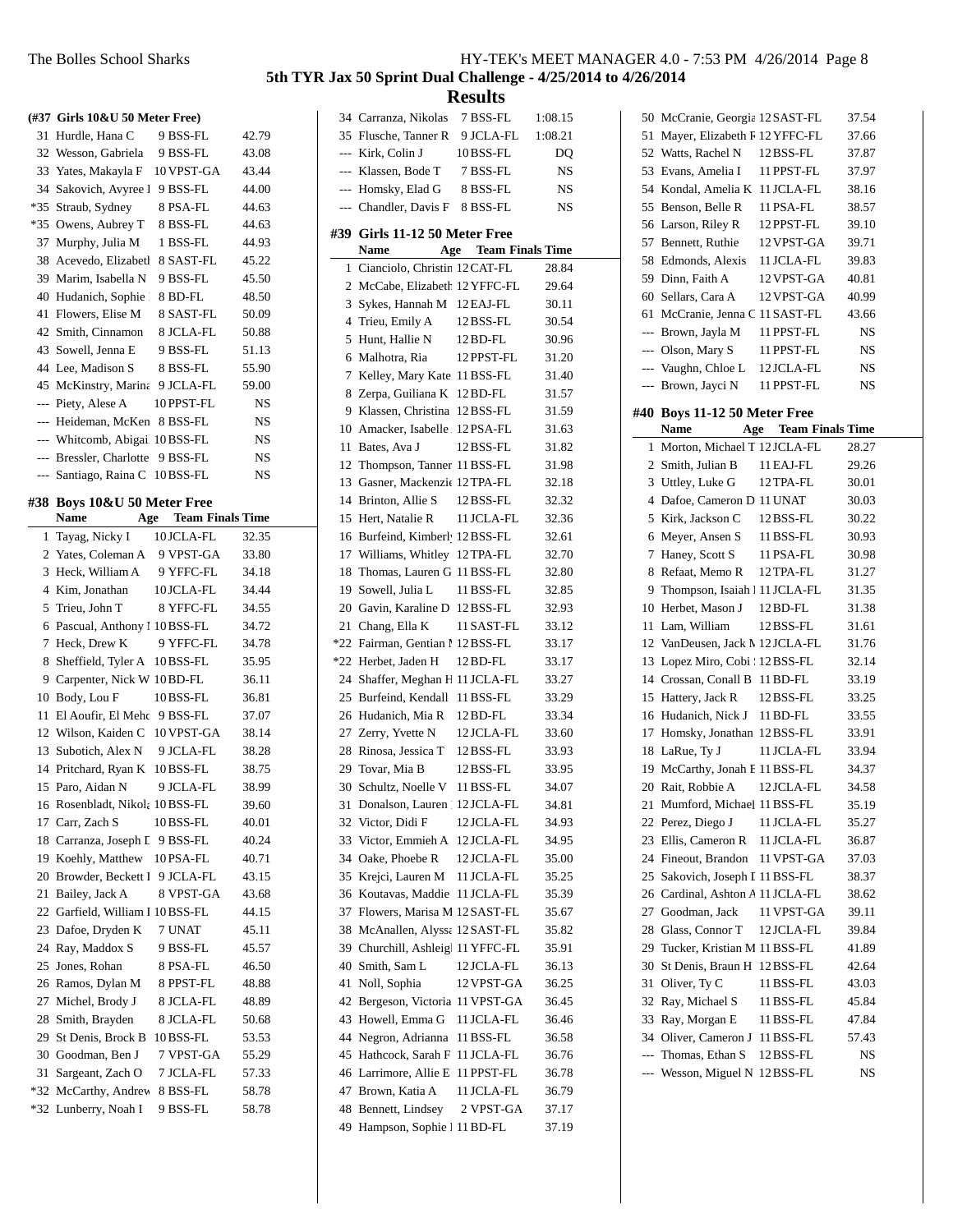|       | #41 Girls 13-14 50 Meter Free<br>Name<br>Age | <b>Team Finals Time</b> |       |
|-------|----------------------------------------------|-------------------------|-------|
| 1     | Trieu, Audrey A                              | 14 BSS-FL               | 28.34 |
| 2     | Radcliffe, Taylor M 13 YFFC-FL               |                         | 28.81 |
|       | 3 Wilder, Abi G                              | 14 BSS-FL               | 28.89 |
| 4     | Gau, Alice C                                 | 14 BSS-FL               | 28.91 |
| 5     | Olivardia, Gracey . 14 TPA-FL                |                         | 29.09 |
| 6     | Mendizabal, Stefar 14 BSS-FL                 |                         | 29.15 |
| 7     | McMahon, Kensey 14 BSS-FL                    |                         | 29.23 |
| 8     | Sowell, Nicole E 13 BSS-FL                   |                         | 29.35 |
| 9     | Stewart, Emma K                              | 13 BD-FL                | 29.48 |
|       | 10 Stanfield, Summer 13 JCLA-FL              |                         | 29.50 |
| 11    | Hampson, Chloe L 14 BD-FL                    |                         | 29.60 |
|       | 12 Gavino, Raissa Re 13 BSS-FL               |                         | 29.67 |
|       | 13 Ellis, Abbey G                            | 13 JCLA-FL              | 30.18 |
|       | 14 Baker, Katherine A 13 BSS-FL              |                         | 30.22 |
| 15    | Rice, Emily D                                | 13 BSS-FL               | 30.24 |
| 16    | Posse, Madeline M 13 VPST-GA                 |                         | 30.25 |
|       | 17 Smith, Lexi M                             | 13 JCLA-FL              | 30.29 |
| 18    | Campanalie, Valeri 14 TPA-FL                 |                         | 30.34 |
| 19    | Chandler, Ava E                              | 14 BSS-FL               | 30.35 |
|       | 20 Arnold, Megan N                           | 13 JCLA-FL              | 30.43 |
| 21    | Carpenter, Anna C 14 TPA-FL                  |                         | 30.73 |
|       | 22 Ledet, Maddie J                           | 14 MAAC-GA              | 30.75 |
| 23    | Miller, Aubrey N                             | 14 JCLA-FL              | 30.98 |
|       | 24 Brinkman, Ellie Q 13 BSS-FL               |                         | 31.02 |
| 25    | Browder, Hadley C 13 JCLA-FL                 |                         | 31.11 |
| 26    | Gasner, Kaitlin J                            | 14 TPA-FL               | 31.18 |
|       | 27 Tovar, Carli L                            | 14 BSS-FL               | 31.22 |
| 28    | Surface, Mobley G 14 BSS-FL                  |                         | 31.33 |
| 29    | Wallace, Haylie N 13 YFFC-FL                 |                         | 31.47 |
| 30    | Batista, Camila S                            | 13 BSS-FL               | 31.55 |
| 31    | Voytecek, Molly J 14 YFFC-FL                 |                         | 31.72 |
| 32    | Hurdle, Mia R                                | 14BSS-FL                | 31.74 |
| 33    | St Denis, Jane A                             | 13 BSS-FL               | 31.86 |
|       | 34 Blackford, Emily / 13 BSS-FL              |                         | 31.89 |
|       | *35 Perkins, Anna                            | 13 JCLA-FL              | 31.90 |
| $*35$ | Hartley, Caden L                             | 13 BSS-FL               | 31.90 |
| 37    | Brown, Tatiana C                             | 13 JCLA-FL              | 31.95 |
| 38    | Bailey, Anna C                               | 13 VPST-GA              | 31.97 |
| 39    | Voytecek, Carly A                            | 14 YFFC-FL              | 32.07 |
| 40    | Doloisio, Andrea I 14 BD-FL                  |                         | 32.09 |
| 41    | Ivan. Emilee A                               | 13 JCLA-FL              | 32.47 |
| 42    | Morningstar, Amai 14 BSS-FL                  |                         | 32.55 |
| 43    | Hawkins, Brecca M 13 PSA-FL                  |                         | 32.67 |
| 44    | Mize, Leah K                                 | 14 BD-FL                | 32.75 |
| 45    | Geiger, Emma C                               | 13 JCLA-FL              | 32.89 |
| 46    | Anderson, Elizabet 13 BSS-FL                 |                         | 32.91 |
| 47    | Shiver, Rhegan L                             | 13 PPST-FL              | 33.04 |
| 48    | Reeves, Toni R                               | 13 BSS-FL               | 33.32 |
| 49    | Nemecek, Corissa                             | 13 BSS-FL               | 33.34 |
| 50    | Voytecek, Emily N 14 YFFC-FL                 |                         | 33.71 |
| 51    | Lamarre, Roxanne                             | 14 BSS-FL               | 33.79 |
| 52    | Carreno Rodriguez 13 BSS-FL                  |                         | 34.24 |
|       | 53 Warren, Catherine 14JCLA-FL               |                         | 34.65 |
| 54    | Dinn, Grace M                                | 13 VPST-GA              | 35.34 |
| 55    | Marlin, Ravyn M                              | 13 VPST-GA              | 35.46 |
|       |                                              |                         |       |

|     |                                                   | Results                     |                |
|-----|---------------------------------------------------|-----------------------------|----------------|
|     | 56 Thorsen, Paige N 13 JCLA-FL                    |                             | 35.68          |
|     | 57 Eisenmesser, Ellie 14 MAAC-GA                  |                             | 36.04          |
|     | 58 Hinkle, Petal A                                | 13 PPST-FL                  | 36.25          |
|     | 59 Alderson, Ashley I 14 PSA-FL                   |                             | 36.72          |
|     | 60 O'Brien, Kelli                                 | 13 PSA-FL                   | 36.83          |
| 61  | Northcutt, Chloe N 13 SAST-FL                     |                             | 36.85          |
|     | 62 Ullmann, Eva                                   | 13 PSA-FL                   | 37.55          |
|     | 63 Marlin, Sierra M 14 VPST-GA                    |                             | 37.76          |
|     | 64 Thornton, Emily G 13 VPST-GA                   |                             | 38.44          |
|     | --- Gapinski, Anna V 13 JCLA-FL                   |                             | NS             |
|     | --- Minkin, Amelia S 13 BD-FL                     |                             | NS             |
|     | --- Norenberg, Jenny / 14 YFFC-FL                 |                             | NS             |
|     |                                                   |                             |                |
|     | #42 Boys 13-14 50 Meter Free                      |                             |                |
|     | Name                                              | <b>Age</b> Team Finals Time |                |
|     | 1 Hackett, Nicholas (14 BSS-FL                    |                             | 26.08          |
|     | 2 McPheters, Ian J 14 BSS-FL                      |                             | 26.38          |
|     | 3 Gawronski, Reese 14 TPA-FL                      |                             | 26.80          |
|     | 4 Adcock, Jake W 14 BSS-FL                        |                             | 27.09          |
| 5   | Carr, John J                                      | 14 BSS-FL                   | 27.53          |
| 6   | Gavino, Roman Ra 14 BSS-FL                        |                             | 27.63          |
| 7   | Sugishita, Andrew 14 BSS-FL                       |                             | 28.00          |
|     | 8 Walker, max G                                   | 14 MAAC-GA                  | 28.51          |
|     | 9 Emerson, Noah C 13 BSS-FL                       |                             | 28.55          |
|     | 10 Rabalais, Ryan H 14 BSS-FL                     |                             | 28.80          |
|     | 11 Mier, Jake C                                   | 14 PSA-FL                   | 28.83          |
|     | 12 Raimondi, Carmine 14 PPST-FL                   |                             | 28.90          |
|     | 13 Vermiglio, Nicolas 13 BSS-FL                   |                             | 28.95          |
|     | 14 Wessell, Jack N                                | 13 BSS-FL                   | 29.23          |
|     | 15 Hodgson, Jeremy                                | 14 BSS-FL                   | 29.43          |
|     | 16 Ray, Mason J                                   | 13 BSS-FL                   | 29.59          |
|     | 17 Dafoe, Riley S                                 | 14 UNAT                     | 29.71          |
|     | 18 Ryan, John P                                   | 14 JCLA-FL                  | 29.77          |
|     | 19 Oake, Adrian J                                 | 14 JCLA-FL                  | 30.00          |
|     | 20 Krejci, Ryan J<br>Moses, Arrington I 13 TPA-FL | 14 JCLA-FL                  | 30.12          |
| 21  | 22 Bloss, Drew T                                  | 13 PSA-FL                   | 30.26          |
|     | 23 Burkett, Brandon I 13 BSS-FL                   |                             | 30.53<br>31.05 |
| 24  | Christopher, Jared 14 TPA-FL                      |                             | 31.06          |
| 25  | Jones III, Jack R                                 | 14 BSS-FL                   |                |
| 26  | Herreros, Jonathan 13 JCLA-FL                     |                             | 31.50<br>31.61 |
| 27  | Talyanker, Nichola 13 BSS-FL                      |                             | 32.20          |
| 28  | Mallon, Justin E                                  | 14 PPST-FL                  | 32.45          |
|     | 29 Ho, Daniel A                                   | 14 PPST-FL                  | 32.50          |
| 30  | Radloff, Bobby P                                  | 13 BSS-FL                   | 34.43          |
| 31  | Brierley, Jack                                    | 13 MAAC-GA                  | 34.65          |
| 32  | Bailey, Teegan C                                  | 13 JCLA-FL                  | 35.27          |
| 33  | Benson, Joseph                                    | 14 PSA-FL                   | 36.11          |
|     |                                                   |                             |                |
| #43 | Girls 15-16 50 Meter Free                         |                             |                |
|     | <b>Name</b><br>Age                                | <b>Team Finals Time</b>     |                |
| 1   | Matchett, Grace E 15 BAC-FL                       |                             | 27.87          |
| 2   | Dressel, Sherridon 15 BSS-FL                      |                             | 28.00          |
| 3   | Maiocco, Claire O 15 TPA-FL                       |                             | 28.61          |
| 4   | White, Caroline I                                 | 16 TPA-FL                   | 28.63          |
| 5   | Hunt, Kaitlyn M                                   | 15 BD-FL                    | 28.79          |
| 6   | Wessell, Madeline 16BSS-FL                        |                             | 28.81          |
| 7   | Watts, Liz A                                      | 15 BSS-FL                   | 28.84          |
|     |                                                   |                             |                |

|          | 8 Garofalo, Isabella   16 SAST-FL             |                             | 29.02          |
|----------|-----------------------------------------------|-----------------------------|----------------|
|          | 9 Riley, Christine N 16 UNAT                  |                             | 29.11          |
|          | 10 Parent, Allie C                            | 16 TPA-FL                   | 29.18          |
| 11       | Miller, Chloe G                               | 15 BSS-FL                   | 29.21          |
|          | 12 Lapteva, Olga                              | 16BSS-FL                    | 29.27          |
|          | 13 English, Isabella m 15 TPA-FL              |                             | 29.32          |
| 14       | Brierley, Torey G                             | 15 MAAC-GA                  | 29.37          |
| $*15$    | Lopez Miro, Harle 15 BSS-FL                   |                             | 29.42          |
| $*15$    | Song, Amy R                                   | 15 BSS-FL                   | 29.42          |
| 17       | Sadsad, Christiana 16BSS-FL                   |                             | 29.75          |
| 18       | Riley, Alexis G                               | 15 UNAT                     | 29.87          |
| 19       | Revels, Kate P                                | 15 UNAT                     | 30.24          |
| 20       | Hardan, Raphaelle 15 YFFC-FL                  |                             | 30.32          |
| 21       | Kassis, Anna R                                | 16BSS-FL                    | 30.38          |
|          | 22 Michaels, Madison 16BSS-FL                 |                             | 30.40          |
| 23       | Ngui, Andrea Ann 16BSS-FL                     |                             | 30.57          |
| 24       | Snodgrass, Madely 15 PSA-FL                   |                             | 30.60          |
|          | *25 Henley, Kendall V 16 UNAT                 |                             | 30.70          |
| $*25$    | Teat, Josephine E 15 BSS-FL                   |                             | 30.70          |
| 27       | Reeves, Chelsea J 16BSS-FL                    |                             | 30.71          |
| 28       | Straw, Cameron A 15 BSS-FL                    |                             | 30.87          |
| 29       | Garcia, Leilani N                             | 15 TPA-FL                   | 31.33          |
|          | 30 Gasner, Kendall M 16TPA-FL                 |                             | 31.49          |
| 31       | Gleason, Catherine 16BSS-FL                   |                             | 31.56          |
| 32       | Van Buskirk, Tori 115 BD-FL                   |                             | 31.71          |
| 33       | Gavino, Romina R 16BSS-FL                     |                             | 31.87          |
| 34       | Fox, McKenzie J                               | 15 JCLA-FL                  | 32.06          |
| 35       | Reyes, Dominiq R <sub>1</sub> 16 BSS-FL       |                             | 32.15          |
| 36       | Benson, Emily L                               | 15 BSS-FL                   | 32.21          |
| 37       | Hogan, Grace C                                | 15 BSS-FL                   | 32.36          |
|          |                                               |                             |                |
| 38       | Carroll, Cecilia S                            | 16 VPST-GA                  | 32.46          |
| 39       | Canon, Victoria D 15 PPST-FL                  |                             | 32.54          |
| 40       | Norenberg, Lily A 16 YFFC-FL                  |                             | 33.16          |
| 41       | Carroll, Claudia                              | 15 MAAC-GA                  | 33.35          |
|          | 42 McIntosh, Alexis / 15 PPST-FL              |                             | 34.00          |
|          | --- Gilreath, Emily C                         | 15 BSS-FL                   | NS             |
| ---      | Clares Montero, A 15 BSS-FL                   |                             | NS             |
|          | #44 Boys 15-16 50 Meter Free                  |                             |                |
|          | Name                                          | <b>Age</b> Team Finals Time |                |
| 1        | Farris, Dean N                                | 16MAAC-GA                   | 24.99          |
|          | 2 Rice, Tyler V                               | 16BSS-FL                    | 25.61          |
|          | 3 Mitchell, John P                            | 16 MAAC-GA                  | 25.88          |
|          | 4 Hutton, John E                              | $15$ BSS-FL                 | 26.05          |
|          | *5 Batista, Caio S                            | 16BSS-FL                    | 26.10          |
|          | *5 Heath, Grady W                             | 16BSS-FL                    | 26.10          |
| 7        | Daugherty, James 115 BSS-FL                   |                             | 26.15          |
|          | 8 Reuter, George P 15 TPA-FL                  |                             | 26.27          |
|          | 9 Garcia, Gian M                              | 16BSS-FL                    | 26.38          |
|          | 10 Strickland, Carter ( 15 JCLA-FL            |                             | 26.60          |
| 11       | Tempkin, Maxwell 16BSS-FL                     |                             | 26.85          |
| 12       | Paredes, Vladimir 16BSS-FL                    |                             | 26.88          |
|          | 13 LaFargue, Kadeem 16BSS-FL                  |                             | 26.95          |
| 14       | Thames, Christoph 15 MAAC-GA                  |                             | 26.96          |
|          | 15 Kennedy, Mickey 15 BD-FL                   |                             | 27.04          |
|          | 16 Lim, Jeremy Bryan 16BSS-FL                 |                             | 27.16          |
| 17<br>18 | Heinzel, Thomas J 15 BSS-FL<br>Refaat, Seif E | 15 TPA-FL                   | 27.21<br>27.65 |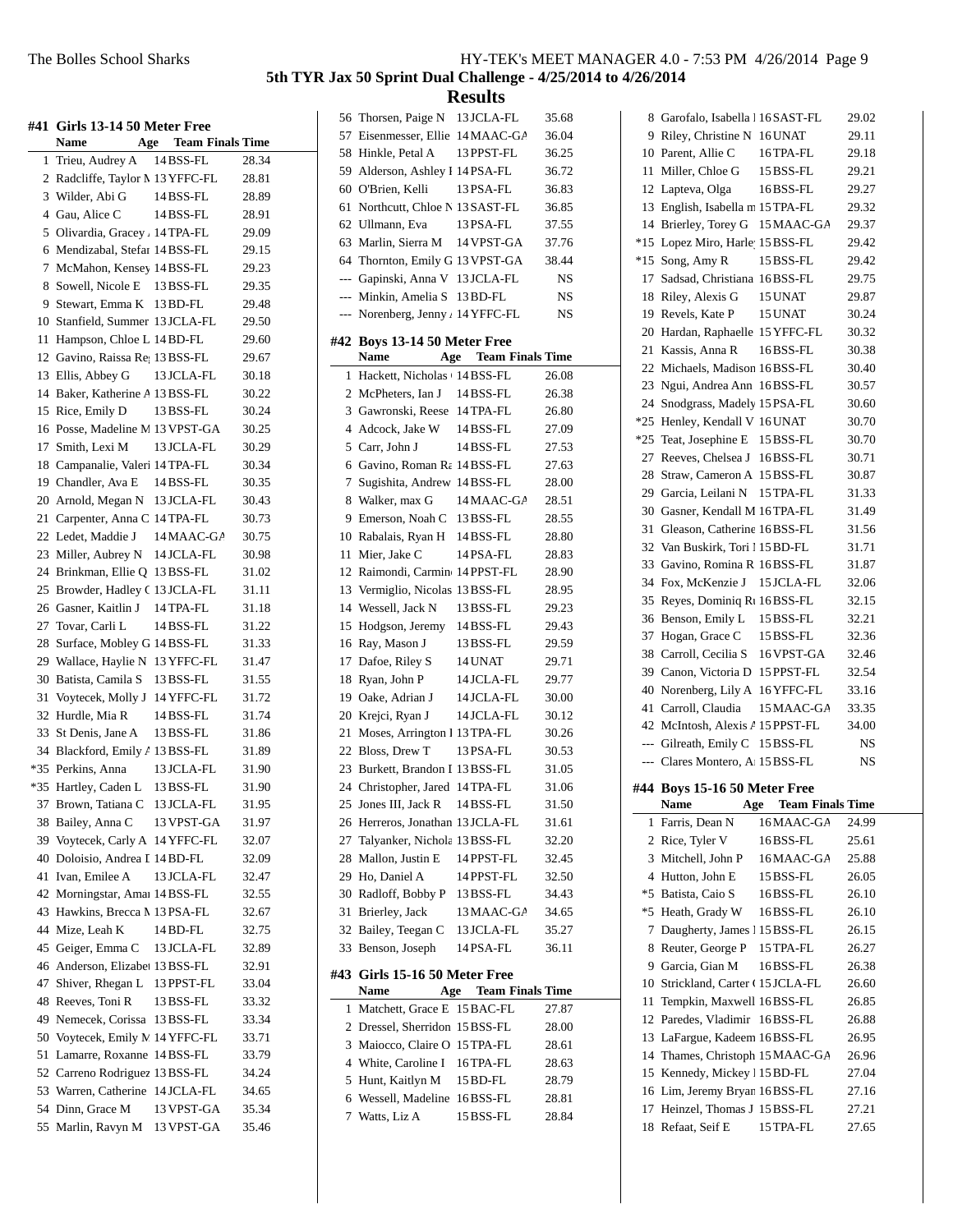|      | (#44 Boys 15-16 50 Meter Free)                         |                             |           |
|------|--------------------------------------------------------|-----------------------------|-----------|
|      | 19 Smith, Speakman S 15 EAJ-FL                         |                             | 27.72     |
|      | 20 Korek, Jakub E                                      | 16BSS-FL                    | 27.97     |
|      | 21 Hill, Grant R                                       | 15 BSS-FL                   | 28.08     |
|      | 22 Alcala, Fernan A 15 TPA-FL                          |                             | 28.17     |
|      | 23 Sheffield, Tristan I 15 BSS-FL                      |                             | 28.21     |
|      | 24 Andrasco, Jacob J 16BSS-FL                          |                             | 28.55     |
|      | 25 Myron, Eli B                                        |                             | 28.58     |
|      | 26 Sakovich, John W 15 BSS-FL                          | 16PPST-FL                   | 28.70     |
|      | 27 Flynn, Jackson T 15 BSS-FL                          |                             | 28.73     |
|      | 28 Rinosa, Joshua D 15 BSS-FL                          |                             | 28.79     |
|      | 29 Buttleman, Vance 1 15 PPST-FL                       |                             | 29.06     |
|      | 30 Lee, Arthur A                                       | 15 BSS-FL                   | 29.49     |
|      | 31 Towne, Nick 2 VPST-GA                               |                             | 29.93     |
|      | 32 Sistare, Cameron C 15 BSS-FL                        |                             | 31.19     |
|      | 33 Danner, Louis G 15 SAST-FL                          |                             | 31.81     |
|      | 34 Correa, Alexander 15 BSS-FL                         |                             | 34.60     |
|      | 35 Ramsden, Ryan 15 PSC-FL                             |                             | 40.30     |
|      | --- Ungrady, Graham 16BSS-FL                           |                             | NS        |
|      | --- Lobrutto, DJ J                                     | 16 TPA-FL                   | <b>NS</b> |
|      |                                                        |                             |           |
|      | #45 Girls 50 Meter Free                                |                             |           |
|      | Name                                                   | <b>Age</b> Team Finals Time |           |
|      | 1 Li, Tao                                              | 23 BSS-FL                   | 26.99     |
|      | 2 Schmidt, Kasey M 16 BSS-FL                           |                             | 27.29     |
|      | 3 Artemeva, Valentir 27 BSS-FL                         |                             | 27.56     |
|      | 4 Malone, Brooke Y 17 TPA-FL                           |                             | 28.29     |
|      | 5 Rasmus, Claire E 17 BSS-FL                           |                             | 28.73     |
|      | 6 Betancourt, Laurer 17 BD-FL                          |                             | 29.17     |
|      | 7 Hunt, Kaitlyn M 15 BD-FL                             |                             | 29.19     |
|      | 8 Hodgson, Jessica I 18 BSS-FL                         |                             | 29.43     |
|      | *9 Hoff, Madeline C 17 BSS-FL                          |                             | 29.56     |
|      | *9 Duke, Jasmine M 17 YFFC-FL                          |                             | 29.56     |
|      | 11 Kennedy, Shannon 17 BD-FL                           |                             | 29.87     |
|      | 12 Caluma, Thea Mar 18 BSS-FL                          |                             | 29.90     |
|      | 13 Breault, Peyton C 18BSS-FL                          |                             | 30.02     |
|      | 14 Pritchard, Madison 17 BSS-FL                        |                             | 30.04     |
|      | 15 McIntosh, Cortney 17 PPST-FL                        |                             | 30.96     |
| 16   | Heinzel, Abigail N 17 BSS-FL                           |                             | 31.34     |
|      | 17 Merta, Samantha L 18 BSS-FL                         |                             | 31.40     |
|      | 18 Jacobs, Emily A                                     | 17 BSS-FL                   | 31.91     |
|      | 19 Radloff, Lacey L 15 BSS-FL                          |                             | 32.15     |
|      | --- Johnson, McKenna 17 BSS-FL                         |                             | NS        |
|      | --- Peacock, Salem E 18 BSS-FL<br>--- Hartje, Amelia A |                             | NS        |
|      |                                                        | 16BSS-FL                    | NS        |
|      | #46 Boys 50 Meter Free                                 |                             |           |
|      | <b>Name</b>                                            | <b>Age</b> Team Finals Time |           |
| $*1$ | Weber, Mark A                                          | 23 UNAT                     | 23.29     |
| *1   | McGinnis, Eric T 26 TPA-FL                             |                             | 23.29     |
|      | 3 Todorovic, Mario 25 BSS-FL                           |                             | 23.99     |
|      | 4 Pinzon, Omar A                                       | 24 BSS-FL                   | 24.30     |
|      | 5 Alvarez Caraballo, 25 BSS-FL                         |                             | 24.41     |
|      | 6 Bloom, Jackson L 15 BSS-FL                           |                             | 24.42     |
| 7    | Booth, Josh J                                          | 18 BSS-FL                   | 24.61     |
|      | 8 Mitchell, Max A                                      | 21 MAAC-GA                  | 24.87     |
| 9.   | Schooling, Joseph 18BSS-FL                             |                             | 24.96     |
|      |                                                        |                             |           |

|     | 10 Brennock, John E 18 JCLA-FL         |                             | 25.33                   |  |
|-----|----------------------------------------|-----------------------------|-------------------------|--|
|     | *11 Fonteno, Michael I 17 BSS-FL       |                             | 25.54                   |  |
|     | *11 Carbone, Joey J                    | 17 BSS-FL                   | 25.54                   |  |
|     | 13 Georgiadis, Luke I 17 BSS-FL        |                             | 25.63                   |  |
|     | 14 Viktora, Adam                       | 17 BSS-FL                   | 25.72                   |  |
|     | 15 Howerton, Clayton 17 BSS-FL         |                             | 26.24                   |  |
| 16  | Dietrich, Hagen W 17 BSS-FL            |                             | 26.31                   |  |
|     | 17 Dynneson, Matthe <sup>16</sup> UNAT |                             | 26.43                   |  |
|     | 18 McPheters, Matthe 18 BSS-FL         |                             | 26.49                   |  |
|     | 19 Lau. Leonis J                       | 17 BSS-FL                   | 26.78                   |  |
|     |                                        |                             |                         |  |
|     | 20 Pineiro, Christian J 17 BSS-FL      |                             | 26.79                   |  |
|     | 21 Michael, Max M 17 BSS-FL            |                             | 27.00                   |  |
|     | 22 Ahmad Fauzi, Dan 17 BSS-FL          |                             | 27.04                   |  |
|     | 23 Reuter, Nick C                      | 17 TPA-FL                   | 27.15                   |  |
|     | 24 Gibbons, Jake R 17 BSS-FL           |                             | 27.16                   |  |
|     | 25 Jones, Isaiah J                     | 17 BSS-FL                   | 27.26                   |  |
|     | 26 Hardan, Lukael G 17 BSS-FL          |                             | 27.31                   |  |
|     | 27 Reyes, Gerard Chr. 18 BSS-FL        |                             | 27.51                   |  |
|     | 28 Koros, Ben A                        | 17 JCLA-FL                  | 27.88                   |  |
|     | 29 guy, Bryton W                       | 16 PPST-FL                  | 28.00                   |  |
|     | 30 Moberg, Lukas C 17 PPST-FL          |                             | 28.06                   |  |
| 31  | Vinnett, Alfred Vir 17 TPA-FL          |                             | 28.25                   |  |
| 32  | Campbell, Andrew 17 BSS-FL             |                             | 28.43                   |  |
|     | 33 Wendorf, Eric E                     | 49 PSC-FL                   | 28.47                   |  |
|     | 34 Smith, Speakman S15 EAJ-FL          |                             | 28.49                   |  |
|     | 35 Sheffield, Tristan F 15 BSS-FL      |                             | 28.95                   |  |
|     | --- Magiske, Jonathan 15 BSS-FL        |                             | NS                      |  |
|     | --- Kurihara, Rio                      | 17 BSS-FL                   | NS                      |  |
|     | --- Andrews, Parker C 17 BSS-FL        |                             | NS                      |  |
|     | ---  Hill, Walker W                    | 18 BSS-FL                   | NS                      |  |
|     | --- Weeks, Christian R 18 BSS-FL       |                             | NS                      |  |
|     |                                        |                             |                         |  |
|     |                                        |                             |                         |  |
|     | --- Bloom, Travis T 15 BSS-FL          |                             | NS                      |  |
|     | --- Lobanov, Anton S 21 BSS-FL         |                             | <b>NS</b>               |  |
|     | --- Pace, Arthur T                     | 19 BSS-FL                   | NS                      |  |
|     | Girls 8&U 50 Meter Back                |                             |                         |  |
|     | <b>Name</b>                            | <b>Age</b> Team Finals Time |                         |  |
| 1   | Owens, Aubrey T 8 BSS-FL               |                             | 51.38                   |  |
| #47 | 2 Murphy, Julia M 1 BSS-FL             |                             | 52.77                   |  |
| 3   | Moore, Olivia T                        | 6 JCLA-FL                   | 55.01                   |  |
| 4   | Hudanich, Sophie l                     | 8 BD-FL                     | 58.43                   |  |
| 5   | Smith, Cinnamon                        | 8 JCLA-FL                   | 1:00.25                 |  |
| 6   | Acevedo, Elizabeth                     | 8 SAST-FL                   | 1:00.57                 |  |
| 7   |                                        | 8 PSA-FL                    |                         |  |
|     | Straub, Sydney<br>Lee, Madison S       |                             | 1:00.68<br>1:02.84      |  |
| 8   |                                        | 8 BSS-FL                    |                         |  |
| 9   | Flowers, Elise M                       | 8 SAST-FL                   | 1:04.34                 |  |
| --- | Heideman, McKen                        | 8 BSS-FL                    | NS                      |  |
| #48 | Boys 8&U 50 Meter Back                 |                             |                         |  |
|     | Name<br>Age                            |                             | <b>Team Finals Time</b> |  |
| 1   | Trieu, John T                          | 8 YFFC-FL                   | 46.31                   |  |
| 2   | Bailey, Jack A                         | 8 VPST-GA                   | 50.56                   |  |
| 3   | Dafoe, Dryden K                        | 7 UNAT                      | 52.54                   |  |
| 4   | Sargeant, Zach O                       | 7 JCLA-FL                   | 56.94                   |  |
| 5   | Ramos, Dylan M                         | 8 PPST-FL                   | 59.51                   |  |
| 6   | Homsky, Elad G                         | 8 BSS-FL                    | 1:02.38                 |  |
| 7   | Smith, Brayden                         | 8 JCLA-FL                   | 1:02.71                 |  |
| 8   | Michel, Brody J                        | 8 JCLA-FL                   | 1:04.56                 |  |
|     |                                        |                             |                         |  |

| 9  | Jones, Rohan                                           | 8 PSA-FL                | 1:06.30 |  |
|----|--------------------------------------------------------|-------------------------|---------|--|
|    | 10 McCarthy, Andrew                                    | 8 BSS-FL                | 1:07.62 |  |
|    | 11 Goodman, Ben J                                      | 7 VPST-GA               | 1:08.48 |  |
|    | 12 Klassen, Bode T                                     | 7 BSS-FL                | 1:08.77 |  |
|    | --- Chandler, Davis F                                  | 8 BSS-FL                | NS      |  |
|    |                                                        |                         |         |  |
|    | #49 Girls 9-10 50 Meter Back<br><b>Name</b>            | Age Team Finals Time    |         |  |
|    |                                                        | 10 YFFC-FL              |         |  |
| 1  | McCabe, Reilly R                                       |                         | 37.24   |  |
|    | 2 Moore, Anna C 10JCLA-FL<br>3 Ramey, Sasha M 10BSS-FL |                         | 39.60   |  |
|    |                                                        |                         | 39.93   |  |
|    | 4 Peoples, Olivia G 10PPST-FL                          |                         | 40.13   |  |
| 5  | Bailey, Ally V 1 VPST-GA                               |                         | 41.65   |  |
|    | 6 Stricklin, Sara R                                    | 10 TPA-FL               | 41.83   |  |
|    | 7 Rathjen, Grace J 10JCLA-FL                           |                         | 41.99   |  |
|    | 8 Pauly, Elizabeth L 10JCLA-FL                         |                         | 42.11   |  |
|    | 9 Arnold, Brooke E 10JCLA-FL                           |                         | 42.32   |  |
|    | 10 Lazaraton, Sophia 10BSS-FL                          |                         | 42.80   |  |
|    | 11 Zorn, Alexandra E 10BSS-FL                          |                         | 43.58   |  |
|    | 12 Ryan, Lizzie E                                      | 10JCLA-FL               | 43.62   |  |
|    | 13 Chestang, Emma S 10JCLA-FL                          |                         | 43.63   |  |
|    | 14 Dafoe, Claire J                                     | 9 UNAT                  | 44.83   |  |
|    | 15 Herbet, Kaylin E                                    | 9 BD-FL                 | 45.43   |  |
|    | 16 Santiago, Raina C                                   | 10BSS-FL                | 45.70   |  |
|    | 17 Sargeant, Avery B                                   | 10 JCLA-FL              | 45.83   |  |
|    | 18 Lazaraton, Chloe I 9 BSS-FL                         |                         | 46.80   |  |
|    | 19 Victor, Anouk E                                     | 10JCLA-FL               | 47.44   |  |
|    | 20 Higgs, Isabelle A                                   | 9 JCLA-FL               | 47.54   |  |
|    | 21 Ward, Madison S                                     | 10BSS-FL                | 48.26   |  |
|    | 22 Hinkle, Haven B                                     | 10 PPST-FL              | 48.45   |  |
|    | 23 Breuer, Alexandra 10BSS-FL                          |                         | 49.39   |  |
|    | 24 Lego, Erica E                                       | 9 BSS-FL                | 49.87   |  |
|    | 25 Outcalt, Hannah                                     | 10PSA-FL                | 50.55   |  |
|    | 26 Lego, Sydney A                                      | 9 BSS-FL                | 50.57   |  |
|    | 27 Thornton, Madelin 10BSS-FL                          |                         | 51.87   |  |
|    | 28 Rines, Alexis H                                     | 10SAST-FL               | 53.24   |  |
|    | 29 Yates, Makayla F 10 VPST-GA                         |                         | 53.28   |  |
|    | 30 Sakovich, Avyree 1 9 BSS-FL                         |                         | 53.57   |  |
|    | 31 Wesson, Gabriela                                    | 9 BSS-FL                | 53.95   |  |
| 32 | Hunt, Andi C                                           | 9 BD-FL                 | 54.11   |  |
|    | 33 Marim, Isabella N                                   | 9 BSS-FL                | 57.80   |  |
|    | 34 Hurdle, Hana C                                      | 9 BSS-FL                | 58.37   |  |
|    | 35 Sowell, Jenna E                                     | 9 BSS-FL                | 1:00.84 |  |
|    | 36 McKinstry, Marina 9 JCLA-FL                         |                         | 1:03.99 |  |
|    | --- Piety, Alese A                                     | 10 PPST-FL              | NS      |  |
|    | --- Whitcomb, Abigai 10BSS-FL                          |                         | NS      |  |
|    | --- Bressler, Charlotte                                | 9 BSS-FL                | NS      |  |
|    | #50 Boys 9-10 50 Meter Back                            |                         |         |  |
|    | Name<br>Age                                            | <b>Team Finals Time</b> |         |  |
| 1  | Tayag, Nicky I                                         | 10 JCLA-FL              | 39.52   |  |
|    | 2 Yates, Coleman A                                     | 9 VPST-GA               | 40.50   |  |
| 3  | Kim, Jonathan                                          | 10JCLA-FL               | 40.58   |  |
|    | 4 Body, Lou F                                          | 10BSS-FL                | 42.01   |  |
| 5  | Heck, William A                                        | 9 YFFC-FL               | 42.31   |  |
|    | 6 Carpenter, Nick W 10BD-FL                            |                         | 42.68   |  |
| 7  | Pascual, Anthony 1 10 BSS-FL                           |                         | 43.01   |  |
| 8. | Sheffield, Tyler A 10BSS-FL                            |                         | 43.66   |  |
|    |                                                        |                         |         |  |
|    |                                                        |                         |         |  |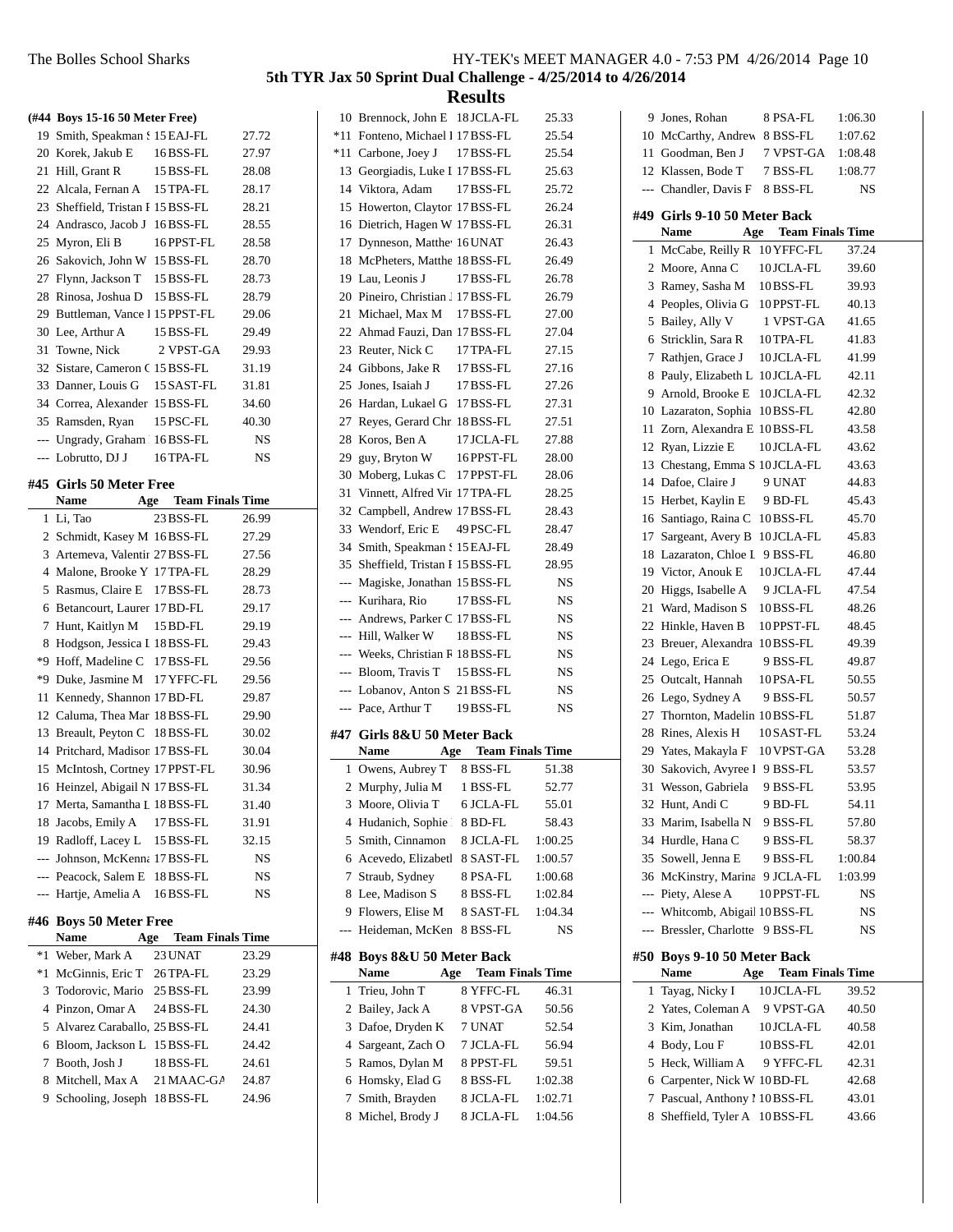**(#50 Boys 9-10 50 Meter Back)**

 $-$ -- Meyer, Ansen S 11 RSS-FL NS

#### **5th TYR Jax 50 Sprint Dual Challenge - 4/25/2014 to 4/26/2014**

**Results**

### 11 Rosenbladt, Nikola 10BSS-FL 45.72 12 El Aoufir, El Mehd 9 BSS-FL 46.02 13 Paro, Aidan N 9 JCLA-FL 47.16 14 Carranza, Joseph L 9 BSS-FL 48.58 15 Carr, Zach S 10BSS-FL 50.57 16 Kirk, Colin J 10BSS-FL 50.79 17 Pritchard, Ryan K 10BSS-FL 51.20 18 Browder, Beckett I 9 JCLA-FL 53.32 19 Ray, Maddox S 9 BSS-FL 55.82 20 Subotich, Alex N 9 JCLA-FL 56.78

9 Heck, Drew K 9 YFFC-FL 44.46 10 Wilson, Kaiden C 10 VPST-GA 45.65

21 Koehly, Matthew 10PSA-FL 57.13 22 Garfield, William 1 10 BSS-FL 57.64 23 Flusche, Tanner R 9 JCLA-FL 1:02.01 24 Lunberry, Noah I 9 BSS-FL 1:13.59

#### **#51 Girls 11-12 50 Meter Back**

|                | <b>Name</b><br>Age                      | <b>Team Finals Time</b> |       |
|----------------|-----------------------------------------|-------------------------|-------|
| 1              | Trieu, Emily A                          | 12 BSS-FL               | 35.66 |
| 2              | Sykes, Hannah M 12 EAJ-FL               |                         | 37.40 |
| 3              | Klassen, Christina 12 BSS-FL            |                         | 38.43 |
| $\overline{4}$ | Kelley, Mary Kate 11 BSS-FL             |                         | 38.64 |
| 5              | Brinton, Allie S                        | 12 BSS-FL               | 38.95 |
| 6              | Gasner, Mackenzie 12 TPA-FL             |                         | 39.20 |
| 7              | Williams, Whitley 12 TPA-FL             |                         | 39.60 |
| 8              | Hunt, Hallie N                          | 12 BD-FL                | 39.71 |
| 9              | Shaffer, Meghan H 11 JCLA-FL            |                         | 40.01 |
| 10             | Amacker, Isabelle 12 PSA-FL             |                         | 40.06 |
| 11             | Gavin, Karaline D 12BSS-FL              |                         | 40.51 |
|                | 12 Tovar, Mia B                         | 12BSS-FL                | 40.60 |
|                | 13 Sowell, Julia L                      | 11 BSS-FL               | 40.79 |
|                | 14 Thomas, Lauren G 11 BSS-FL           |                         | 40.87 |
| 15             | Burfeind, Kendall 11 BSS-FL             |                         | 41.04 |
|                | 16 Herbet, Jaden H                      | 12BD-FL                 | 41.06 |
| 17             | Zerpa, Guiliana K                       | 12BD-FL                 | 41.10 |
| 18             | Burfeind, Kimberl <sup>,</sup> 12BSS-FL |                         | 41.21 |
| 19             | Bates, Ava J                            | 12BSS-FL                | 41.42 |
| 20             | Rinosa, Jessica T                       | 12BSS-FL                | 41.60 |
| 21             | Donalson, Lauren 12 JCLA-FL             |                         | 41.93 |
|                | 22 Fairman, Gentian 1 12 BSS-FL         |                         | 42.01 |
|                | 23 Chang, Ella K                        | 11 SAST-FL              | 42.17 |
| 24             | Kondal, Amelia K 11 JCLA-FL             |                         | 42.88 |
|                | 25 Hert, Natalie R                      | 11 JCLA-FL              | 43.12 |
| 26             | Hathcock, Sarah F 11 JCLA-FL            |                         | 43.28 |
| 27             | Thompson, Tanner 11 BSS-FL              |                         | 43.59 |
| 28             | Noll, Sophia                            | 12 VPST-GA              | 43.62 |
| 29             | Oake, Phoebe R                          | 12JCLA-FL               | 43.65 |
| 30             | McAnallen, Alyssa 12 SAST-FL            |                         | 43.81 |
| 31             | Larrimore, Allie E                      | 11 PPST-FL              | 44.14 |
|                | 32 Victor, Didi F                       | 12JCLA-FL               | 44.45 |
| 33             | Negron, Adrianna                        | 11 BSS-FL               | 44.54 |
| 34             | Bergeson, Victoria 11 VPST-GA           |                         | 44.81 |
| 35             | Zerry, Yvette N                         | 12 JCLA-FL              | 44.83 |
| 36             | Hudanich. Mia R                         | 12 BD-FL                | 44.91 |
| 37             | Victor, Emmieh A                        | 12JCLA-FL               | 44.99 |

#### 38 Krejci, Lauren M 11 JCLA-FL 45.21 39 Hampson, Sophie 1 11 BD-FL 45.29 40 Koutavas, Maddie 11 JCLA-FL 45.33 41 Schultz, Noelle V 11 BSS-FL 45.34 42 Brown, Katia A 11 JCLA-FL 45.37 43 45.46 Watts, Rachel N 12BSS-FL 44 Bennett, Lindsey 2 VPST-GA 45.54 45 46.11 Evans, Amelia I 11 PPST-FL 46 46.34 Flowers, Marisa M 12SAST-FL 47 47.84 Smith, Sam L 12 JCLA-FL 48 48.69 Bennett, Ruthie 12VPST-GA 49 49.15 Benson, Belle R 11 PSA-FL 50 50.00 Dinn, Faith A 12VPST-GA 51 50.02 McCranie, Georgia 12SAST-FL 52 Larson, Riley R 12 PPST-FL 50.14 53 Sellars, Cara A 12 VPST-GA 50.68 54 51.41 Edmonds, Alexis 11 JCLA-FL 55 Mayer, Elizabeth F 12 YFFC-FL 51.91 56 McCranie, Jenna C 11 SAST-FL 57.75 --- Howell, Emma G 11 JCLA-FL NS --- Olson, Mary S 11 PPST-FL NS --- Vaughn, Chloe L 12 JCLA-FL NS **#52 Boys 11-12 50 Meter Back Name Age Team Finals Time** 1 34.67 Dafoe, Cameron D 11 UNAT 2. Morton, Michael T 12 JCLA-FL 34.71 3 36.60 Kirk, Jackson C 12BSS-FL 4 36.63 Herbet, Mason J 12BD-FL 5 Haney, Scott S 11 PSA-FL 36.81 6 37.66 Uttley, Luke G 12TPA-FL 7 38.08 Lam, William 12BSS-FL 8 Rait, Robbie A 12 JCLA-FL 38.86 9 38.88 Crossan, Conall B 11BD-FL 10 Thompson, Isaiah 111 JCLA-FL 39.93 11 VanDeusen, Jack M 12 JCLA-FL 40.23 12 Lopez Miro, Cobi : 12 BSS-FL 40.41 13 Hudanich, Nick J 11 BD-FL 40.84 14 Hattery, Jack R 12 BSS-FL 41.95 15 LaRue, Ty J 11 JCLA-FL 42.16 16 44.62 Refaat, Memo R 12TPA-FL 17 McCarthy, Jonah E 11 BSS-FL 44.68 18 44.88 Ellis, Cameron R 11 JCLA-FL 19 Perez, Diego J 11 JCLA-FL 45.26 20 Homsky, Jonathan 12 BSS-FL 45.38 21 Cardinal, Ashton A 11 JCLA-FL 45.88 22 Fineout, Brandon 11 VPST-GA 46.85 23 Goodman, Jack 11 VPST-GA 50.96 24 Glass, Connor T 12 JCLA-FL 51.58 25 Sakovich, Joseph I 11 BSS-FL 51.62 26 Tucker, Kristian M 11 BSS-FL 51.75 27 St Denis, Braun H 12 BSS-FL 52.98 28 Oliver, Ty C 11 BSS-FL 54.00 29 Ray, Morgan E 11 BSS-FL 55.50 30 Ray, Michael S 11 BSS-FL 1:01.47 31 Oliver, Cameron J 11 BSS-FL 1:05.97 --- See, Ethan 12 YFFC-FL DQ --- Wesson, Miguel N 12BSS-FL NS

|          |                                                  |                                | $\ddot{\phantom{0}}$ |
|----------|--------------------------------------------------|--------------------------------|----------------------|
| $---$    | Thomas, Ethan S 12 BSS-FL                        |                                | NS                   |
| $---$    | Mumford, Michael 11 BSS-FL                       |                                | NS                   |
|          | #53 Girls 13-14 50 Meter Back                    |                                |                      |
|          | Name                                             | <b>Team Finals Time</b><br>Age |                      |
| 1        | Wilder, Abi G                                    | 14 BSS-FL                      | 31.90                |
| 2        | Trieu, Audrey A 14 BSS-FL                        |                                | 33.50                |
| 3        | Radcliffe, Taylor M 13 YFFC-FL                   |                                | 34.06                |
|          | 4 Olivardia, Gracey , 14 TPA-FL                  |                                | 34.15                |
| 5        | Ellis, Abbey G                                   | 13 JCLA-FL                     | 34.19                |
| 6        | Gau, Alice C                                     | 14 BSS-FL                      | 34.47                |
| 7        | Hampson, Chloe L 14 BD-FL                        |                                | 34.70                |
| 8        | Stanfield, Summer 13 JCLA-FL                     |                                | 34.76                |
|          | 9 Gavino, Raissa Re, 13 BSS-FL                   |                                | 35.11                |
|          | 10 Baker, Katherine A 13 BSS-FL                  |                                | 35.21                |
| 11       | Wallace, Haylie N 13 YFFC-FL                     |                                | 35.34                |
|          | 12 Miller, Aubrey N 14 JCLA-FL                   |                                | 35.50                |
|          | 13 McMahon, Kensey 14 BSS-FL                     |                                | 35.81                |
|          | 14 Sowell, Nicole E                              | 13 BSS-FL                      | 35.87                |
|          | 15 Mendizabal, Stefar 14 BSS-FL                  |                                | 36.35                |
|          | 16 Tovar, Carli L                                | 14 BSS-FL                      | 36.95                |
| 17       | Ledet, Maddie J                                  | 14 MAAC-GA                     | 37.04                |
| 18       | Stewart, Emma K                                  | 13 BD-FL                       | 37.28                |
|          | 19 Brinkman, Ellie Q 13 BSS-FL                   |                                | 37.55                |
| 20       | Ivan. Emilee A                                   | 13 JCLA-FL                     | 37.67                |
| 21       | Browder, Hadley C 13 JCLA-FL                     |                                | 37.74                |
|          | 22 Doloisio, Andrea I 14 BD-FL                   |                                | 37.78                |
|          | 23 Arnold, Megan N                               | 13 JCLA-FL                     | 37.86                |
|          | 24 Gasner, Kaitlin J                             | 14 TPA-FL                      | 38.09                |
|          | 25 Hawkins, Brecca M 13 PSA-FL                   |                                | 38.35                |
|          | 26 Batista, Camila S                             | 13 BSS-FL                      | 38.41                |
|          | 27 Rice, Emily D                                 | 13 BSS-FL                      | 38.42                |
|          | 28 Smith, Lexi M                                 | 13 JCLA-FL                     | 38.44                |
| 29       | Surface, Mobley G 14 BSS-FL                      |                                | 38.47                |
| 30       | Bailey, Anna C                                   | 13 VPST-GA                     | 38.56                |
| 31       | Eisenmesser, Ellie 14 MAAC-GA                    |                                | 38.84                |
|          | 32 Geiger, Emma C 13 JCLA-FL                     |                                | 39.00                |
| 33       | Hartley, Caden L 13 BSS-FL                       |                                | 39.08                |
|          | 34 Voytecek, Molly J 14 YFFC-FL                  |                                | 39.14                |
|          | 35 Chandler, Ava E                               | 14 BSS-FL                      | 39.21                |
|          | 36 Hurdle, Mia R                                 | 14 BSS-FL                      | 39.35                |
|          | 37 Carpenter, Anna C 14TPA-FL                    |                                | 39.42                |
|          | 38 Perkins, Anna                                 | 13 JCLA-FL                     | 40.13                |
|          | 39 Mize, Leah K                                  | 14 BD-FL                       | 40.16                |
|          | 40 St Denis, Jane A                              | 13 BSS-FL                      | 40.24                |
| 41       | Reeves, Toni R                                   | 13 BSS-FL                      | 40.79                |
| 42       | Anderson, Elizabet 13 BSS-FL                     |                                | 40.81                |
| 43       | Blackford, Emily A 13 BSS-FL                     |                                | 40.84                |
| 44       | Brown, Tatiana C 13 JCLA-FL                      |                                | 40.86                |
|          | 45 Campanalie, Valeri 14 TPA-FL                  |                                | 41.01                |
| 46       | Morningstar, Amai 14 BSS-FL                      |                                | 41.38                |
| 47       | Posse, Madeline M 13 VPST-GA                     |                                | 41.47                |
| 48       | Lamarre, Roxanne 14BSS-FL                        |                                | 42.61                |
|          | 49 Carreno Rodriguez 13 BSS-FL                   |                                | 42.76                |
| 50<br>51 | Dinn, Grace M                                    | 13 VPST-GA                     | 42.78                |
| 52       | Warren, Catherine 14 JCLA-FL<br>Marlin, Sierra M | 14 VPST-GA                     | 43.26<br>44.25       |
|          |                                                  |                                |                      |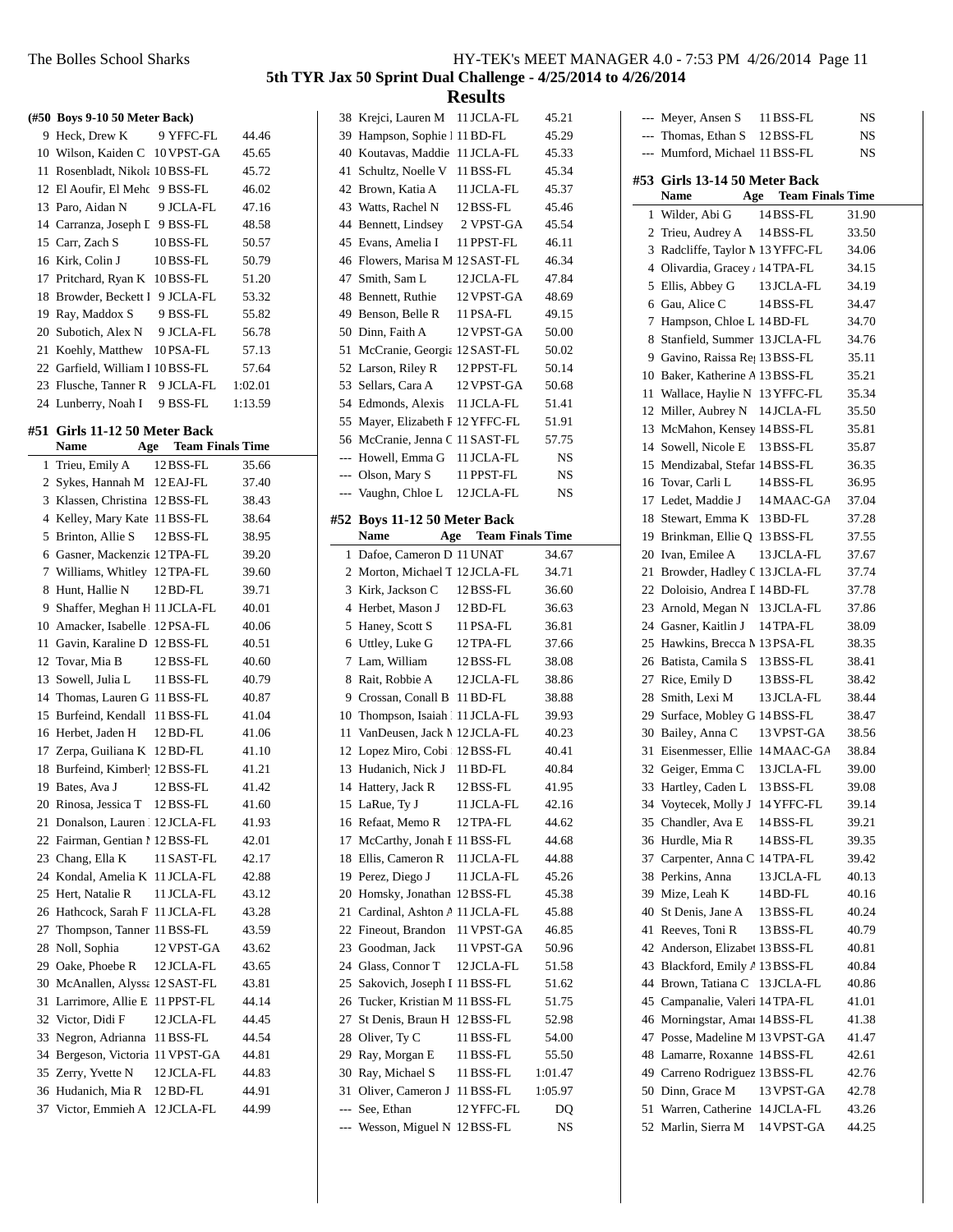|       | (#53 Girls 13-14 50 Meter Back)                                     |                             |                |
|-------|---------------------------------------------------------------------|-----------------------------|----------------|
|       | 53 Thorsen, Paige N 13 JCLA-FL                                      |                             | 44.36          |
|       | 54 Northcutt, Chloe N 13 SAST-FL                                    |                             | 44.52          |
|       | 55 Marlin, Ravyn M 13 VPST-GA                                       |                             | 44.87          |
|       | 56 Nemecek, Corissa 13 BSS-FL                                       |                             | 45.96          |
|       | 57 Alderson, Ashley I 14 PSA-FL                                     |                             | 46.20          |
|       | 58 Ullmann, Eva                                                     | 13 PSA-FL                   | 47.44          |
|       | 59 Hinkle, Petal A                                                  | 13 PPST-FL                  | 47.81          |
|       | 60 O'Brien, Kelli                                                   | 13 PSA-FL                   | 50.19          |
|       | 61 Thornton, Emily G 13 VPST-GA                                     |                             | 50.79          |
|       | --- Norenberg, Jenny / 14 YFFC-FL                                   |                             | NS             |
|       | --- Gapinski, Anna V 13 JCLA-FL                                     |                             | NS             |
|       | #54 Boys 13-14 50 Meter Back                                        |                             |                |
|       | <b>Name</b>                                                         | <b>Age</b> Team Finals Time |                |
|       | 1 Hackett, Nicholas + 14 BSS-FL                                     |                             | 30.15          |
|       | 2 Adcock, Jake W                                                    | 14 BSS-FL                   | 31.29          |
|       | 3 McPheters, Ian J                                                  | 14 BSS-FL                   | 31.42          |
|       | 4 Carr. John J                                                      | 14 BSS-FL                   | 32.04          |
|       | 5 Walker, max G                                                     | 14 MAAC-GA                  | 33.64          |
|       | 6 Gavino, Roman Ra 14 BSS-FL                                        |                             | 33.82          |
|       | 7 Emerson, Noah C 13 BSS-FL                                         |                             | 34.00          |
|       | 8 Dafoe, Riley S                                                    | 14 UNAT                     | 34.63          |
|       | 9 Sugishita, Andrew 14 BSS-FL                                       |                             | 34.77          |
|       | 10 Gawronski, Reese                                                 | 14 TPA-FL                   | 35.01          |
|       | 11 Wessell, Jack N                                                  | 13 BSS-FL                   | 35.13          |
|       | 12 Ray, Mason J                                                     | 13 BSS-FL                   | 35.31          |
|       | 13 Ryan, John P                                                     | 14 JCLA-FL                  | 35.55          |
|       | 14 Vermiglio, Nicolas 13 BSS-FL                                     |                             | 36.00          |
|       | 15 Rabalais, Ryan H                                                 |                             | 36.11          |
|       |                                                                     | 14 BSS-FL                   |                |
|       | 16 Raimondi, Carmin 14 PPST-FL                                      |                             | 36.52          |
|       | 17 Hodgson, Jeremy                                                  | 14 BSS-FL<br>14 JCLA-FL     | 36.55          |
|       | 18 Oake, Adrian J                                                   |                             | 36.90          |
|       | 19 Bloss, Drew T                                                    | 13 PSA-FL                   | 36.93          |
|       | 20 Moses, Arrington 1 13 TPA-FL                                     |                             | 38.23          |
|       | 21 Jones III, Jack R<br>22 Burkett, Brandon I 13 BSS-FL             | 14 BSS-FL                   | 41.29          |
|       | 23 Mallon, Justin E                                                 | 14 PPST-FL                  | 41.41          |
|       |                                                                     |                             | 41.63          |
|       | 24 Krejci, Ryan J 14 JCLA-FL                                        |                             | 41.67<br>41.87 |
|       | 25 Talyanker, Nichola 13 BSS-FL<br>26 Herreros, Jonathan 13 JCLA-FL |                             |                |
|       | 27 Christopher, Jared 14TPA-FL                                      |                             | 43.17          |
|       |                                                                     |                             | 43.73          |
|       | 28 Radloff, Bobby P                                                 | 13 BSS-FL                   | 44.64          |
|       | 29 Bailey, Teegan C<br>30 Ho, Daniel A                              | 13 JCLA-FL<br>14 PPST-FL    | 44.77<br>45.03 |
| 31    | Brierley, Jack                                                      | 13 MAAC-GA                  | 46.04          |
|       |                                                                     |                             |                |
| $---$ | 32 Benson, Joseph<br>Mier, Jake C                                   | 14PSA-FL<br>14 PSA-FL       | 49.90<br>DQ    |
|       |                                                                     |                             |                |
|       | #55  Girls 50 Meter Back                                            |                             |                |
|       | Name                                                                | <b>Age</b> Team Finals Time |                |
|       | 1 Parent, Allie C                                                   | 16 TPA-FL                   | 31.81          |
|       | 2 Maiocco, Claire O 15 TPA-FL<br>3 Malone, Brooke Y 17 TPA-FL       |                             | 32.63          |
|       |                                                                     |                             | 32.64          |
|       | *4 Breault, Peyton C 18BSS-FL                                       |                             | 32.85          |
|       | *4 Sadsad, Christiana 16BSS-FL                                      |                             | 32.85          |
| 6     | Betancourt, Laurer 17 BD-FL                                         |                             | 32.88          |

| 7                        | Miller, Chloe G                  | 15 BSS-FL  | 33.16 |
|--------------------------|----------------------------------|------------|-------|
| 8                        | Schmidt, Kasey M 16BSS-FL        |            | 33.36 |
| 9                        | Lopez Miro, Harle 15 BSS-FL      |            | 33.59 |
| $*10$                    | White, Caroline I                | 16 TPA-FL  | 34.12 |
| $*10$                    | Brierley, Torey G                | 15 MAAC-GA | 34.12 |
| 12                       | Watts, Liz A                     | 15 BSS-FL  | 34.28 |
| 13                       | Duke, Jasmine M                  | 17 YFFC-FL | 34.33 |
| 14                       | Rasmus, Claire E                 | 17 BSS-FL  | 34.39 |
| 15                       | Michaels, Madison 16BSS-FL       |            | 34.40 |
| 16                       | Hodgson, Jessica I 18 BSS-FL     |            | 34.53 |
| 17                       | Wessell, Madeline                | 16 BSS-FL  | 34.96 |
| 18                       | Van Buskirk, Tori 115 BD-FL      |            | 35.33 |
| 19                       | Teat, Josephine E                | 15 BSS-FL  | 35.37 |
| 20                       | Reeves, Chelsea J 16BSS-FL       |            | 35.41 |
| 21                       | Kassis, Anna R                   | 16BSS-FL   | 35.80 |
| 22                       | Lapteva, Olga                    | 16BSS-FL   | 35.81 |
| 23                       | Merta, Samantha L 18 BSS-FL      |            | 36.16 |
| 24                       | Song, Amy R                      | 15 BSS-FL  | 36.37 |
| 25                       | Hoff, Madeline C 17 BSS-FL       |            | 36.41 |
| 26                       | Caluma, Thea Mar 18 BSS-FL       |            | 36.53 |
| 27                       | Snodgrass, Madely 15 PSA-FL      |            | 36.62 |
| 28                       | Hardan, Raphaelle 15 YFFC-FL     |            | 36.63 |
| 29                       | Radloff, Lacey L                 | 15 BSS-FL  | 36.69 |
| 30                       | Gasner, Kendall M 16 TPA-FL      |            | 36.70 |
| 31                       | Riley, Alexis G                  | 15 UNAT    | 37.00 |
| 32                       | Garofalo, Isabella   16 SAST-FL  |            | 37.18 |
| 33                       | Revels, Kate P                   | 15 UNAT    | 37.26 |
| 34                       | Garcia, Leilani N 15 TPA-FL      |            | 37.35 |
| 35                       | McIntosh, Cortney 17 PPST-FL     |            | 37.55 |
| 36                       | English, Isabella m 15 TPA-FL    |            | 37.83 |
| 37                       | Fox, McKenzie J 15 JCLA-FL       |            | 38.13 |
| 38                       | Gavino, Romina R 16BSS-FL        |            | 38.15 |
| 39                       | Ngui, Andrea Ann 16BSS-FL        |            | 38.16 |
| 40                       | Pritchard, Madison 17 BSS-FL     |            | 38.19 |
| 41                       | Straw, Cameron A 15 BSS-FL       |            | 38.58 |
| 42                       | Gleason, Catherine 16 BSS-FL     |            | 38.98 |
| 43                       | Carroll, Cecilia S               | 16 VPST-GA | 39.01 |
| 44                       | Heinzel, Abigail N 17 BSS-FL     |            | 39.66 |
| 45                       | Reyes, Dominiq R1 16 BSS-FL      |            | 39.77 |
| 46                       | Jacobs, Emily A                  | 17 BSS-FL  | 40.34 |
| 47                       | McIntosh, Alexis A 15 PPST-FL    |            | 40.90 |
| 48                       | Norenberg, Lily A                | 16 YFFC-FL | 41.25 |
| 49                       | Benson, Emily L                  | 15 BSS-FL  | 41.35 |
| 50                       | Canon, Victoria D                | 15 PPST-FL | 41.60 |
| 51                       | Hogan, Grace C                   | 15 BSS-FL  | 41.93 |
| 52                       | Carroll, Claudia                 | 15 MAAC-GA | 43.83 |
| $\overline{a}$           | Henley, Kendall V 16 UNAT        |            | DQ    |
| $\overline{\phantom{a}}$ | Johnson, McKenna 17 BSS-FL       |            | NS    |
| $---$                    | Kennedy, Shannon 17 BD-FL        |            | NS    |
| $---$                    | Hartje, Amelia A                 | 16BSS-FL   | NS    |
|                          | --- Gilreath, Emily C            | 15 BSS-FL  | NS    |
|                          | --- Clares Montero, A: 15 BSS-FL |            | NS    |
|                          | --- Li, Tao                      | 23 BSS-FL  | NS    |
|                          | --- Peacock, Salem E 18 BSS-FL   |            | NS    |
| ---                      | Dressel, Sherridon 15 BSS-FL     |            | NS    |
|                          |                                  |            |       |

|     | #56 Boys 50 Meter Back<br>Name<br>Age  | <b>Team Finals Time</b> |       |
|-----|----------------------------------------|-------------------------|-------|
| 1   | Pinzon, Omar A                         | 24 BSS-FL               | 28.04 |
|     | 2 Schooling, Joseph 18BSS-FL           |                         | 28.06 |
|     | 3 Booth, Josh J                        | 18BSS-FL                | 28.37 |
|     | 4 Gibbons, Jake R                      | 17 BSS-FL               | 28.66 |
| 5   | Mitchell, Max A                        | 21 MAAC-GA              | 29.20 |
|     | 6 Heath, Grady W                       | 16BSS-FL                | 29.65 |
|     | 7 Farris, Dean N                       | 16MAAC-GA               | 29.67 |
| 8   | Batista, Caio S                        | 16BSS-FL                | 30.12 |
|     | 9 Thames, Christoph 15 MAAC-GA         |                         | 30.26 |
|     | 10 Howerton, Clayton 17 BSS-FL         |                         | 30.32 |
|     | 11 McPheters, Matthe 18BSS-FL          |                         | 30.35 |
|     | 12 Carbone, Joey J                     | 17 BSS-FL               | 30.36 |
|     | 13 Reuter, George P 15 TPA-FL          |                         | 30.73 |
| 14  | Reyes, Gerard Chr. 18BSS-FL            |                         | 31.08 |
|     | 15 Dynneson, Matthe <sup>16</sup> UNAT |                         | 31.26 |
|     | 16 Garcia, Gian M                      | 16BSS-FL                | 31.31 |
|     | 17 Fonteno, Michael I 17 BSS-FL        |                         | 31.36 |
| 18  | Dietrich, Hagen W 17 BSS-FL            |                         | 31.50 |
|     | 19 Rice, Tyler V                       | 16BSS-FL                | 31.56 |
|     | 20 Pineiro, Christian J 17 BSS-FL      |                         | 31.68 |
| 21  | Mitchell, John P                       | 16MAAC-GA               | 31.72 |
|     | 22 Michael, Max M                      | 17 BSS-FL               | 32.23 |
|     | 23 Kennedy, Mickey 15 BD-FL            |                         | 32.27 |
|     | 24 Georgiadis, Luke I 17 BSS-FL        |                         | 32.42 |
| 25  | Hardan, Lukael G                       | 17 BSS-FL               | 32.45 |
| 26  | Tempkin, Maxwell 16BSS-FL              |                         | 32.61 |
| 27  | Jones, Isaiah J                        | 17 BSS-FL               | 32.70 |
| 28  | Lau, Leonis J                          | 17 BSS-FL               | 32.80 |
| 29  | Reuter, Nick C                         | 17 TPA-FL               | 32.87 |
|     | 30 Campbell, Andrew 17 BSS-FL          |                         | 32.90 |
| 31  | Koros, Ben A                           | 17 JCLA-FL              | 33.00 |
| 32  | Hill, Grant R                          | 15 BSS-FL               | 33.39 |
| 33  | Lim, Jeremy Bryan 16BSS-FL             |                         | 33.75 |
|     | 34 Paredes, Vladimir                   | 16BSS-FL                | 33.86 |
|     | *35 Flynn, Jackson T                   | 15 BSS-FL               | 33.87 |
|     | *35 Sakovich, John W 15 BSS-FL         |                         | 33.87 |
| 37  | Korek, Jakub E                         | 16BSS-FL                | 34.03 |
| 38  | Sistare, Cameron C 15 BSS-FL           |                         | 34.04 |
|     | 39 Daugherty, James 1 15 BSS-FL        |                         | 34.05 |
| 40  | Alcala, Fernan A                       | 15 TPA-FL               | 34.26 |
| 41  | Wendorf, Eric E                        | 49 PSC-FL               | 34.56 |
|     | 42 Sheffield, Tristan I 15 BSS-FL      |                         | 34.75 |
|     | 43 Andrews, Parker C 17 BSS-FL         |                         | 34.83 |
|     | 44 Refaat, Seif E                      | 15 TPA-FL               | 34.92 |
|     | 45 Vinnett, Alfred Vir 17 TPA-FL       |                         | 35.11 |
|     | 46 LaFargue, Kadeem 16BSS-FL           |                         | 35.23 |
|     | 47 Blewitt, Matthew 7 16BSS-FL         |                         | 35.91 |
|     | 48 Heinzel, Thomas J 15 BSS-FL         |                         | 36.34 |
|     | 49 Towne, Nick                         | 2 VPST-GA               | 36.47 |
|     | 50 Rinosa, Joshua D 15 BSS-FL          |                         | 36.97 |
| 51  | guy, Bryton W                          | 16PPST-FL               | 37.67 |
|     | 52 Danner, Louis G                     | 15 SAST-FL              | 39.11 |
|     | 53 Lee, Arthur A                       | 15 BSS-FL               | 39.13 |
|     | 54 Correa, Alexander 15 BSS-FL         |                         | 44.40 |
| --- | Ungrady, Graham 16BSS-FL               |                         | NS    |
|     |                                        |                         |       |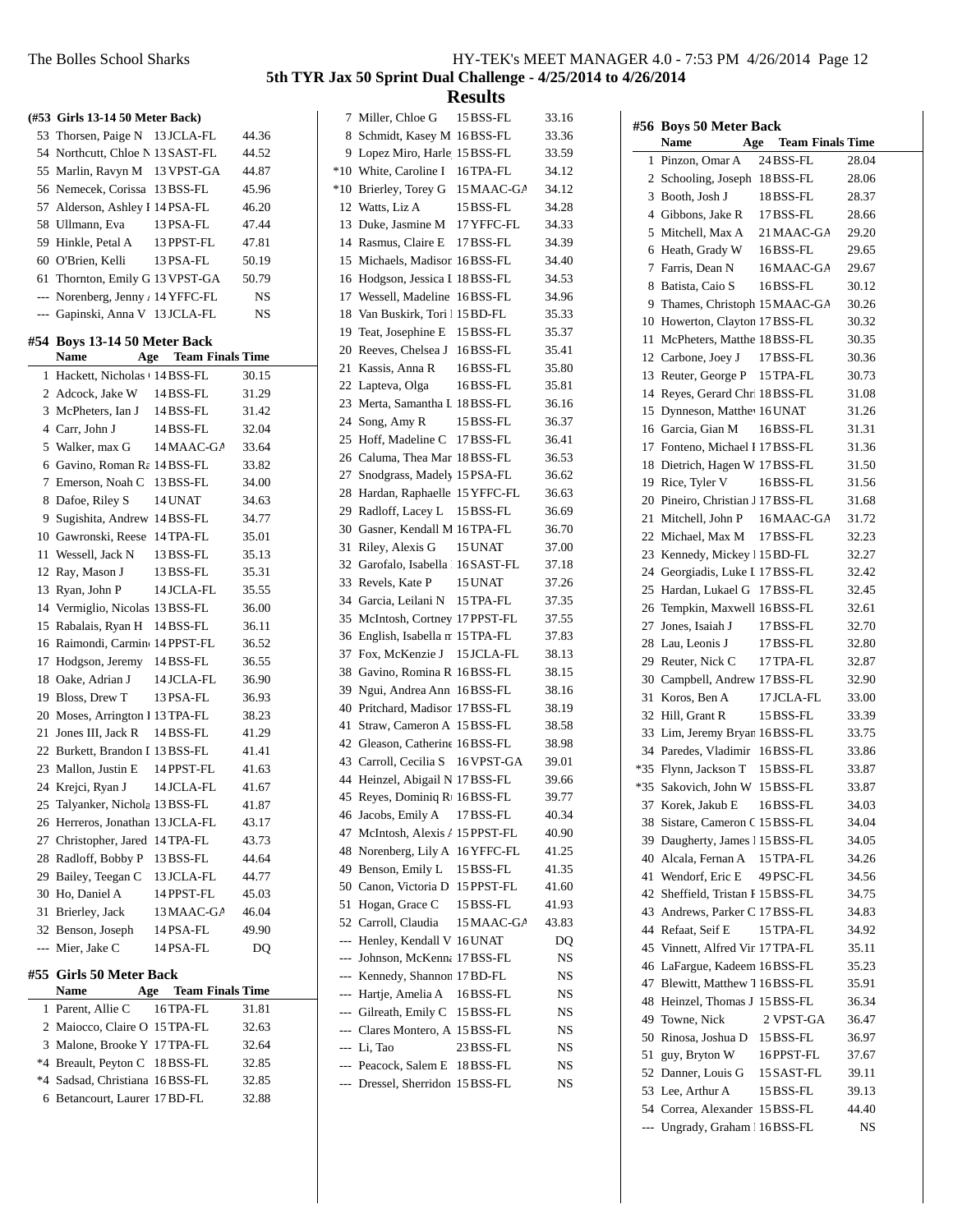**(#56 Boys 50 Meter Back)** --- Kurihara, Rio 17 BSS-FL NS --- Bloom, Travis T 15 BSS-FL NS --- Hill, Walker W 18BSS-FL NS --- Magiske, Jonathan 15 BSS-FL NS --- Andrasco, Jacob J 16BSS-FL NS --- Pace, Arthur T 19BSS-FL NS --- Lobrutto, DJ J 16TPA-FL NS --- Hutton, John E 15 BSS-FL NS --- Ahmad Fauzi, Dan 17 BSS-FL NS --- Weeks, Christian R 18 BSS-FL NS --- Bloom, Jackson L 15 BSS-FL NS **#57 Girls 8&U 50 Meter Breast Name Age Team Finals Time** 1 Straub, Sydney 8 PSA-FL 1:04.97 2 Moore, Olivia T 6 JCLA-FL 1:07.22 3 Owens, Aubrey T 8 BSS-FL 1:10.50 4 Murphy, Julia M 1 BSS-FL 1:10.83 5 Flowers, Elise M 8 SAST-FL 1:16.88 6 Smith, Cinnamon 8 JCLA-FL 1:17.62 7 Lee, Madison S 8 BSS-FL 1:18.01 --- Hudanich, Sophie | 8 BD-FL DQ --- Acevedo, Elizabeth 8 SAST-FL DQ --- Heideman, McKen 8 BSS-FL NS **#58 Boys 8&U 50 Meter Breast Name Age Team Finals Time** 1 Smith, Brayden 8 JCLA-FL 1:00.36 2 Homsky, Elad G 8 BSS-FL 1:01.03 3 Bailey, Jack A 8 VPST-GA 1:02.48 4 Ramos, Dylan M 8 PPST-FL 1:05.79 5 Dafoe, Dryden K 7 UNAT 1:10.64 6 Goodman, Ben J 7 VPST-GA 1:11.54 7 Jones, Rohan 8 PSA-FL 1:20.56 8 Carranza, Nikolas 7 BSS-FL 1:22.92 9 Michel, Brody J 8 JCLA-FL 1:32.45 --- McCarthy, Andrew 8 BSS-FL DQ --- Sargeant, Zach O 7 JCLA-FL DQ --- Klassen, Bode T 7 BSS-FL DQ **#59 Girls 9-10 50 Meter Breast Name Age Team Finals Time** 1 41.31 Ramey, Sasha M 10BSS-FL 2 Peoples, Olivia G 10 PPST-FL 43.60 3 43.83 Moore, Anna C 10 JCLA-FL 4 Chestang, Emma S 10 JCLA-FL 46.17 5 46.33 Herbet, Kaylin E 9 BD-FL 6 48.36 Thornton, Madelin 10BSS-FL 7 49.11 Arnold, Brooke E 10 JCLA-FL 8 Ryan, Lizzie E 10 JCLA-FL 49.31

9 49.62 Zorn, Alexandra E 10BSS-FL 10 49.72 Santiago, Raina C 10BSS-FL 11 Breuer, Alexandra 10BSS-FL 50.09 12 Ward, Madison S 10 BSS-FL 50.80 13 Victor, Anouk E 10 JCLA-FL 51.09 14 Pauly, Elizabeth L 10 JCLA-FL 51.55

**5th TYR Jax 50 Sprint Dual Challenge - 4/25/2014 to 4/26/2014**

|                |                                  | ບນ <b>ບ</b> ມພ              |           |
|----------------|----------------------------------|-----------------------------|-----------|
|                | 15 Dafoe, Claire J               | 9 UNAT                      | 51.81     |
| 16             | Sargeant, Avery B                | 10 JCLA-FL                  | 52.33     |
| 17             | Lazaraton, Sophia                | 10BSS-FL                    | 52.52     |
| 18             | Wesson, Gabriela                 | 9 BSS-FL                    | 52.70     |
| 19             | Rathjen, Grace J                 | 10 JCLA-FL                  | 52.87     |
| 20             | Rines, Alexis H                  | 10 SAST-FL                  | 53.91     |
| 21             | Bailey, Ally V                   | 1 VPST-GA                   | 55.30     |
| 22             | Hinkle, Haven B                  | 10 PPST-FL                  | 55.40     |
| 23             | Lazaraton, Chloe I               | 9 BSS-FL                    | 56.68     |
|                | 24 Marim, Isabella N             | 9 BSS-FL                    | 57.14     |
| 25             | Lego, Sydney A                   | 9 BSS-FL                    | 57.31     |
| 26             | Lego, Erica E                    | 9 BSS-FL                    | 58.19     |
|                | 27 Hunt, Andi C                  | 9 BD-FL                     | 58.86     |
|                | 28 Outcalt, Hannah               | 10PSA-FL                    | 1:00.82   |
| 29             | Sowell, Jenna E                  | 9 BSS-FL                    | 1:02.87   |
|                | 30 Yates, Makayla F              | 10 VPST-GA                  | 1:03.14   |
| 31             | Sakovich, Avyree I               | 9 BSS-FL                    | 1:03.20   |
| 32             | Higgs, Isabelle A                | 9 JCLA-FL                   | 1:13.79   |
|                | 33 McKinstry, Marina             | 9 JCLA-FL                   | 1:19.84   |
|                | --- Hurdle, Hana C               | 9 BSS-FL                    | DQ        |
| ---            | Bressler, Charlotte 9 BSS-FL     |                             | NS        |
| ---            | Piety, Alese A                   | 10 PPST-FL                  | <b>NS</b> |
| ---            | Whitcomb, Abigail 10 BSS-FL      |                             | <b>NS</b> |
|                |                                  |                             |           |
| #60            | <b>Boys 9-10 50 Meter Breast</b> |                             |           |
|                | <b>Name</b>                      | <b>Age</b> Team Finals Time |           |
| 1              | Tayag, Nicky I                   | 10 JCLA-FL                  | 42.10     |
| 2              | Kim, Jonathan                    | 10 JCLA-FL                  | 45.30     |
|                |                                  |                             |           |
| 3              | Heck, William A                  | 9 YFFC-FL                   | 46.87     |
| $\overline{4}$ | Carpenter, Nick W 10 BD-FL       |                             | 46.92     |
| 5              | Heck, Drew K                     | 9 YFFC-FL                   | 49.86     |
| 6              | Sheffield, Tyler A 10BSS-FL      |                             | 50.31     |
| 7              | Pritchard, Ryan K                | 10 BSS-FL                   | 51.02     |
| 8              | Paro, Aidan N                    | 9 JCLA-FL                   | 52.27     |
| 9              | El Aoufir, El Mehc 9 BSS-FL      |                             | 52.97     |
|                | 10 Pascual, Anthony 1 10 BSS-FL  |                             | 53.82     |
| 11             | Body, Lou F                      | 10 BSS-FL                   | 53.99     |
| 12             | Rosenbladt, Nikola 10BSS-FL      |                             | 54.03     |
| $*13$          | Browder, Beckett I 9 JCLA-FL     |                             | 55.22     |
| *13            | Yates, Coleman A                 | 9 VPST-GA                   | 55.22     |
| 15             | Ray, Maddox S                    | 9 BSS-FL                    | 56.44     |
| 16             | Koehly, Matthew                  | 10 PSA-FL                   | 56.49     |
|                | 17 Garfield, William I 10 BSS-FL |                             | 58.45     |
|                | 18 Carr, Zach S                  | 10BSS-FL                    | 58.96     |
|                | 19 Subotich, Alex N              | 9 JCLA-FL                   | 59.02     |
|                | 20 Carranza, Joseph L 9 BSS-FL   |                             | 1:00.80   |
| 21             | Flusche, Tanner R                | 9 JCLA-FL                   | 1:10.16   |
|                | 22 St Denis, Brock B             | 10 BSS-FL                   | 1:17.98   |
|                | 23 Lunberry, Noah I              | 9 BSS-FL                    | 1:19.40   |
| ---            | Wilson, Kaiden C                 | 10 VPST-GA                  | DQ        |
| $---$          | Kirk, Colin J                    | 10BSS-FL                    | NS        |
|                | #61 Girls 11-12 50 Meter Breast  |                             |           |
|                | Name                             | <b>Age</b> Team Finals Time |           |
| 1              | McCabe, Elizabeth 12 YFFC-FL     |                             | 39.46     |
| $\overline{2}$ | Sykes, Hannah M 12 EAJ-FL        |                             | 39.52     |
|                | 3 Thomas, Lauren G 11 BSS-FL     |                             | 41.60     |

| 5              |                                |            |         |
|----------------|--------------------------------|------------|---------|
|                | Bates, Ava J                   | 12 BSS-FL  | 41.98   |
| 6              | Klassen, Christina             | 12 BSS-FL  | 42.18   |
| 7              | Hunt, Hallie N                 | 12 BD-FL   | 42.27   |
| 8              | Zerry, Yvette N                | 12 JCLA-FL | 42.35   |
| 9              | Gasner, Mackenzie 12 TPA-FL    |            | 42.77   |
| 10             | Thompson, Tanner 11 BSS-FL     |            | 43.06   |
| 11             | Fairman, Gentian 1 12 BSS-FL   |            | 43.15   |
| 12             | Herbet, Jaden H                | 12 BD-FL   | 43.58   |
| 13             | Trieu, Emily A                 | 12 BSS-FL  | 43.68   |
| 14             | Zerpa, Guiliana K              | 12 BD-FL   | 43.93   |
| 15             | Brown, Katia A                 | 11 JCLA-FL | 44.36   |
| 16             | Kelley, Mary Kate              | 11 BSS-FL  | 44.41   |
| 17             | Victor, Didi F                 | 12 JCLA-FL | 44.51   |
| 18             | Shaffer, Meghan H 11 JCLA-FL   |            | 44.63   |
| 19             | Williams, Whitley              | 12 TPA-FL  |         |
|                |                                |            | 45.03   |
| 20             | Victor, Emmieh A               | 12 JCLA-FL | 45.08   |
| 21             | Malhotra, Ria                  | 12 PPST-FL | 45.92   |
| 22             | Koutavas, Maddie               | 11 JCLA-FL | 46.21   |
| 23             | Amacker, Isabelle              | 12PSA-FL   | 46.31   |
| 24             | Bennett, Lindsey               | 2 VPST-GA  | 46.49   |
| 25             | Burfeind, Kimberl, 12BSS-FL    |            | 46.53   |
| 26             | Hudanich, Mia R                | 12 BD-FL   | 46.80   |
| 27             | Bennett, Ruthie                | 12 VPST-GA | 46.87   |
| 28             | Hert, Natalie R                | 11 JCLA-FL | 46.94   |
| 29             | Tovar, Mia B                   | 12 BSS-FL  | 47.46   |
| 30             | Rinosa, Jessica T              | 12 BSS-FL  | 47.92   |
| 31             | Churchill, Ashleigl 11 YFFC-FL |            | 48.10   |
| 32             | Negron, Adrianna               | 11 BSS-FL  | 48.78   |
| 33             | Bergeson, Victoria             | 11 VPST-GA | 49.07   |
| 34             |                                |            |         |
|                | Brinton, Allie S               | 12 BSS-FL  | 49.29   |
| 35             | Dinn, Faith A                  | 12 VPST-GA | 49.30   |
| 36             | Schultz, Noelle V              | 11 BSS-FL  | 49.36   |
| 37             | Evans, Amelia I                | 11 PPST-FL | 49.39   |
| 38             | Kondal, Amelia K               | 11 JCLA-FL | 49.43   |
| 39             | Noll, Sophia                   | 12 VPST-GA | 49.46   |
| 40             | Sowell, Julia L                | 11 BSS-FL  | 49.66   |
| 41             | Chang, Ella K                  | 11 SAST-FL | 51.12   |
| 42             | Donalson, Lauren 12 JCLA-FL    |            | 51.46   |
| 43             | Oake, Phoebe R                 | 12 JCLA-FL | 51.62   |
| 44             | Burfeind, Kendall 11 BSS-FL    |            | 52.29   |
| 45             | Hampson, Sophie 1 11 BD-FL     |            | 52.33   |
| 46             | Smith, Sam L                   | 12 JCLA-FL | 52.51   |
| 47             | Flowers, Marisa M 12 SAST-FL   |            | 52.69   |
| 48             | Edmonds, Alexis                | 11 JCLA-FL | 53.35   |
| 49             | Larson, Riley R                | 12 PPST-FL | 53.43   |
| 50             | Hathcock, Sarah F              | 11 JCLA-FL | 54.05   |
| 51             | Watts, Rachel N                | 12BSS-FL   | 54.21   |
| 52             | Krejci, Lauren M               | 11 JCLA-FL | 54.28   |
| 53             | Benson, Belle R                | 11 PSA-FL  | 54.36   |
| 54             | Sellars, Cara A                | 12 VPST-GA | 56.50   |
|                |                                |            |         |
| 55             | Mayer, Elizabeth F 12 YFFC-FL  |            | 57.62   |
| 56             | McAnallen, Alyssa              | 12 SAST-FL | 58.84   |
| 57             | McCranie, Jenna C              | 11 SAST-FL | 1:00.15 |
| $\overline{a}$ | Brown, Jayci N                 | 11 PPST-FL | NS      |
| $\overline{a}$ | Brown, Jayla M                 | 11 PPST-FL | NS      |
| $\overline{a}$ | Vaughn, Chloe L                | 12 JCLA-FL | NS      |
| $\overline{a}$ | Howell, Emma G                 | 11 JCLA-FL | NS      |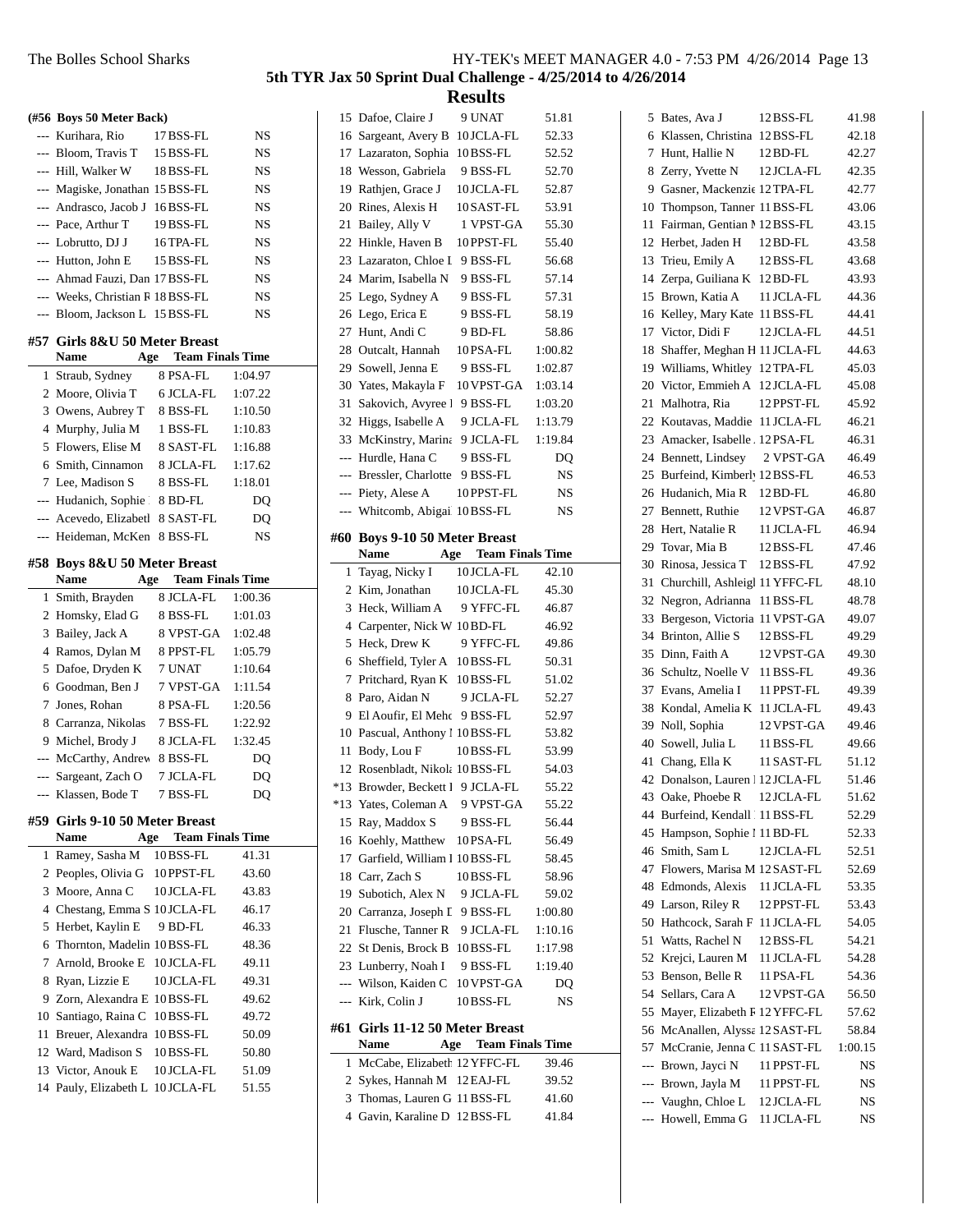|        | #62 Boys 11-12 50 Meter Breast<br>Name                      | <b>Age</b> Team Finals Time |                |  |
|--------|-------------------------------------------------------------|-----------------------------|----------------|--|
| 1      | Lopez Miro, Cobi   12 BSS-FL                                |                             | 38.50          |  |
|        | 2 Meyer, Ansen S                                            | 11 BSS-FL                   | 40.39          |  |
|        | 3 Smith, Julian B                                           | 11 EAJ-FL                   | 41.03          |  |
|        | 4 Kirk, Jackson C                                           | 12 BSS-FL                   | 41.27          |  |
|        | 5 Thompson, Isaiah   11 JCLA-FL                             |                             | 41.30          |  |
|        | 6 Dafoe, Cameron D 11 UNAT                                  |                             | 41.31          |  |
|        | 7 Morton, Michael T 12 JCLA-FL                              |                             | 41.61          |  |
|        | 8 Hattery, Jack R                                           | 12 BSS-FL                   | 41.97          |  |
|        | 9 Hudanich, Nick J 11 BD-FL                                 |                             | 43.75          |  |
|        | 10 Uttley, Luke G                                           | 12 TPA-FL                   | 43.90          |  |
|        | 11 Refaat, Memo R 12 TPA-FL                                 |                             | 43.92          |  |
|        | 12 Crossan, Conall B 11 BD-FL                               |                             | 44.51          |  |
|        | 13 Herbet, Mason J                                          | 12 BD-FL                    | 45.05          |  |
|        | 14 VanDeusen, Jack M 12 JCLA-FL                             |                             | 45.50          |  |
|        | 15 Lam. William                                             | 12 BSS-FL                   | 48.22          |  |
|        | 16 Rait, Robbie A                                           | 12 JCLA-FL                  | 48.68          |  |
|        | 17 McCarthy, Jonah F 11 BSS-FL                              |                             | 49.22          |  |
|        | 18 LaRue, Ty J                                              | 11 JCLA-FL                  | 51.16          |  |
|        | 19 Homsky, Jonathan 12BSS-FL                                |                             | 51.26          |  |
|        | 20 Ellis, Cameron R 11 JCLA-FL                              |                             | 51.49          |  |
|        | 21 Mumford, Michael 11 BSS-FL                               |                             | 51.62          |  |
|        | 22 Haney, Scott S                                           | 11 PSA-FL                   | 51.87          |  |
|        | 23 Tucker, Kristian M 11 BSS-FL                             |                             | 52.25          |  |
|        | 24 See, Ethan                                               | 12 YFFC-FL                  | 52.78          |  |
|        | 25 Goodman, Jack 11 VPST-GA                                 |                             | 53.01          |  |
|        | 26 Perez, Diego J                                           | 11 JCLA-FL                  | 54.16          |  |
|        | 27 Sakovich, Joseph I 11 BSS-FL                             |                             | 56.17          |  |
|        | 28 Glass, Connor T                                          | 12 JCLA-FL                  | 57.61          |  |
|        | 29 Ray, Michael S                                           | 11 BSS-FL                   | 1:00.75        |  |
|        | 30 Ray, Morgan E                                            | 11 BSS-FL                   | 1:01.18        |  |
|        | 31 Fineout, Brandon                                         | 11 VPST-GA                  | 1:04.96        |  |
|        | 32 Cardinal, Ashton A 11 JCLA-FL                            |                             | 1:09.08        |  |
|        | --- Wesson, Miguel N 12BSS-FL                               |                             | NS             |  |
|        | --- Thomas, Ethan S 12 BSS-FL                               |                             | NS             |  |
| #63    | Girls 13-14 50 Meter Breast<br><b>Name</b>                  | <b>Team Finals Time</b>     |                |  |
|        | Age                                                         |                             |                |  |
| 1<br>2 | Gavino, Raissa Re 13 BSS-FL<br>Baker, Katherine A 13 BSS-FL |                             | 36.46          |  |
|        | 3 Brown, Tatiana C                                          |                             | 38.01          |  |
|        | St Denis, Jane A                                            | 13 JCLA-FL<br>13 BSS-FL     | 38.63          |  |
| 4<br>5 | Reeves, Toni R                                              |                             | 39.12          |  |
|        | Tovar, Carli L                                              | 13 BSS-FL                   | 39.25          |  |
| 6<br>7 | Norenberg, Jenny / 14 YFFC-FL                               | 14 BSS-FL                   | 40.10          |  |
| 8      | McMahon, Kensey 14 BSS-FL                                   |                             | 40.44<br>40.51 |  |
|        | Rice, Emily D                                               |                             |                |  |
| 9      |                                                             | 13 BSS-FL                   | 40.63          |  |
| 11     | 10 Wilder, Abi G<br>Stanfield, Summer 13 JCLA-FL            | 14 BSS-FL                   | 40.89          |  |
|        | 12 Gau, Alice C                                             |                             | 41.03          |  |
|        |                                                             | 14 BSS-FL                   | 41.58          |  |
|        | 13 Radcliffe, Taylor M 13 YFFC-FL<br>14 Arnold, Megan N     | 13 JCLA-FL                  | 41.94<br>42.11 |  |
|        | 15 Hartley, Caden L                                         | 13 BSS-FL                   | 42.31          |  |
|        | 16 Ellis, Abbey G                                           | 13 JCLA-FL                  | 42.62          |  |
|        | 17 Sowell, Nicole E                                         | 13 BSS-FL                   | 42.89          |  |
|        | 18 Ledet, Maddie J                                          | 14 MAAC-GA                  | 42.91          |  |
|        |                                                             |                             |                |  |

|       | 19 Trieu, Audrey A 14 BSS-FL      |                         | 43.45 |
|-------|-----------------------------------|-------------------------|-------|
|       | 20 Eisenmesser, Ellie 14 MAAC-GA  |                         | 43.49 |
|       | 21 Miller, Aubrey N 14 JCLA-FL    |                         | 43.52 |
|       | 22 Olivardia, Gracey , 14 TPA-FL  |                         | 43.53 |
| 23    | Smith, Lexi M                     | 13 JCLA-FL              | 43.88 |
|       | 24 Mendizabal, Stefar 14 BSS-FL   |                         | 43.92 |
|       | Gasner, Kaitlin J                 |                         |       |
| 25    |                                   | 14 TPA-FL               | 44.02 |
| 26    | Bailey, Anna C                    | 13 VPST-GA              | 44.13 |
| 27    | Campanalie, Valeri 14 TPA-FL      |                         | 44.15 |
| 28    | Alderson, Ashley I 14 PSA-FL      |                         | 44.49 |
| 29    | Brinkman, Ellie Q 13 BSS-FL       |                         | 44.50 |
| 30    | Batista, Camila S 13 BSS-FL       |                         | 44.59 |
| 31    | Posse, Madeline M 13 VPST-GA      |                         | 44.66 |
|       | 32 Chandler, Ava E 14 BSS-FL      |                         | 44.67 |
|       | 33 Browder, Hadley C 13 JCLA-FL   |                         | 44.73 |
|       | 34 Nemecek, Corissa 13 BSS-FL     |                         | 44.83 |
|       | 35 Hawkins, Brecca M 13 PSA-FL    |                         | 44.90 |
| 36    | Doloisio, Andrea I 14 BD-FL       |                         | 44.95 |
| 37    | Voytecek, Emily M 14 YFFC-FL      |                         | 45.04 |
| $*38$ | Anderson, Elizabet 13 BSS-FL      |                         | 45.06 |
| $*38$ | Surface, Mobley G 14 BSS-FL       |                         | 45.06 |
|       | 40 Carpenter, Anna C 14 TPA-FL    |                         | 45.12 |
| 41    | Morningstar, Amai 14 BSS-FL       |                         | 45.56 |
|       | 42 Perkins, Anna                  | 13 JCLA-FL              | 45.59 |
|       | 43 Wallace, Haylie N 13 YFFC-FL   |                         | 45.73 |
| 44    | Ivan, Emilee A                    | 13 JCLA-FL              | 45.81 |
|       | 45 Stewart, Emma K 13 BD-FL       |                         | 46.02 |
| 46    | Voytecek, Carly A 14 YFFC-FL      |                         | 46.23 |
| 47    | Carreno Rodriguez 13 BSS-FL       |                         | 46.73 |
| 48    | Thorsen, Paige N                  | 13 JCLA-FL              | 46.90 |
| 49    | Shiver, Rhegan L                  | 13 PPST-FL              | 46.95 |
|       | 50 Voytecek, Molly J 14 YFFC-FL   |                         | 47.44 |
| 51    | Hurdle, Mia R                     | 14 BSS-FL               | 47.45 |
| 52    | Blackford, Emily A 13 BSS-FL      |                         | 47.68 |
| 53    | Geiger, Emma C                    | 13 JCLA-FL              | 47.97 |
|       | 54 Lamarre, Roxanne 14 BSS-FL     |                         | 48.27 |
| 55    | Mize, Leah K                      | 14 BD-FL                | 49.44 |
| 56    | Hinkle, Petal A                   | 13 PPST-FL              | 49.67 |
| 57    | Dinn, Grace M                     | 13 VPST-GA              | 50.29 |
| 58    | Northcutt, Chloe N 13 SAST-FL     |                         | 50.69 |
|       | 59 O'Brien, Kelli                 | 13 PSA-FL               | 50.97 |
|       | 60 Warren, Catherine              | 14 JCLA-FL              | 51.24 |
| 61    | Ullmann, Eva                      | 13 PSA-FL               | 51.95 |
|       | 62 Marlin, Ravyn M                | 13 VPST-GA              | 52.25 |
| 63    | Thornton, Emily G 13 VPST-GA      |                         | 53.23 |
| 64    | Marlin, Sierra M                  | 14 VPST-GA              | 59.58 |
| ---   | Gapinski, Anna V                  | 13 JCLA-FL              | NS    |
| #64   | <b>Boys 13-14 50 Meter Breast</b> |                         |       |
|       | Name<br>Age                       | <b>Team Finals Time</b> |       |
| 1     | Gavino, Roman Ra 14 BSS-FL        |                         | 34.08 |
| 2     | McPheters, Ian J                  | 14 BSS-FL               | 35.06 |
| 3     | Adcock, Jake W                    | 14 BSS-FL               | 35.17 |
| 4     | Ray, Mason J                      | 13 BSS-FL               | 36.64 |
| 5     | Rabalais, Ryan H                  | 14 BSS-FL               | 37.03 |
| 6     | Hodgson, Jeremy                   | 14 BSS-FL               | 37.36 |
| 7     | Mier, Jake C                      | 14 PSA-FL               | 37.53 |
| 8     | Walker, max G                     | 14 MAAC-GA              | 38.05 |
|       |                                   |                         |       |

| 9              | Bloss, Drew T                          | 13PSA-FL                    | 38.33 |
|----------------|----------------------------------------|-----------------------------|-------|
| 10             | Ryan, John P                           | 14 JCLA-FL                  | 38.82 |
| 11             | Wessell, Jack N                        | 13 BSS-FL                   | 38.95 |
| 12             | Vermiglio, Nicolas 13 BSS-FL           |                             | 39.04 |
| 13             | Sugishita, Andrew 14BSS-FL             |                             | 39.14 |
|                | 14 Oake, Adrian J                      | 14 JCLA-FL                  | 39.18 |
|                | 15 Christopher, Jared 14 TPA-FL        |                             | 39.97 |
| 16             | Krejci, Ryan J                         | 14JCLA-FL                   | 40.22 |
| 17             | Jones III. Jack R                      | 14BSS-FL                    | 40.64 |
| 18             | Emerson, Noah C                        | 13 BSS-FL                   | 40.76 |
| 19             | Gawronski, Reese 14 TPA-FL             |                             | 41.24 |
| $^*20$         | Talyanker, Nichola 13 BSS-FL           |                             | 41.69 |
| $*20$          | Dafoe, Riley S                         | 14 UNAT                     | 41.69 |
| 22             | Mallon, Justin E                       | 14 PPST-FL                  | 43.09 |
| 23             | Herreros, Jonathan 13 JCLA-FL          |                             | 43.36 |
| 24             | Burkett, Brandon I 13 BSS-FL           |                             | 45.35 |
| 25             | Ho, Daniel A                           | 14 PPST-FL                  | 45.60 |
|                | 26 Moses, Arrington I 13 TPA-FL        |                             | 49.92 |
| 27             | Bailey, Teegan C                       | 13 JCLA-FL                  | 50.06 |
| 28             | Brierley, Jack                         | 13 MAAC-GA                  | 51.48 |
| 29             | Radloff, Bobby P                       | 13 BSS-FL                   | 53.00 |
| 30             | Benson, Joseph 14PSA-FL                |                             | 56.33 |
|                |                                        |                             |       |
| #65            | <b>Girls 50 Meter Breast</b>           |                             |       |
|                | <b>Name</b>                            | <b>Age</b> Team Finals Time |       |
| 1              | Malone, Brooke Y 17 TPA-FL             |                             | 33.99 |
| $\overline{2}$ | English, Isabella m 15 TPA-FL          |                             | 34.97 |
| 3              | Lapteva, Olga                          | 16BSS-FL                    | 35.12 |
| 4              | White, Caroline I 16TPA-FL             |                             | 35.99 |
|                |                                        |                             |       |
| 5              | Hoff, Madeline C                       | 17 BSS-FL                   | 36.89 |
| 6              | Song, Amy R                            | 15 BSS-FL                   | 37.01 |
| 7              | Kennedy, Shannon 17 BD-FL              |                             | 37.25 |
| 8              | Hodgson, Jessica I 18 BSS-FL           |                             | 38.07 |
| 9              | Pritchard, Madison 17 BSS-FL           |                             | 38.42 |
| 10             | Rasmus, Claire E                       | 17 BSS-FL                   | 39.35 |
| 11             | Revels, Kate P                         | 15 UNAT                     | 39.90 |
| 12             | Wessell, Madeline 16BSS-FL             |                             | 40.01 |
| 13             | Betancourt, Laurer 17 BD-FL            |                             | 40.07 |
| 14             | Riley, Christine N                     | 16 UNAT                     | 40.33 |
| *15            | Schmidt, Kasey M                       | 16BSS-FL                    | 40.76 |
| *15            | Kassis, Anna R                         | 16BSS-FL                    | 40.76 |
| 17             | Brierley, Torey G                      | 15 MAAC-GA                  | 41.11 |
| *18            | Sadsad, Christiana 16BSS-FL            |                             | 41.12 |
| *18            | Watts, Liz A                           | 15 BSS-FL                   | 41.12 |
| 20             | Lopez Miro, Harle 15 BSS-FL            |                             | 41.62 |
| 21             | Hogan, Grace C                         | 15 BSS-FL                   | 41.66 |
| 22             | Parent, Allie C                        | 16 TPA-FL                   | 42.03 |
| 23             | Gleason, Catherine 16BSS-FL            |                             | 42.22 |
| 24             | Gasner, Kendall M 16TPA-FL             |                             | 42.25 |
| 25             | Gavino, Romina R 16BSS-FL              |                             | 42.32 |
| 26             | Caluma, Thea Mar 18 BSS-FL             |                             | 42.69 |
| 27             | Miller, Chloe G                        | 15 BSS-FL                   | 42.83 |
| 28             | Breault, Peyton C                      | 18BSS-FL                    | 42.87 |
| 29             | McIntosh, Cortney 17 PPST-FL           |                             | 43.04 |
| 30             | Garcia, Leilani N                      | 15 TPA-FL                   | 43.24 |
| 31             | Duke, Jasmine M                        | 17 YFFC-FL                  | 43.26 |
| 32<br>33       | Teat, Josephine E<br>Norenberg, Lily A | 15 BSS-FL<br>16 YFFC-FL     | 43.39 |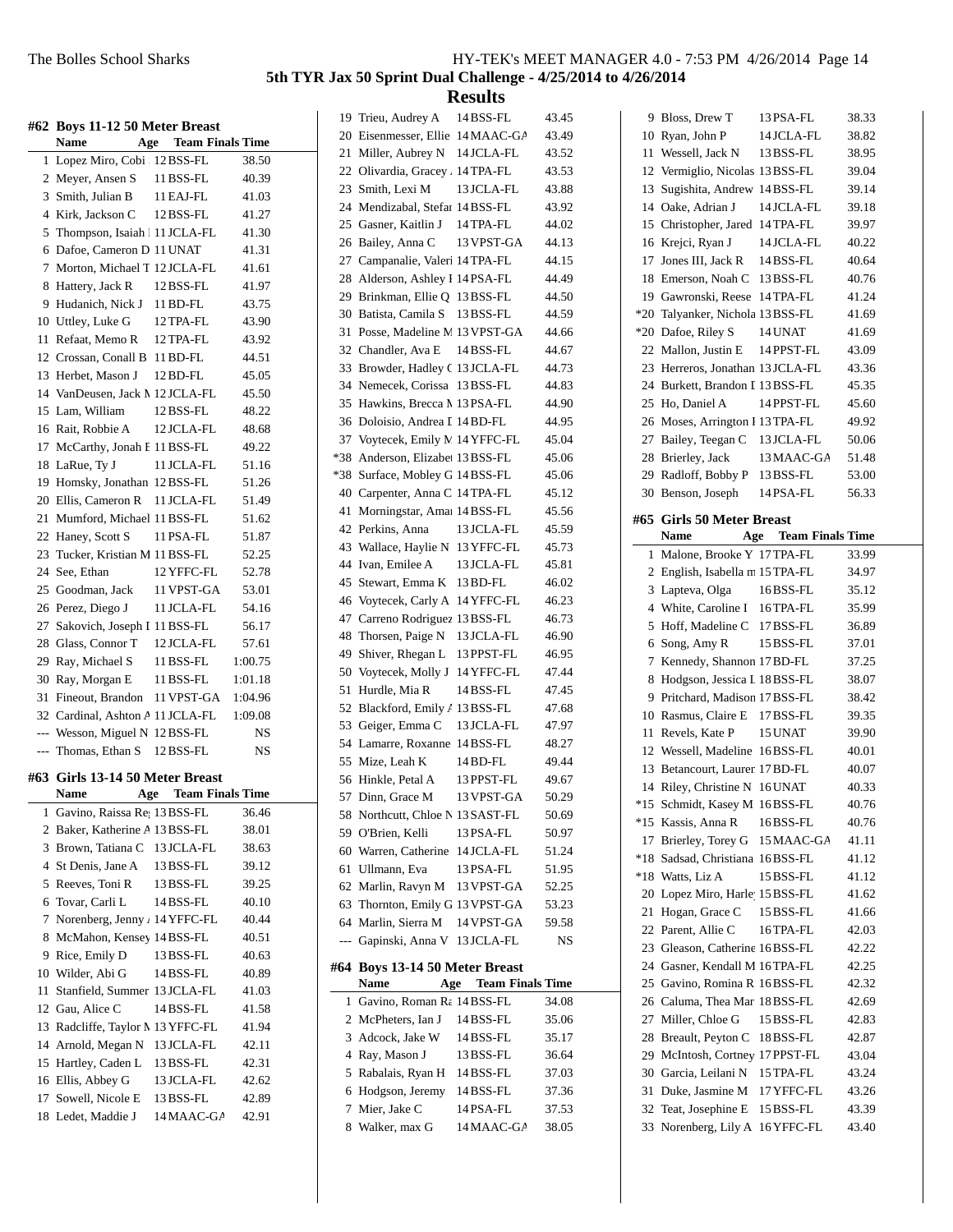|          | (#65 Girls 50 Meter Breast)                              |                             |                |
|----------|----------------------------------------------------------|-----------------------------|----------------|
|          | 34 Carroll, Claudia                                      | 15 MAAC-GA                  | 43.52          |
|          | 35 Van Buskirk, Tori 15BD-FL                             |                             | 44.23          |
|          | 36 Carroll, Cecilia S 16 VPST-GA                         |                             | 44.45          |
|          | *37 Straw, Cameron A 15 BSS-FL                           |                             | 44.68          |
|          | *37 Radloff, Lacey L                                     | 15 BSS-FL                   | 44.68          |
|          | 39 Merta, Samantha L 18BSS-FL                            |                             | 45.31          |
|          | 40 Benson, Emily L                                       | 15 BSS-FL                   | 45.56          |
| 41       | Ngui, Andrea Ann 16BSS-FL                                |                             | 46.08          |
|          | 42 Jacobs, Emily A                                       | 17 BSS-FL                   | 46.67          |
|          | 43 Reyes, Dominiq R <sub>1</sub> 16BSS-FL                |                             | 47.18          |
|          | 44 McIntosh, Alexis / 15 PPST-FL                         |                             | 47.26          |
|          | 45 Snodgrass, Madely 15PSA-FL                            |                             | 48.26          |
| ---      | Hartje, Amelia A                                         | 16BSS-FL                    | NS             |
| ---      | Johnson, McKenna 17 BSS-FL                               |                             | NS             |
|          | --- Hunt, Kaitlyn M                                      | 15 BD-FL                    | NS             |
|          | --- Gilreath, Emily C 15 BSS-FL                          |                             | NS             |
|          | --- Peacock, Salem E 18 BSS-FL                           |                             | NS             |
|          | --- Dressel, Sherridon 15 BSS-FL                         |                             | NS             |
|          | --- Clares Montero, A 15 BSS-FL                          |                             | NS             |
|          | --- Olson, Mary S                                        | 11 PPST-FL                  | NS             |
|          | --- Fox, McKenzie J                                      | 15 JCLA-FL                  | NS             |
|          | --- Maiocco, Claire O 15 TPA-FL                          |                             | NS             |
| #66      | <b>Boys 50 Meter Breast</b>                              |                             |                |
|          | Name                                                     | <b>Age</b> Team Finals Time |                |
| 1        | Lobanov, Anton S 21 BSS-FL                               |                             | 29.19          |
| 2        | Alvarez Caraballo, 25 BSS-FL                             |                             | 29.60          |
| 3        | Schooling, Joseph 18 BSS-FL                              |                             | 29.91          |
|          |                                                          |                             |                |
| 4        | Daugherty, James 1 15 BSS-FL                             |                             | 31.09          |
| 5        | Fonteno, Michael 1 17 BSS-FL                             |                             | 32.53          |
| 6        | Georgiadis, Luke I 17 BSS-FL                             |                             | 33.25          |
| *7       | Lau, Leonis J                                            | 17 BSS-FL                   | 33.39          |
| $*7$     | Kurihara, Rio                                            | 17 BSS-FL                   | 33.39          |
| 9        | Hutton, John E                                           | 15 BSS-FL                   | 33.88          |
|          | 10 Refaat, Seif E                                        | 15 TPA-FL                   | 34.03          |
| 11       | Carbone, Joey J                                          | 17 BSS-FL                   | 34.23          |
|          | 12 Garcia, Gian M                                        | 16BSS-FL                    | 34.51          |
|          | 13 Lim, Jeremy Bryar 16BSS-FL                            |                             | 35.12          |
|          | 14 Andrasco, Jacob J                                     | 16BSS-FL                    | 35.16          |
|          | 15 Dietrich, Hagen W 17 BSS-FL                           |                             | 35.26          |
|          | 16 Mitchell, Max A                                       | 21 MAAC-GA                  | 35.33          |
| 17       | Reuter, George P                                         | 15 TPA-FL                   | 35.66          |
| 18       | Tempkin, Maxwell 16BSS-FL                                |                             | 35.71          |
| 19       | Rice, Tyler V                                            | 16BSS-FL                    | 35.72          |
| 20       | Korek, Jakub E                                           | 16BSS-FL                    | 35.99          |
| 21       | Gibbons, Jake R                                          | 17 BSS-FL                   | 36.14          |
| 22       | Smith, Speakman S15 EAJ-FL                               |                             | 36.23          |
| 23       | Farris, Dean N                                           | 16 MAAC-GA                  | 36.26          |
|          | 24 Sheffield, Tristan I 15 BSS-FL                        |                             | 36.31          |
|          | 25 Howerton, Clayton 17BSS-FL                            |                             | 36.32          |
|          | 26 Wendorf, Eric E                                       | 49 PSC-FL                   | 36.77          |
|          | 27 Sistare, Cameron C 15 BSS-FL                          |                             | 36.81          |
|          | 28 Sakovich, John W 15 BSS-FL                            |                             | 37.32          |
|          | 29 Myron, Eli B                                          | 16 PPST-FL                  | 37.47          |
| 30<br>31 | Dynneson, Matthe <sup>16</sup> UNAT<br>Paredes, Vladimir | 16BSS-FL                    | 38.06<br>38.13 |

| 1<br>$\overline{c}$<br>3<br>4<br>5<br>6<br>#69<br>1<br>3 | Dafoe, Dryden K<br>Homsky, Elad G<br>Ramos, Dylan M<br>Smith, Brayden<br>Michel, Brody J<br>Goodman, Ben J<br>--- Bailey, Jack A<br>--- Sargeant, Zach O<br>--- Jones, Rohan<br>Girls 9-10 50 Meter Fly<br>Name<br>Age<br>McCabe, Reilly R 10 YFFC-FL<br>2 Moore, Anna C<br>Peoples, Olivia G | 7 UNAT<br>8 BSS-FL<br>8 PPST-FL<br>8 JCLA-FL<br>8 JCLA-FL<br>7 VPST-GA<br>8 VPST-GA<br>7 JCLA-FL<br>8 PSA-FL<br><b>Team Finals Time</b><br>10 JCLA-FL<br>10 PPST-FL | 56.40<br>59.53<br>59.74<br>1:10.55<br>1:14.42<br>1:38.99<br>DO<br>DQ<br>DQ<br>35.50<br>35.66<br>36.72 |  |
|----------------------------------------------------------|-----------------------------------------------------------------------------------------------------------------------------------------------------------------------------------------------------------------------------------------------------------------------------------------------|---------------------------------------------------------------------------------------------------------------------------------------------------------------------|-------------------------------------------------------------------------------------------------------|--|
|                                                          |                                                                                                                                                                                                                                                                                               |                                                                                                                                                                     |                                                                                                       |  |
|                                                          |                                                                                                                                                                                                                                                                                               |                                                                                                                                                                     |                                                                                                       |  |
|                                                          |                                                                                                                                                                                                                                                                                               |                                                                                                                                                                     |                                                                                                       |  |
|                                                          |                                                                                                                                                                                                                                                                                               |                                                                                                                                                                     |                                                                                                       |  |
|                                                          |                                                                                                                                                                                                                                                                                               |                                                                                                                                                                     |                                                                                                       |  |
|                                                          |                                                                                                                                                                                                                                                                                               |                                                                                                                                                                     |                                                                                                       |  |
|                                                          |                                                                                                                                                                                                                                                                                               |                                                                                                                                                                     |                                                                                                       |  |
|                                                          |                                                                                                                                                                                                                                                                                               |                                                                                                                                                                     |                                                                                                       |  |
|                                                          |                                                                                                                                                                                                                                                                                               |                                                                                                                                                                     |                                                                                                       |  |
|                                                          |                                                                                                                                                                                                                                                                                               |                                                                                                                                                                     |                                                                                                       |  |
|                                                          |                                                                                                                                                                                                                                                                                               |                                                                                                                                                                     |                                                                                                       |  |
|                                                          |                                                                                                                                                                                                                                                                                               |                                                                                                                                                                     |                                                                                                       |  |
|                                                          |                                                                                                                                                                                                                                                                                               |                                                                                                                                                                     |                                                                                                       |  |
|                                                          |                                                                                                                                                                                                                                                                                               |                                                                                                                                                                     |                                                                                                       |  |
|                                                          | Name                                                                                                                                                                                                                                                                                          | <b>Team Finals Time</b><br>Age                                                                                                                                      |                                                                                                       |  |
| #68                                                      | Boys 8&U 50 Meter Fly                                                                                                                                                                                                                                                                         |                                                                                                                                                                     |                                                                                                       |  |
|                                                          | Heideman, McKen 8 BSS-FL                                                                                                                                                                                                                                                                      |                                                                                                                                                                     | <b>NS</b>                                                                                             |  |
| 7                                                        | Lee, Madison S                                                                                                                                                                                                                                                                                | 8 BSS-FL                                                                                                                                                            | 1:21.55                                                                                               |  |
| 6                                                        | Smith, Cinnamon                                                                                                                                                                                                                                                                               | 8 JCLA-FL                                                                                                                                                           | 1:09.85                                                                                               |  |
| 5                                                        | Acevedo, Elizabetl 8 SAST-FL                                                                                                                                                                                                                                                                  |                                                                                                                                                                     | 1:05.24                                                                                               |  |
| 4                                                        | Flowers, Elise M                                                                                                                                                                                                                                                                              | 8 SAST-FL                                                                                                                                                           | 1:02.34                                                                                               |  |
| 3                                                        | Moore, Olivia T                                                                                                                                                                                                                                                                               | 6 JCLA-FL                                                                                                                                                           | 1:01.33                                                                                               |  |
| $\overline{2}$                                           | Straub, Sydney                                                                                                                                                                                                                                                                                | 8 PSA-FL                                                                                                                                                            | 1:00.25                                                                                               |  |
| 1                                                        | Owens, Aubrey T                                                                                                                                                                                                                                                                               | 8 BSS-FL                                                                                                                                                            | 52.37                                                                                                 |  |
|                                                          | Name                                                                                                                                                                                                                                                                                          | <b>Age</b> Team Finals Time                                                                                                                                         |                                                                                                       |  |
|                                                          | #67 Girls 8&U 50 Meter Fly                                                                                                                                                                                                                                                                    |                                                                                                                                                                     |                                                                                                       |  |
| ---                                                      | Lobrutto, DJ J                                                                                                                                                                                                                                                                                | 16 TPA-FL                                                                                                                                                           | NS                                                                                                    |  |
| ---                                                      | Weeks, Christian R 18 BSS-FL                                                                                                                                                                                                                                                                  |                                                                                                                                                                     | NS                                                                                                    |  |
|                                                          | --- Heath, Grady W                                                                                                                                                                                                                                                                            | 16BSS-FL                                                                                                                                                            | NS                                                                                                    |  |
|                                                          | --- Bloom, Travis T                                                                                                                                                                                                                                                                           | 15 BSS-FL                                                                                                                                                           | NS                                                                                                    |  |
|                                                          | --- Pace, Arthur T                                                                                                                                                                                                                                                                            | 19 BSS-FL                                                                                                                                                           | NS                                                                                                    |  |
|                                                          | --- Bloom, Jackson L 15 BSS-FL                                                                                                                                                                                                                                                                |                                                                                                                                                                     | NS                                                                                                    |  |
| $\overline{\phantom{a}}$                                 | Magiske, Jonathan 15 BSS-FL                                                                                                                                                                                                                                                                   |                                                                                                                                                                     | NS                                                                                                    |  |
|                                                          | --- Ungrady, Graham 16BSS-FL                                                                                                                                                                                                                                                                  |                                                                                                                                                                     | NS                                                                                                    |  |
| $\overline{a}$                                           | Hill, Walker W                                                                                                                                                                                                                                                                                | 18 BSS-FL                                                                                                                                                           | NS                                                                                                    |  |
|                                                          | --- Batista, Caio S                                                                                                                                                                                                                                                                           | 16BSS-FL                                                                                                                                                            | DQ                                                                                                    |  |
|                                                          | 50 Correa, Alexander 15 BSS-FL                                                                                                                                                                                                                                                                |                                                                                                                                                                     | 47.33                                                                                                 |  |
|                                                          | 49 Danner, Louis G                                                                                                                                                                                                                                                                            | 15 SAST-FL                                                                                                                                                          | 46.34                                                                                                 |  |
|                                                          | 48 Heinzel, Thomas J 15 BSS-FL                                                                                                                                                                                                                                                                |                                                                                                                                                                     | 45.35                                                                                                 |  |
|                                                          | 47 Blewitt, Matthew 7 16 BSS-FL                                                                                                                                                                                                                                                               |                                                                                                                                                                     | 44.23                                                                                                 |  |
|                                                          | 46 Towne, Nick                                                                                                                                                                                                                                                                                | 2 VPST-GA                                                                                                                                                           | 42.35                                                                                                 |  |
|                                                          | 45 Thames, Christoph 15 MAAC-GA                                                                                                                                                                                                                                                               |                                                                                                                                                                     | 42.23                                                                                                 |  |
|                                                          | 44 Moberg, Lukas C                                                                                                                                                                                                                                                                            | 17 PPST-FL                                                                                                                                                          | 41.69                                                                                                 |  |
|                                                          | 43 Lee, Arthur A                                                                                                                                                                                                                                                                              | 15 BSS-FL                                                                                                                                                           | 41.02                                                                                                 |  |
| 42                                                       | Buttleman, Vance 1 15 PPST-FL                                                                                                                                                                                                                                                                 |                                                                                                                                                                     | 40.69                                                                                                 |  |
| 41                                                       |                                                                                                                                                                                                                                                                                               |                                                                                                                                                                     | 40.34                                                                                                 |  |
|                                                          | Mitchell, John P                                                                                                                                                                                                                                                                              | 16 MAAC-GA                                                                                                                                                          |                                                                                                       |  |
| 39<br>40                                                 | Michael, Max M                                                                                                                                                                                                                                                                                | 17 BSS-FL                                                                                                                                                           | 39.94<br>40.30                                                                                        |  |
| 38                                                       | Alcala, Fernan A<br>Kennedy, Mickey 115 BD-FL                                                                                                                                                                                                                                                 |                                                                                                                                                                     | 39.68                                                                                                 |  |
|                                                          | Hill, Grant R                                                                                                                                                                                                                                                                                 | 15 TPA-FL                                                                                                                                                           | 38.92                                                                                                 |  |
| 36<br>37                                                 | Pineiro, Christian J 17 BSS-FL                                                                                                                                                                                                                                                                | 15 BSS-FL                                                                                                                                                           | 38.83                                                                                                 |  |
|                                                          | 35 Vinnett, Alfred Vir 17 TPA-FL                                                                                                                                                                                                                                                              |                                                                                                                                                                     | 38.82                                                                                                 |  |
|                                                          | 34 Reuter, Nick C                                                                                                                                                                                                                                                                             | 17 TPA-FL                                                                                                                                                           | 38.73                                                                                                 |  |
|                                                          | Reyes, Gerard Chr. 18 BSS-FL                                                                                                                                                                                                                                                                  |                                                                                                                                                                     | 38.52                                                                                                 |  |
|                                                          | Hardan, Lukael G 17 BSS-FL                                                                                                                                                                                                                                                                    |                                                                                                                                                                     | 38.38                                                                                                 |  |
| 32<br>33                                                 |                                                                                                                                                                                                                                                                                               |                                                                                                                                                                     |                                                                                                       |  |

| 4              | Herbet, Kaylin E                | 9 BD-FL                     | 39.51    |  |
|----------------|---------------------------------|-----------------------------|----------|--|
|                | 5 Lazaraton, Sophia 10BSS-FL    |                             | 40.16    |  |
|                | 6 Pauly, Elizabeth L 10JCLA-FL  |                             | 40.49    |  |
|                | 7 Arnold, Brooke E              | 10 JCLA-FL                  | 40.68    |  |
|                | 8 Ryan, Lizzie E                | 10JCLA-FL                   | 40.70    |  |
|                | 9 Chestang, Emma S 10 JCLA-FL   |                             | 41.47    |  |
|                | 10 Dafoe, Claire J              | 9 UNAT                      | 41.68    |  |
| 11             | Sargeant, Avery B               | 10JCLA-FL                   | 41.86    |  |
|                | 12 Zorn, Alexandra E 10BSS-FL   |                             | 42.73    |  |
|                | 13 Rathjen, Grace J             | 10JCLA-FL                   | 42.75    |  |
|                | 14 Bailey, Ally V               | 1 VPST-GA                   | 43.83    |  |
|                | 15 Victor, Anouk E              | 10JCLA-FL                   | 44.35    |  |
| 16             | Hinkle, Haven B                 | 10 PPST-FL                  | 46.49    |  |
|                | 17 Lego, Erica E                | 9 BSS-FL                    | 51.68    |  |
|                | 18 Wesson, Gabriela             | 9 BSS-FL                    | 53.41    |  |
|                | 19 Thornton, Madelin 10BSS-FL   |                             | 53.45    |  |
|                | 20 Lazaraton, Chloe I           | 9 BSS-FL                    | 53.86    |  |
| 21             | Hurdle, Hana C                  | 9 BSS-FL                    | 54.50    |  |
|                | 22 Ward, Madison S              | 10BSS-FL                    | 54.98    |  |
|                | 23 Lego, Sydney A               | 9 BSS-FL                    | 55.18    |  |
|                | 24 Hunt, Andi C                 | 9 BD-FL                     | 55.64    |  |
| 25             | Higgs, Isabelle A               | 9 JCLA-FL                   | 56.21    |  |
|                | 26 Sakovich, Avyree 1 9 BSS-FL  |                             | 1:03.34  |  |
|                | 27 Yates, Makayla F             | 10 VPST-GA                  | 1:04.99  |  |
| $\overline{a}$ | Ramey, Sasha M                  | 10BSS-FL                    | DQ       |  |
|                | --- Breuer, Alexandra 10BSS-FL  |                             | DQ       |  |
|                | --- McKinstry, Marina           | 9 JCLA-FL                   | DQ       |  |
|                | --- Outcalt, Hannah             | 10PSA-FL                    | DQ       |  |
|                | --- Piety, Alese A              | 10 PPST-FL                  | NS       |  |
|                | --- Bressler, Charlotte         |                             |          |  |
|                | --- Whitcomb, Abigai 10BSS-FL   | 9 BSS-FL                    | NS<br>NS |  |
|                |                                 |                             |          |  |
|                |                                 |                             |          |  |
|                | --- Santiago, Raina C 10BSS-FL  |                             | NS       |  |
|                | #70 Boys 9-10 50 Meter Fly      |                             |          |  |
|                | Name                            | <b>Age</b> Team Finals Time |          |  |
|                | 1 Kim, Jonathan                 | 10JCLA-FL                   | 38.07    |  |
|                | 2 Heck, Drew K                  | 9 YFFC-FL                   | 39.45    |  |
|                | 3 Yates, Coleman A              | 9 VPST-GA                   | 40.08    |  |
|                | 4 Tayag, Nicky I                | 10JCLA-FL                   | 40.31    |  |
| 5              | Heck, William A                 | 9 YFFC-FL                   | 40.80    |  |
| 6              | Sheffield, Tyler A 10BSS-FL     |                             | 41.15    |  |
|                | 7 Pascual, Anthony 1 10 BSS-FL  |                             | 41.93    |  |
| 8              | Body, Lou F                     | 10BSS-FL                    | 43.56    |  |
| 9              | Paro, Aidan N                   | 9 JCLA-FL                   | 44.14    |  |
|                | 10 Carpenter, Nick W 10BD-FL    |                             | 45.41    |  |
| 11             | Carranza, Joseph L              | 9 BSS-FL                    | 45.65    |  |
|                | 12 Subotich, Alex N             | 9 JCLA-FL                   | 47.07    |  |
|                | 13 El Aoufir, El Meho           | 9 BSS-FL                    | 47.23    |  |
|                | 14 Wilson, Kaiden C             | 10 VPST-GA                  | 48.72    |  |
|                | 15 Pritchard, Ryan K            | 10BSS-FL                    | 52.86    |  |
|                | 16 Carr, Zach S                 | 10BSS-FL                    | 54.48    |  |
|                | 17 Browder, Beckett I           | 9 JCLA-FL                   | 54.96    |  |
| 18             | Koehly, Matthew                 | 10PSA-FL                    | 57.91    |  |
| 19             | Kirk, Colin J                   | 10BSS-FL                    | 59.58    |  |
|                | 20 Ray, Maddox S                | 9 BSS-FL                    | 1:02.00  |  |
|                | --- Flusche, Tanner R           | 9 JCLA-FL                   | DQ       |  |
|                | --- Rosenbladt, Nikola 10BSS-FL |                             | NS       |  |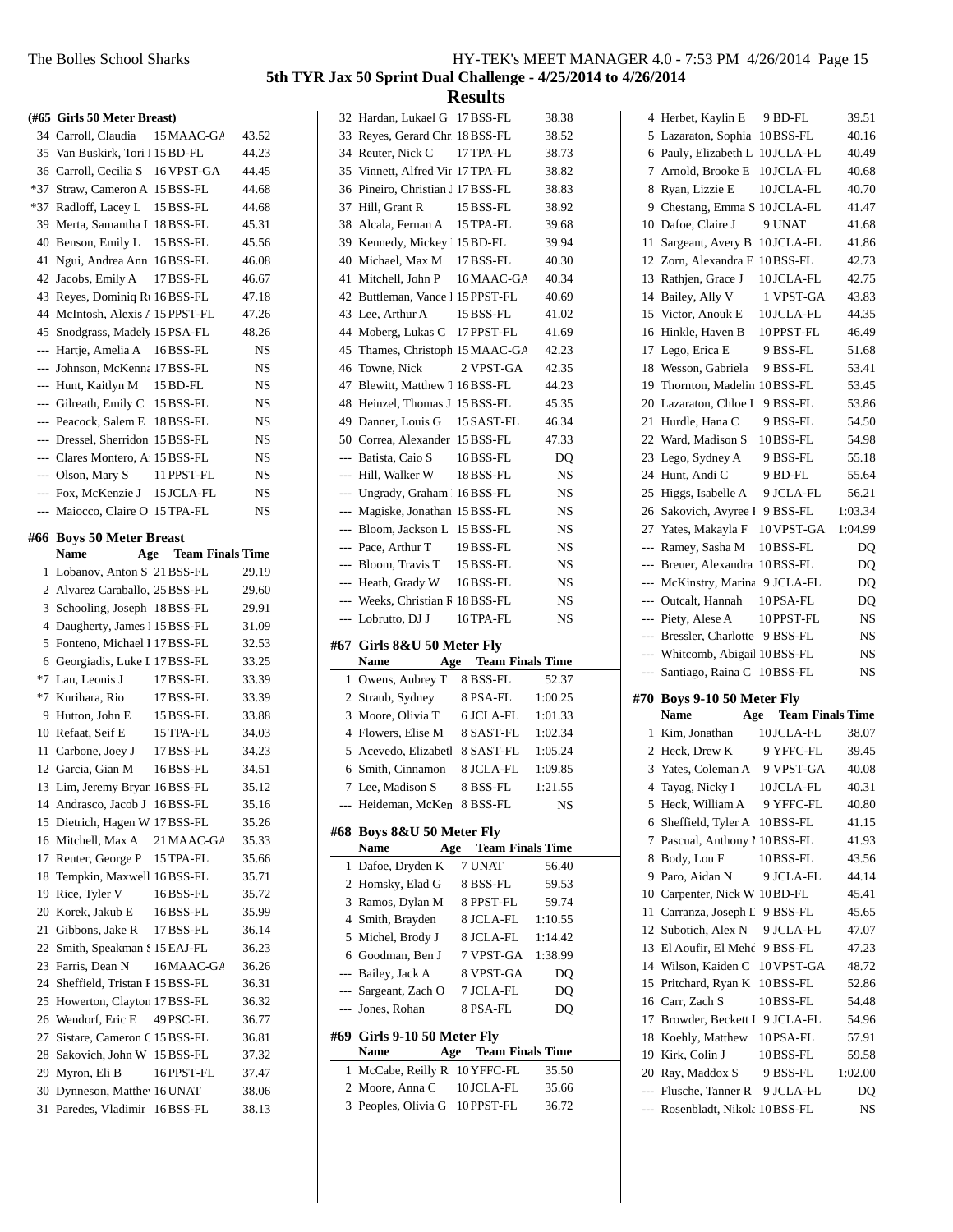|     | #71 Girls 11-12 50 Meter Fly<br>Name    | <b>Team Finals Time</b><br>Age |       |
|-----|-----------------------------------------|--------------------------------|-------|
| 1   | Sykes, Hannah M 12 EAJ-FL               |                                | 32.43 |
|     | 2 Brinton, Allie S                      | 12 BSS-FL                      | 33.23 |
| 3   | Hunt, Hallie N                          | $12$ BD-FL                     | 33.56 |
| 4   | Kelley, Mary Kate 11 BSS-FL             |                                | 34.39 |
| 5   | McCabe, Elizabeth 12 YFFC-FL            |                                | 34.40 |
| 6   | Bates, Ava J                            | 12 BSS-FL                      | 34.42 |
| 7   | Herbet, Jaden H                         | 12 BD-FL                       | 34.99 |
| 8   | Zerpa, Guiliana K 12 BD-FL              |                                | 35.07 |
| 9   | Trieu, Emily A                          | 12 BSS-FL                      | 35.19 |
| 10  | Shaffer, Meghan H 11 JCLA-FL            |                                | 35.54 |
| 11  | Thompson, Tanner 11 BSS-FL              |                                | 35.56 |
| 12  | Gavin, Karaline D 12 BSS-FL             |                                | 36.96 |
| 13  | Zerry, Yvette N                         | 12 JCLA-FL                     | 37.50 |
|     | 14 Chang, Ella K                        | 11 SAST-FL                     | 37.65 |
| 15  | Donalson, Lauren 12 JCLA-FL             |                                | 37.87 |
| 16  | Fairman, Gentian 1 12 BSS-FL            |                                | 38.60 |
|     | 17 Thomas, Lauren G 11 BSS-FL           |                                | 38.76 |
| 18  | Williams, Whitley 12 TPA-FL             |                                | 38.91 |
| *19 | Hert. Natalie R                         | 11 JCLA-FL                     | 39.01 |
| *19 | Burfeind, Kimberl <sup>,</sup> 12BSS-FL |                                | 39.01 |
| 21  | Sowell, Julia L                         | 11 BSS-FL                      | 39.13 |
|     | 22 Negron, Adrianna 11 BSS-FL           |                                | 39.81 |
|     | 23 Victor, Didi F                       | 12JCLA-FL                      | 39.94 |
| 24  | Rinosa, Jessica T 12BSS-FL              |                                | 39.96 |
|     | 25 Burfeind, Kendall 11 BSS-FL          |                                | 40.00 |
| 26  | Amacker, Isabelle 12PSA-FL              |                                | 40.15 |
| 27  | Hudanich, Mia R                         | 12 BD-FL                       | 40.21 |
| 28  | Gasner, Mackenzie 12 TPA-FL             |                                | 40.32 |
| 29  | Tovar, Mia B                            | 12 BSS-FL                      | 40.96 |
| 30  | Larrimore, Allie E                      | 11 PPST-FL                     | 40.99 |
| 31  | Hampson, Sophie 1 11 BD-FL              |                                | 41.01 |
| 32  | Flowers, Marisa M 12 SAST-FL            |                                | 41.76 |
|     | 33 Oake, Phoebe R                       | 12 JCLA-FL                     | 42.09 |
|     | 34 Victor, Emmieh A 12 JCLA-FL          |                                | 42.13 |
| 35  | Hathcock, Sarah F 11 JCLA-FL            |                                | 42.40 |
|     | 36 Schultz, Noelle V 11 BSS-FL          |                                | 42.55 |
|     | 37 Churchill, Ashleigl 11 YFFC-FL       |                                | 43.05 |
| 38  | Smith, Sam L                            | 12 JCLA-FL                     | 43.16 |
|     | 39 Brown, Katia A                       | 11 JCLA-FL                     | 43.73 |
|     | 40 Watts, Rachel N                      | 12 BSS-FL                      | 44.16 |
| 41  | McCranie, Georgia 12 SAST-FL            |                                | 44.61 |
|     | 42 Kondal, Amelia K                     | 11 JCLA-FL                     | 44.69 |
| 43  | Evans, Amelia I                         | 11 PPST-FL                     | 45.21 |
| 44  | Bergeson, Victoria                      | 11 VPST-GA                     | 45.53 |
| 45  | Koutavas, Maddie                        | 11 JCLA-FL                     | 46.18 |
| 46  | McAnallen, Alyssa 12 SAST-FL            |                                | 46.30 |
| 47  | Mayer, Elizabeth F 12 YFFC-FL           |                                | 46.80 |
| 48  | Noll, Sophia                            | 12 VPST-GA                     | 48.95 |
| 49  | Krejci, Lauren M                        | 11 JCLA-FL                     | 49.37 |
| 50  | Benson, Belle R                         | 11 PSA-FL                      | 49.75 |
| 51  | Sellars, Cara A                         | 12 VPST-GA                     | 55.91 |
| 52  | Dinn, Faith A                           | 12 VPST-GA                     | 55.98 |
|     | 53 Edmonds, Alexis                      | 11 JCLA-FL                     | 58.05 |
| --- | Howell, Emma G                          | 11 JCLA-FL                     | NS    |
| --- | Vaughn, Chloe L                         | 12 JCLA-FL                     | NS    |
|     |                                         |                                |       |

|                | --- Bennett, Lindsey             | 2 VPST-GA                      | NS                     |
|----------------|----------------------------------|--------------------------------|------------------------|
|                | --- Bennett, Ruthie              | 12 VPST-GA                     | NS                     |
|                | --- Klassen, Christina           | 12 BSS-FL                      | NS                     |
|                | --- Brown, Jayla M               | 11 PPST-FL                     | NS                     |
|                | --- Brown, Jayci N               | 11 PPST-FL                     | NS                     |
|                | --- Malhotra, Ria                | 12 PPST-FL                     | NS                     |
| #72            | Boys 11-12 50 Meter Fly<br>Name  | <b>Team Finals Time</b><br>Age |                        |
| 1              | Herbet, Mason J                  | 12 BD-FL                       | 32.60                  |
|                | 2 Uttley, Luke G                 | 12 TPA-FL                      | 33.12                  |
| 3              | Kirk, Jackson C                  | 12 BSS-FL                      | 33.82                  |
| $\overline{4}$ | Dafoe, Cameron D 11 UNAT         |                                | 33.88                  |
| 5              | Morton, Michael T 12 JCLA-FL     |                                | 34.13                  |
| 6              | Thompson, Isaiah 111 JCLA-FL     |                                | 34.35                  |
| 7              | Crossan, Conall B 11 BD-FL       |                                | 34.69                  |
|                | 8 Lopez Miro, Cobi : 12 BSS-FL   |                                | 35.58                  |
| 9.             | Rait, Robbie A                   | 12 JCLA-FL                     | 36.27                  |
|                | 10 Meyer, Ansen S                | 11 BSS-FL                      | 36.58                  |
|                | 11 VanDeusen, Jack M 12 JCLA-FL  |                                | 36.61                  |
|                | 12 Refaat, Memo R                | 12 TPA-FL                      | 37.28                  |
|                | 13 Haney, Scott S                | 11 PSA-FL                      | 37.38                  |
|                | 14 Hattery, Jack R               | 12 BSS-FL                      | 38.48                  |
|                | 15 McCarthy, Jonah E 11 BSS-FL   |                                | 38.67                  |
|                | 16 Hudanich, Nick J              | 11 BD-FL                       | 39.15                  |
| 17             | Homsky, Jonathan 12 BSS-FL       |                                | 40.88                  |
|                | 18 LaRue, Ty J                   | 11 JCLA-FL                     | 41.42                  |
|                | 19 Lam, William                  | 12 BSS-FL                      | 43.02                  |
|                | 20 See, Ethan                    | 12 YFFC-FL                     | 43.16                  |
| 21             | Ellis, Cameron R                 | 11 JCLA-FL                     | 45.04                  |
|                |                                  |                                |                        |
|                | 22 Fineout, Brandon              | 11 VPST-GA                     | 45.29                  |
| 23             | Sakovich, Joseph I 11 BSS-FL     |                                | 45.68                  |
| 24             | Perez, Diego J                   | 11 JCLA-FL                     | 47.46                  |
|                | 25 Goodman, Jack                 | 11 VPST-GA                     | 52.23                  |
|                | 26 Ray, Michael S                | 11 BSS-FL                      | 52.57                  |
|                | 27 Cardinal, Ashton A 11 JCLA-FL |                                | 54.11                  |
|                | 28 Glass, Connor T               | 12 JCLA-FL                     | 57.02                  |
|                | 29 Ray, Morgan E                 | 11 BSS-FL                      | 1:02.04                |
| ---            | Tucker, Kristian M 11 BSS-FL     |                                | DQ                     |
|                | Oliver, Ty C                     | 11 BSS-FL                      | $\mathbf{D}\mathbf{Q}$ |
|                | --- Mumford, Michael 11 BSS-FL   |                                | NS                     |
|                | --- Smith, Julian B              | 11 EAJ-FL                      | NS                     |
|                | --- Wesson, Miguel N 12 BSS-FL   |                                | NS                     |
|                | --- Thomas, Ethan S              | 12 BSS-FL                      | NS                     |
|                | #73  Girls 13-14 50 Meter Fly    |                                |                        |
|                | Name                             | Age<br><b>Team Finals Time</b> |                        |
| 1              | Hampson, Chloe L 14 BD-FL        |                                | 30.63                  |
|                | 2 Wilder, Abi G                  | 14 BSS-FL                      | 31.10                  |
| 3              | Stanfield, Summer 13 JCLA-FL     |                                | 31.43                  |
| 4              | Trieu, Audrey A                  | 14 BSS-FL                      | 31.60                  |
| 5              | Brinkman, Ellie Q 13 BSS-FL      |                                | 32.30                  |
| 6              | Radcliffe, Taylor M 13 YFFC-FL   |                                | 32.49                  |
| 7              | Gau, Alice C                     | 14 BSS-FL                      | 32.52                  |
| 8.             | Gavino, Raissa Re; 13 BSS-FL     |                                | 32.58                  |
| 9              | Ledet, Maddie J 14 MAAC-GA       |                                | 32.60                  |
|                | 10 Miller, Aubrey N 14 JCLA-FL   |                                | 32.73                  |
|                |                                  |                                |                        |
| 11             | Sowell, Nicole E                 | 13 BSS-FL                      | 32.80                  |

|                | 12 Baker, Katherine A 13 BSS-FL   |                             | 32.81 |
|----------------|-----------------------------------|-----------------------------|-------|
| 13             | Mendizabal, Stefar 14 BSS-FL      |                             | 33.34 |
|                | 14 Rice, Emily D                  | 13 BSS-FL                   | 33.47 |
|                | 15 Olivardia, Gracey . 14 TPA-FL  |                             | 33.65 |
| 16             | Wallace, Haylie N 13 YFFC-FL      |                             | 33.83 |
| 17             | Geiger, Emma C                    | 13 JCLA-FL                  | 34.13 |
| 18             | Mize, Leah K                      | 14 BD-FL                    | 34.17 |
| 19             | Carpenter, Anna C 14 TPA-FL       |                             | 34.46 |
|                | 20 Gasner, Kaitlin J 14TPA-FL     |                             | 34.60 |
| 21             | Tovar, Carli L                    | 14 BSS-FL                   | 34.64 |
| 22             | Campanalie, Valeri 14 TPA-FL      |                             | 34.69 |
| 23             | Posse, Madeline M 13 VPST-GA      |                             | 34.80 |
|                | 24 Chandler, Ava E                | 14 BSS-FL                   | 34.87 |
| 25             | Browder, Hadley C 13 JCLA-FL      |                             | 34.94 |
|                | 26 Arnold, Megan N 13 JCLA-FL     |                             | 34.98 |
| 27             | Surface, Mobley G 14 BSS-FL       |                             | 35.08 |
| 28             | Stewart, Emma K 13BD-FL           |                             | 35.15 |
| 29             | Blackford, Emily / 13 BSS-FL      |                             | 35.36 |
|                | 30 Hawkins, Brecca M 13 PSA-FL    |                             | 35.41 |
| 31             | Voytecek, Molly J 14 YFFC-FL      |                             | 35.61 |
| 32             | Batista, Camila S 13 BSS-FL       |                             | 35.82 |
| 33             | Smith, Lexi M                     | 13 JCLA-FL                  | 35.99 |
| 34             | Doloisio. Andrea I 14 BD-FL       |                             | 36.23 |
| 35             | Hartley, Caden L                  | $13$ BSS-FL                 | 36.28 |
| 36             | Ivan, Emilee A                    | 13 JCLA-FL                  | 36.40 |
| 37             | Perkins, Anna                     | 13 JCLA-FL                  | 36.67 |
| 38             | Hurdle, Mia R                     | 14 BSS-FL                   | 36.74 |
| 39             | Anderson, Elizabet 13 BSS-FL      |                             | 36.93 |
| 40             | Ellis, Abbey G                    | 13 JCLA-FL                  | 37.33 |
| 41             | Bailey, Anna C                    | 13 VPST-GA                  | 37.45 |
| 42             | St Denis, Jane A                  | 13 BSS-FL                   | 37.57 |
| 43             | Morningstar, Amai 14BSS-FL        |                             | 37.99 |
| 44             | Nemecek, Corissa                  | 13 BSS-FL                   | 38.18 |
| 45             | Shiver, Rhegan L                  | 13 PPST-FL                  | 38.72 |
|                | 46 Carreno Rodriguez 13 BSS-FL    |                             | 38.95 |
| 47             | Brown, Tatiana C 13 JCLA-FL       |                             | 39.32 |
| 48             | Reeves, Toni R                    | 13 BSS-FL                   | 39.76 |
| 49             | Voytecek, Carly A 14 YFFC-FL      |                             | 40.16 |
| 50             | Lamarre, Roxanne                  | 14 BSS-FL                   | 40.42 |
| 51             | Eisenmesser, Ellie 14 MAAC-GA     |                             | 40.83 |
| 52             | Marlin, Ravyn M                   | 13 VPST-GA                  | 42.04 |
| 53             | Thorsen, Paige N                  | 13 JCLA-FL                  | 42.66 |
| 54             | Dinn, Grace M                     | 13 VPST-GA                  | 42.86 |
| 55             | Marlin, Sierra M                  | 14 VPST-GA                  | 46.41 |
| 56             | Alderson, Ashley I 14 PSA-FL      |                             | 46.43 |
| 57             | Hinkle, Petal A                   | 13 PPST-FL                  | 46.82 |
| 58             | Northcutt, Chloe N 13 SAST-FL     |                             | 47.36 |
|                | 59 O'Brien, Kelli                 | 13 PSA-FL                   | 50.13 |
|                | 60 Thornton, Emily G 13 VPST-GA   |                             | 52.20 |
|                | --- Norenberg, Jenny / 14 YFFC-FL |                             | NS    |
|                | --- McMahon, Kensey 14 BSS-FL     |                             | NS    |
|                |                                   |                             |       |
|                |                                   |                             |       |
| $---$          | Gapinski, Anna V 13 JCLA-FL       |                             | NS    |
| #74            | <b>Boys 13-14 50 Meter Fly</b>    |                             |       |
|                | <b>Name</b>                       | <b>Age</b> Team Finals Time |       |
| 1              | Hackett, Nicholas + 14 BSS-FL     |                             | 27.47 |
| $\overline{2}$ | Adcock, Jake W 14 BSS-FL          |                             | 28.60 |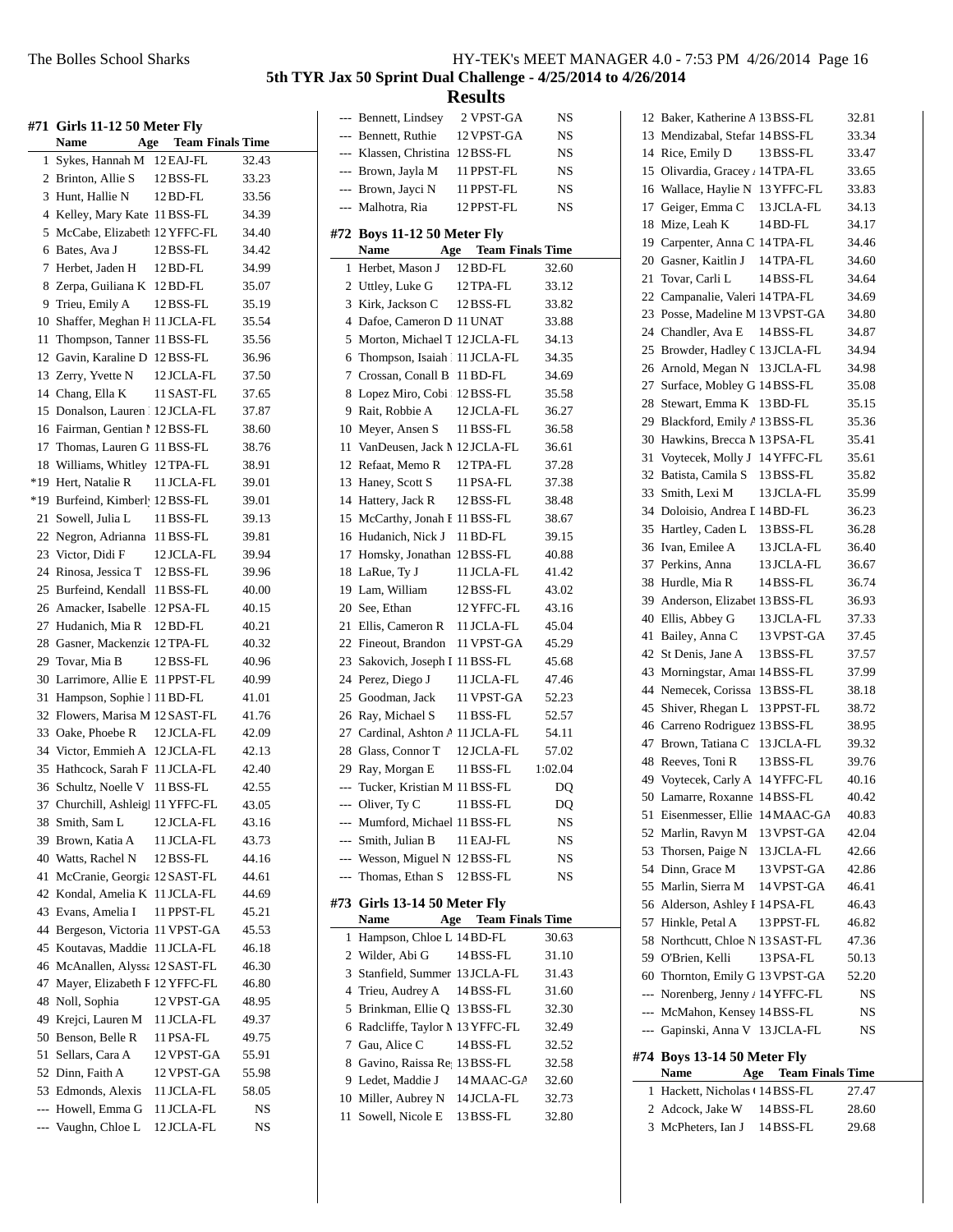|       | (#74 Boys 13-14 50 Meter Fly)                          |                             |                |
|-------|--------------------------------------------------------|-----------------------------|----------------|
|       | 4 Sugishita, Andrew 14 BSS-FL                          |                             | 29.84          |
|       |                                                        |                             |                |
|       | 5 Emerson, Noah C 13 BSS-FL                            |                             | 30.37          |
|       | 6 Mier, Jake C                                         | 14 PSA-FL                   | 30.79          |
|       | 7 Dafoe, Riley S 14 UNAT                               |                             | 31.03          |
|       | 8 Rabalais, Ryan H 14 BSS-FL                           |                             | 31.41          |
|       | 9 Gavino, Roman Ra 14 BSS-FL                           |                             | 31.44          |
|       | 10 Ryan, John P                                        | 14 JCLA-FL                  | 31.52          |
|       | 11 Wessell, Jack N 13 BSS-FL                           |                             | 31.74          |
|       | 12 Gawronski, Reese 14TPA-FL                           |                             | 32.13          |
|       | 13 Raimondi, Carmin 14 PPST-FL                         |                             | 32.35          |
|       | 14 Vermiglio, Nicolas 13BSS-FL                         |                             | 32.38          |
|       | 15 Walker, max G 14 MAAC-GA                            |                             | 32.69          |
|       | 16 Ray, Mason J 13 BSS-FL                              |                             | 32.91          |
|       | 17 Hodgson, Jeremy 14BSS-FL                            |                             | 33.00          |
|       | 18 Oake, Adrian J                                      | 14 JCLA-FL                  | 33.05          |
|       | 19 Bloss, Drew T                                       | 13 PSA-FL                   | 33.58          |
|       | 20 Moses, Arrington 1 13 TPA-FL                        |                             | 34.98          |
|       | 21 Krejci, Ryan J                                      | 14 JCLA-FL                  | 35.04          |
|       | 22 Burkett, Brandon I 13 BSS-FL                        |                             | 36.00          |
|       | 23 Talyanker, Nichola 13 BSS-FL                        |                             | 36.32          |
|       | 24 Herreros, Jonathan 13 JCLA-FL                       |                             | 38.99          |
|       | 25 Christopher, Jared 14TPA-FL                         |                             | 39.02          |
|       | 26 Bailey, Teegan C 13 JCLA-FL                         |                             | 39.95          |
|       | 27 Jones III, Jack R 14 BSS-FL                         |                             | 40.16          |
|       | 28 Ho, Daniel A                                        | 14 PPST-FL                  | 41.54          |
|       | 29 Brierley, Jack 13 MAAC-GA                           |                             | 46.55          |
|       |                                                        |                             |                |
|       | 30 Radloff, Bobby P 13 BSS-FL                          |                             | 46.62          |
|       | --- Benson, Joseph                                     | 14 PSA-FL                   | DQ             |
|       | #75 Girls 50 Meter Fly                                 |                             |                |
|       | Name                                                   | <b>Age</b> Team Finals Time |                |
| 1     | Artemeva, Valentir 27 BSS-FL                           |                             | 28.51          |
|       | 2 Maiocco, Claire O 15 TPA-FL                          |                             | 29.41          |
|       | 3 Schmidt, Kasey M 16 BSS-FL                           |                             | 30.08          |
|       | 4 Miller, Chloe G                                      | 15 BSS-FL                   | 30.48          |
|       | 5 Parent. Allie C                                      | 16 TPA-FL                   | 30.84          |
|       | 6 Hampson, Chloe L 14 BD-FL                            |                             | 30.95          |
| 7     | Hodgson, Jessica I 18 BSS-FL                           |                             | 31.09          |
| 8     | Malone, Brooke Y 17 TPA-FL                             |                             | 31.26          |
|       | 9 White, Caroline I                                    | 16 TPA-FL                   | 32.06          |
|       | 10 Watts, Liz A                                        | 15 BSS-FL                   | 32.17          |
| 11    | English, Isabella n 15 TPA-FL                          |                             | 32.19          |
|       | 12 Pritchard, Madison 17 BSS-FL                        |                             | 32.20          |
|       | *13 Hardan, Raphaelle 15 YFFC-FL                       |                             | 32.27          |
|       | *13 Betancourt, Laurer 17 BD-FL                        |                             | 32.27          |
|       | *15 Wessell, Madeline                                  | 16BSS-FL                    | 32.34          |
| $*15$ | Rasmus, Claire E                                       | 17 BSS-FL                   | 32.34          |
| 17    | Song, Amy R                                            | 15 BSS-FL                   | 32.42          |
|       | 18 Gavino, Romina R 16BSS-FL                           |                             | 32.65          |
| 19    | Breault, Peyton C                                      | 18 BSS-FL                   | 32.87          |
|       | 20 Kassis, Anna R                                      | 16BSS-FL                    | 32.90          |
| 21    | Sadsad, Christiana 16BSS-FL                            |                             | 32.91          |
|       | 22 Lapteva, Olga                                       | 16BSS-FL                    | 32.95          |
|       | 23 Brierley, Torey G                                   | 15 MAAC-GA                  | 33.04          |
|       | 24 Snodgrass, Madely 15 PSA-FL<br>25 Teat, Josephine E |                             | 33.05<br>33.33 |

| 26                       | Hoff, Madeline C                        | 17 BSS-FL                   | 33.41     |
|--------------------------|-----------------------------------------|-----------------------------|-----------|
| 27                       | Duke, Jasmine M                         | 17 YFFC-FL                  | 33.72     |
| 28                       | Ngui, Andrea Ann 16BSS-FL               |                             | 33.99     |
| $*29$                    | Garofalo, Isabella 116 SAST-FL          |                             | 34.00     |
| $*29$                    | Reyes, Dominiq R <sub>1</sub> 16 BSS-FL |                             | 34.00     |
| 31                       | Garcia, Leilani N                       | 15 TPA-FL                   | 34.26     |
| 32                       | Kennedy, Shannon 17 BD-FL               |                             | 34.30     |
| 33                       | Gasner, Kendall M 16TPA-FL              |                             | 34.43     |
| $*34$                    | Heinzel, Abigail N 17 BSS-FL            |                             | 34.49     |
| $*34$                    | Merta, Samantha L 18 BSS-FL             |                             | 34.49     |
| 36                       | Van Buskirk, Tori 115 BD-FL             |                             | 34.53     |
| 37                       | Lopez Miro, Harle 15 BSS-FL             |                             | 34.75     |
| 38                       | Hogan, Grace C                          | 15 BSS-FL                   | 35.17     |
| 39                       | Jacobs, Emily A                         | 17 BSS-FL                   | 35.35     |
| *40                      | McIntosh, Alexis A 15 PPST-FL           |                             | 35.47     |
| *40                      | Benson, Emily L                         | 15 BSS-FL                   | 35.47     |
| 42                       | Straw, Cameron A 15 BSS-FL              |                             | 36.20     |
| 43                       | Norenberg, Lily A 16 YFFC-FL            |                             | 36.68     |
| 44                       | Fox. McKenzie J                         | 15 JCLA-FL                  | 37.00     |
| 45                       | Gleason, Catherine 16 BSS-FL            |                             | 37.35     |
| 46                       | Radloff, Lacey L                        | 15 BSS-FL                   | 37.45     |
| 47                       | Carroll, Claudia                        | 15 MAAC-GA                  | 37.47     |
| 48                       | Canon, Victoria D                       | 15 PPST-FL                  | 37.85     |
| 49                       | Caluma, Thea Mar 18 BSS-FL              |                             | 38.15     |
| $---$                    | Olson, Mary S                           | 11 PPST-FL                  | NS        |
| $\sim$                   | Henley, Kendall V 16 UNAT               |                             | NS        |
|                          | --- Carroll, Cecilia S                  | 16 VPST-GA                  | NS        |
|                          |                                         |                             |           |
|                          |                                         |                             |           |
|                          | Johnson, McKenna 17 BSS-FL              |                             | <b>NS</b> |
|                          | --- Li, Tao                             | 23 BSS-FL                   | NS        |
|                          | --- Peacock, Salem E                    | 18BSS-FL                    | NS        |
|                          | --- Dressel, Sherridon                  | 15 BSS-FL                   | NS        |
| $---$                    | Riley, Alexis G                         | 15 UNAT                     | NS        |
| $---$                    | Hunt, Kaitlyn M                         | 15 BD-FL                    | NS        |
|                          | --- Michaels, Madison 16BSS-FL          |                             | NS        |
| ---                      | Clares Montero, A: 15 BSS-FL            |                             | NS        |
| $\overline{a}$           | Hartje, Amelia A                        | 16BSS-FL                    | NS        |
| $\sim$                   | Gilreath, Emily C                       | 15 BSS-FL                   | NS        |
| $\overline{\phantom{a}}$ | Riley, Christine N 16 UNAT              |                             | NS        |
| #76                      | <b>Boys 50 Meter Fly</b>                |                             |           |
|                          | Name                                    | <b>Age</b> Team Finals Time |           |
| 1                        | Schooling, Joseph 18BSS-FL              |                             | 26.22     |
| 2                        | Mitchell, Max A                         | 21 MAAC-GA                  | 26.71     |
| 3                        | Garcia, Gian M                          | 16BSS-FL                    | 26.97     |
|                          | 4 Viktora, Adam                         | 17 BSS-FL                   | 27.05     |
| 5                        | Carbone, Joey J                         | 17 BSS-FL                   | 27.51     |
| 6                        | Lim, Jeremy Bryan 16 BSS-FL             |                             | 27.67     |
| 7                        | Reuter, Nick C                          | 17 TPA-FL                   | 27.84     |
| 8                        | McPheters, Matthe 18 BSS-FL             |                             | 27.96     |
| 9.                       | Farris, Dean N                          | 16 MAAC-GA                  | 28.45     |
| 10                       | Dynneson, Matthe <sup>16</sup> UNAT     |                             | 28.46     |
| 11                       | Reuter, George P                        | 15 TPA-FL                   | 28.54     |
|                          | 12 Gibbons, Jake R                      | 17 BSS-FL                   | 28.55     |
|                          | 13 Thames, Christoph 15 MAAC-GA         |                             | 28.67     |
|                          | 14 Michael, Max M                       | 17 BSS-FL                   | 28.68     |
|                          | 15 Fonteno, Michael I 17 BSS-FL         |                             | 28.81     |
|                          | 16 Alcala, Fernan A                     | 15 TPA-FL                   | 29.10     |

| 18    | Batista, Caio S 16BSS-FL              |                             | 29.14     |
|-------|---------------------------------------|-----------------------------|-----------|
| 19    | Howerton, Clayton 17 BSS-FL           |                             | 29.15     |
|       | 20 Hutton, John E                     | 15 BSS-FL                   | 29.18     |
|       | 21 Vinnett, Alfred Vir 17 TPA-FL      |                             | 29.27     |
|       | 22 Wendorf, Eric E                    | 49 PSC-FL                   | 29.29     |
| 23    | LaFargue, Kadeem 16BSS-FL             |                             | 29.42     |
|       | 24 Daugherty, James 1 15 BSS-FL       |                             | 29.44     |
| 25    | Mitchell, John P 16MAAC-GA            |                             | 29.49     |
| 26    | Kennedy, Mickey 15 BD-FL              |                             | 29.50     |
| 27    | Moberg, Lukas C 17 PPST-FL            |                             | 29.53     |
| 28    | Reyes, Gerard Chr. 18BSS-FL           |                             | 29.61     |
| 29    | Hardan, Lukael G 17BSS-FL             |                             | 29.64     |
|       | 30 Andrews, Parker C 17 BSS-FL        |                             | 29.79     |
| 31    | Tempkin, Maxwell 16BSS-FL             |                             | 29.83     |
| 32    | Pineiro, Christian J 17 BSS-FL        |                             | 29.98     |
| 33    | Dietrich, Hagen W 17 BSS-FL           |                             | 30.10     |
|       | 34 Georgiadis, Luke I 17 BSS-FL       |                             | 30.38     |
| 35    | Refaat, Seif E                        | 15 TPA-FL                   | 30.39     |
| 36    | Korek, Jakub E                        | 16BSS-FL                    | 30.60     |
| 37    | Lau, Leonis J                         | 17 BSS-FL                   | 30.70     |
| 38    | Myron, Eli B                          | 16PPST-FL                   | 30.75     |
|       | 39 Hill. Grant R                      | 15 BSS-FL                   | 30.86     |
| 40    | Heinzel, Thomas J 15 BSS-FL           |                             | 31.14     |
| 41    | Sakovich, John W 15 BSS-FL            |                             |           |
| 42    |                                       |                             | 31.20     |
|       | Rinosa, Joshua D 15 BSS-FL            |                             | 31.34     |
| 43    | Rice, Tyler V                         | 16BSS-FL                    | 31.35     |
| 44    | Jones, Isaiah J 17 BSS-FL             |                             | 31.85     |
| 45    | Andrasco, Jacob J 16BSS-FL            |                             | 32.61     |
|       | 46 Flynn, Jackson T 15 BSS-FL         |                             | 33.23     |
| 47    | Sistare, Cameron C 15 BSS-FL          |                             | 34.20     |
| 48    | Lee, Arthur A                         | 15 BSS-FL                   | 34.67     |
| 49    | Buttleman, Vance 1 15 PPST-FL         |                             | 34.68     |
| 50    | Danner, Louis G 15 SAST-FL            |                             | 35.85     |
| 51    | Blewitt, Matthew 7 16BSS-FL           |                             | 35.96     |
| 52    | guy, Bryton W                         | 16PPST-FL                   | 36.59     |
| 53    | Towne, Nick                           | 2 VPST-GA                   | 37.72     |
| $---$ | Pinzon, Omar A                        | 24 BSS-FL                   | NS        |
|       | --- Ahmad Fauzi, Dan 17 BSS-FL        |                             | NS        |
|       | --- Koros, Ben A 17 JCLA-FL           |                             | NS        |
|       | --- Pace, Arthur T                    | 19 BSS-FL                   | NS        |
|       | --- Kurihara, Rio                     | 17 BSS-FL                   | NS        |
|       | --- Alvarez Caraballo, 25 BSS-FL      |                             | NS        |
|       | --- Heath, Grady W                    | 16 BSS-FL                   | NS        |
|       | --- Bloom, Jackson L 15 BSS-FL        |                             | NS        |
|       | --- Bloom, Travis T                   | 15 BSS-FL                   | NS        |
|       | ---   Hill, Walker W                  | 18BSS-FL                    | NS        |
|       | --- Campbell, Andrew 17BSS-FL         |                             | NS        |
|       | --- Correa, Alexander 15 BSS-FL       |                             | NS        |
|       | --- Lobrutto, DJ J                    | 16 TPA-FL                   | <b>NS</b> |
|       | --- Ungrady, Graham 16BSS-FL          |                             | NS        |
|       | --- Todorovic, Mario 25 BSS-FL        |                             | NS        |
|       | --- Weeks, Christian R 18 BSS-FL      |                             | NS        |
|       | --- Booth, Josh J                     | 18BSS-FL                    | NS        |
|       |                                       |                             |           |
|       | #77A Girls 10&U 50 Yard Free Swim-off |                             |           |
|       | Name                                  | <b>Age</b> Team Finals Time |           |
|       | - Swim-off                            |                             |           |
|       | 1 Ramey, Sasha M 10BSS-FL             |                             | 27.64     |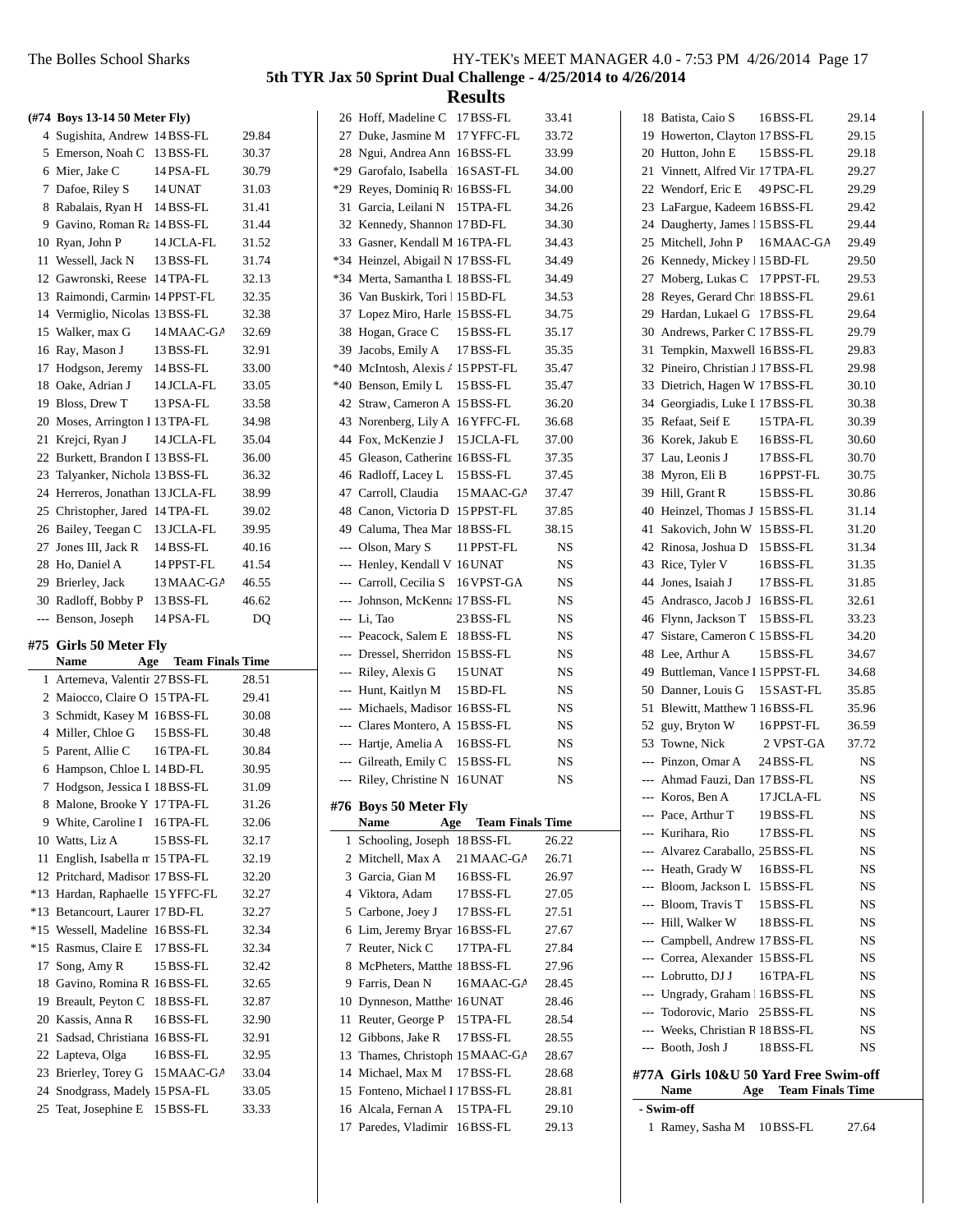**5th TYR Jax 50 Sprint Dual Challenge - 4/25/2014 to 4/26/2014**

#### **Results**

**#79C Girls 11-12 50 Yard Free Swim-off**

| - Swim-off  (#77A Girls 10&U 50 Yard Free Swim-       |                                |       |
|-------------------------------------------------------|--------------------------------|-------|
| 2 Arnold, Brooke E 10 JCLA-FL 29.98                   |                                |       |
| #77B Girls 10&U 50 Yard Free Swim-off<br>Name         | <b>Age</b> Team Finals Time    |       |
| - Swim-off                                            |                                |       |
| 1 Peoples, Olivia G 10 PPST-FL 29.03                  |                                |       |
| 2 Ryan, Lizzie E 10 JCLA-FL                           |                                | 30.05 |
| #77C Girls 10&U 50 Yard Free Swim-off                 |                                |       |
| <b>Name</b>                                           | <b>Age</b> Team Finals Time    |       |
| - Swim-off                                            |                                |       |
| 1 Moore, Anna C 10 JCLA-FL 28.91                      |                                |       |
| 2 Stricklin, Sara R 10TPA-FL 30.67                    |                                |       |
| #77D Girls 10&U 50 Yard Free Swim-off                 |                                |       |
| Name                                                  | <b>Age</b> Team Finals Time    |       |
| - Swim-off                                            |                                |       |
| 1 McCabe, Reilly R 10 YFFC-FL 28.37                   |                                |       |
| 2 Chestang, Emma S 10 JCLA-FL 29.98                   |                                |       |
| #78A Boys 10&U 50 Yard Free Swim-off                  |                                |       |
|                                                       | Name Age Team Finals Time      |       |
| - Swim-off                                            |                                |       |
| 1 Tayag, Nicky I 10 JCLA-FL 28.57                     |                                |       |
| 2 Sheffield, Tyler A 10 BSS-FL                        |                                | 30.90 |
| #78B Boys 10&U 50 Yard Free Swim-off                  | Name Age Team Finals Time      |       |
| - Swim-off                                            |                                |       |
| 1 Kim, Jonathan 10 JCLA-FL 29.70                      |                                |       |
| 2 Trieu, John T 8 YFFC-FL 29.84                       |                                |       |
| #78C Boys 10&U 50 Yard Free Swim-off                  |                                |       |
| Name                                                  | <b>Age</b> Team Finals Time    |       |
| - Swim-off                                            |                                |       |
| 1 Heck, William A 9 YFFC-FL 29.76                     |                                |       |
| 2 Pascual, Anthony 1 10 BSS-FL 29.93                  |                                |       |
| #78D Boys 10&U 50 Yard Free Swim-off                  |                                |       |
|                                                       | Name Age Team Finals Time      |       |
| - Swim-off                                            |                                |       |
| 1 Yates, Coleman A 9 VPST-GA 29.04                    |                                |       |
| 2 Heck, Drew K                                        | 9 YFFC-FL                      | 29.41 |
| #79A Girls 11-12 50 Yard Free Swim-off<br><b>Name</b> | <b>Team Finals Time</b><br>Age |       |
| - Swim-off                                            |                                |       |
| 1 Cianciolo, Christin 12 CAT-FL                       |                                | 24.87 |
| 2 Zerpa, Guiliana K 12 BD-FL                          |                                | 27.46 |
|                                                       |                                |       |
| #79B Girls 11-12 50 Yard Free Swim-off                |                                |       |
| <b>Name</b>                                           | <b>Team Finals Time</b><br>Age |       |
| - Swim-off                                            |                                |       |
| Trieu, Emily A<br>1.                                  | 12 BSS-FL                      | 26.56 |
| Hunt, Hallie N<br>$\overline{2}$                      | 12 BD-FL                       | 27.06 |

| Name                                          | <b>Age</b> Team Finals Time |       |
|-----------------------------------------------|-----------------------------|-------|
| - Swim-off                                    |                             |       |
| 1 Sykes, Hannah M 12 EAJ-FL                   |                             | 25.54 |
| 2 Malhotra, Ria 12 PPST-FL                    |                             | 27.20 |
|                                               |                             |       |
| #79D Girls 11-12 50 Yard Free Swim-off        |                             |       |
| Name Age Team Finals Time                     |                             |       |
| - Swim-off                                    |                             |       |
| 1 McCabe, Elizabeth 12 YFFC-FL                |                             | 25.99 |
| 2 Kelley, Mary Kate 11 BSS-FL                 |                             | 26.94 |
| #80A Boys 11-12 50 Yard Free Swim-off         |                             |       |
| Name                                          | <b>Age</b> Team Finals Time |       |
| - Swim-off                                    |                             |       |
| 1 Morton, Michael T 12 JCLA-FL                |                             | 25.30 |
| 2 Refaat, Memo R 12 TPA-FL                    |                             | 26.99 |
|                                               |                             |       |
| #80B Boys 11-12 50 Yard Free Swim-off         |                             |       |
| Name Age Team Finals Time                     |                             |       |
| - Swim-off                                    |                             |       |
| 1 Kirk, Jackson C 12 BSS-FL                   |                             | 25.66 |
| 2 Dafoe, Cameron D 11 UNAT                    |                             | 25.92 |
|                                               |                             |       |
| #80C Boys 11-12 50 Yard Free Swim-off<br>Name | <b>Age</b> Team Finals Time |       |
|                                               |                             |       |
| - Swim-off                                    |                             |       |
| 1 Uttley, Luke G 12 TPA-FL                    |                             | 25.65 |
| 2 Meyer, Ansen S 11 BSS-FL                    |                             | 27.06 |
| #80D Boys 11-12 50 Yard Free Swim-off         |                             |       |
| Name Age Team Finals Time                     |                             |       |
| - Swim-off                                    |                             |       |
| 1 Smith, Julian B 11 EAJ-FL                   |                             | 25.87 |
| 2 Haney, Scott S 11 PSA-FL                    |                             | 27.32 |
|                                               |                             |       |
| #81A Girls 13-14 50 Yard Free Swim-off        |                             |       |
| Name Age Team Finals Time                     |                             |       |
| - Swim-off                                    |                             |       |
| 1 Trieu, Audrey A 14 BSS-FL                   |                             | 24.70 |
| 2 Sowell, Nicole E 13 BSS-FL 25.43            |                             |       |
| #81B Girls 13-14 50 Yard Free Swim-off        |                             |       |
| <b>Name</b>                                   | <b>Age</b> Team Finals Time |       |
| - Swim-off                                    |                             |       |
| 1 Olivardia, Gracey , 14 TPA-FL               |                             | 24.99 |
| 2 Gau. Alice C 14 BSS-FL                      |                             | 25.10 |
|                                               |                             |       |
| #81C Girls 13-14 50 Yard Free Swim-off        |                             |       |
| <b>Name</b>                                   | <b>Age</b> Team Finals Time |       |
| - Swim-off                                    |                             |       |
| 1 Wilder, Abi G 14 BSS-FL                     |                             | 24.77 |
| 2 Mendizabal, Stefar 14 BSS-FL                |                             | 25.04 |
| #81D Girls 13-14 50 Yard Free Swim-off        |                             |       |
| <b>Name</b>                                   | Age Team Finals Time        |       |
| - Swim-off                                    |                             |       |

1 McMahon, Kensey 14 BSS-FL 24.73

2 Radcliffe, Taylor M 13 YFFC-FL 24.78 **#82A Boys 13-14 50 Yard Free Swim-off Name Age Team Finals Time - Swim-off** 1 Hackett, Nicholas (14BSS-FL 22.39) 2 Emerson, Noah C 13BSS-FL 24.55 **#82B Boys 13-14 50 Yard Free Swim-off Name Age Team Finals Time - Swim-off** 1 Gavino, Roman Ra 14 BSS-FL 23.70 2 Carr, John J 14 BSS-FL 24.18 **#82C Boys 13-14 50 Yard Free Swim-off Name Age Team Finals Time - Swim-off** 1 23.21 Gawronski, Reese 14TPA-FL 2 Sugishita, Andrew 14BSS-FL 23.94 **#82D Boys 13-14 50 Yard Free Swim-off Name Age Team Finals Time - Swim-off** 1 22.44 McPheters, Ian J 14BSS-FL 2 Walker, max G 14 MAAC-GA 24.47 **#83A Girls 15-16 50 Yard Free Swim-off Name Age Team Finals Time - Swim-off** 1 24.22 Riley, Christine N 16UNAT 2 Matchett, Grace E 15 BAC-FL 24.51 **#83B Girls 15-16 50 Yard Free Swim-off Name Age Team Finals Time - Swim-off** 1 24.63 Wessell, Madeline 16BSS-FL 2 Hunt, Kaitlyn M 15 BD-FL 24.81 **#83C Girls 15-16 50 Yard Free Swim-off Name Age Team Finals Time - Swim-off** 1 24.60 White, Caroline I 16TPA-FL 2 Watts, Liz A 15 BSS-FL 24.83 **#83D Girls 15-16 50 Yard Free Swim-off Name Age Team Finals Time - Swim-off** 1 Maiocco, Claire O 15 TPA-FL 24.16 2 Garofalo, Isabella 16SAST-FL 24.69 **#84A Boys 15-16 50 Yard Free Swim-off Name Age Team Finals Time - Swim-off** 1 Farris, Dean N 16 MAAC-GA 21.41 2 Garcia, Gian M 16BSS-FL 22.27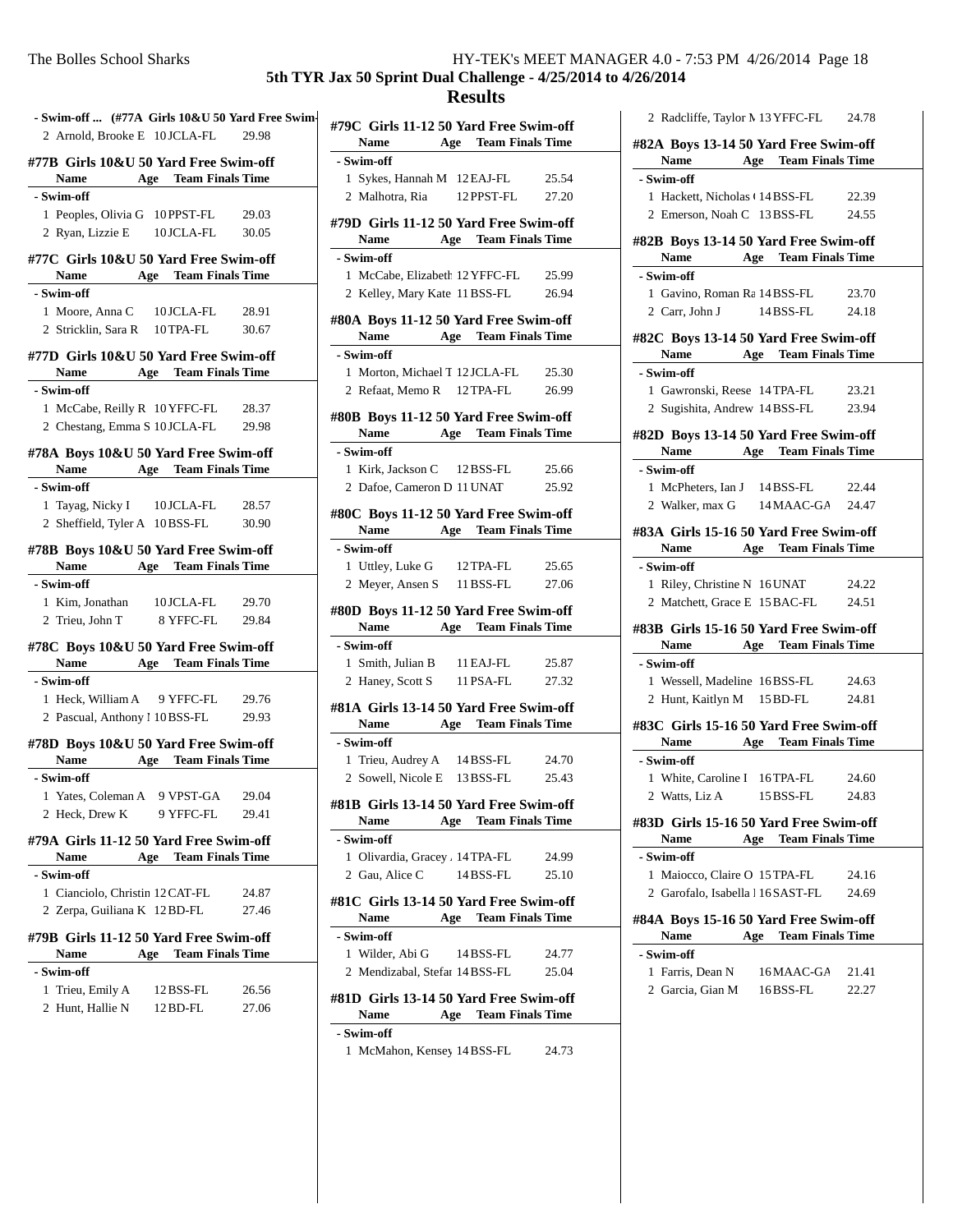**5th TYR Jax 50 Sprint Dual Challenge - 4/25/2014 to 4/26/2014**

| #84B Boys 15-16 50 Yard Free Swim-off<br><b>Name</b>                      |                    | <b>Age</b> Team Finals Time |
|---------------------------------------------------------------------------|--------------------|-----------------------------|
| - Swim-off                                                                |                    |                             |
| 1 Batista, Caio S 16BSS-FL                                                |                    | 21.86                       |
| 2 Hutton, John E 15 BSS-FL                                                |                    | 21.95                       |
| #84C Boys 15-16 50 Yard Free Swim-off<br>Name Age Team Finals Time        |                    |                             |
| - Swim-off                                                                |                    |                             |
|                                                                           |                    |                             |
| 1 Mitchell, John P 16 MAAC-GA 22.02<br>2 Daugherty, James 15 BSS-FL 22.13 |                    |                             |
|                                                                           |                    |                             |
| #84D Boys 15-16 50 Yard Free Swim-off<br>Name Age Team Finals Time        |                    |                             |
| - Swim-off                                                                |                    |                             |
| 1 Rice, Tyler V 16BSS-FL                                                  |                    | 21.88                       |
| 2 Reuter, George P 15 TPA-FL 22.41                                        |                    |                             |
| #85A Girls 50 Yard Free Swim-off                                          |                    |                             |
| Name Age Team Finals Time                                                 |                    |                             |
| - Swim-off                                                                |                    |                             |
| 1 Vanderpool-Wallac 24 UNAT                                               |                    | 23.07                       |
| 2 Malone, Brooke Y 17 TPA-FL 24.57                                        |                    |                             |
| #85B Girls 50 Yard Free Swim-off                                          |                    |                             |
| Name Age Team Finals Time                                                 |                    |                             |
| - Swim-off                                                                |                    |                             |
| 1 Jackson, Lara 23 UNAT                                                   |                    | 22.66                       |
| 2 Li, Tao                                                                 |                    | 23 BSS-FL 23.05             |
| #85C Girls 50 Yard Free Swim-off<br>Name                                  |                    | <b>Age</b> Team Finals Time |
| - Swim-off                                                                |                    |                             |
| 1 Kennedy, Madison 25 UNAT                                                |                    | 21.96                       |
| 2 Schmidt, Kasey M 16 BSS-FL 23.19                                        |                    |                             |
| #85D  Girls 50 Yard Free Swim-off                                         |                    |                             |
| <b>Name</b>                                                               |                    | <b>Age</b> Team Finals Time |
| - Swim-off                                                                |                    |                             |
| 1 Weir, Amanda 27 UNAT                                                    |                    | 22.71                       |
| 2 Artemeva, Valentir 27 BSS-FL                                            |                    | 23.45                       |
| #86A Boys 50 Yard Free Swim-off                                           |                    |                             |
| Name Age Team Finals Time                                                 |                    |                             |
|                                                                           |                    |                             |
| - Swim-off                                                                |                    |                             |
| 1 Schneider, Josh 25 UNAT                                                 |                    | 20.16                       |
| 2 Pinzon, Omar A 24 BSS-FL                                                |                    | 20.75                       |
|                                                                           |                    |                             |
| Name                                                                      |                    |                             |
| - Swim-off                                                                |                    | <b>Age</b> Team Finals Time |
|                                                                           |                    |                             |
| 1 Weber, Mark A<br>2 Hill, Dax                                            | 23 UNAT<br>24 UNAT | 19.90<br>20.38              |
|                                                                           |                    |                             |
| #86B Boys 50 Yard Free Swim-off<br>#86C Boys 50 Yard Free Swim-off        |                    |                             |
| Name<br>- Swim-off                                                        |                    | <b>Age</b> Team Finals Time |

|                                                                    | <b>Results</b> |            |                             |
|--------------------------------------------------------------------|----------------|------------|-----------------------------|
| 2 Krug, Karl 24 UNAT                                               |                |            | 19.93                       |
| #86D Boys 50 Yard Free Swim-off<br>Name Age Team Finals Time       |                |            |                             |
| - Swim-off                                                         |                |            |                             |
| 1 Murray, Paul 22 UNAT                                             |                |            | 19.91                       |
| 2 Todorovic, Mario 25 BSS-FL                                       |                |            | 20.42                       |
| #87E Girls 10&U 50 Yard Free Swim-off<br>Name                      |                |            | <b>Age</b> Team Finals Time |
| - Swim-off                                                         |                |            |                             |
| 1 Arnold, Brooke E 10 JCLA-FL                                      |                |            | 29.79                       |
| 2 Ryan, Lizzie E 10 JCLA-FL                                        |                |            | 29.91                       |
| #87F Girls 10&U 50 Yard Free Swim-off<br>Name Age Team Finals Time |                |            |                             |
| - Swim-off                                                         |                |            |                             |
| 1 Chestang, Emma S 10 JCLA-FL 29.95                                |                |            |                             |
| 2 Stricklin, Sara R 10 TPA-FL                                      |                |            | 31.05                       |
| #87G Girls 10&U 50 Yard Free Swim-off<br>Name Age Team Finals Time |                |            |                             |
| - Swim-off                                                         |                |            |                             |
| 1 Ramey, Sasha M 10BSS-FL                                          |                |            | 27.01                       |
| 2 Peoples, Olivia G 10 PPST-FL 28.56                               |                |            |                             |
| #87H Girls 10&U 50 Yard Free Swim-off<br>Name                      |                |            | <b>Age</b> Team Finals Time |
| - Swim-off                                                         |                |            |                             |
| 1 McCabe, Reilly R 10 YFFC-FL 27.93                                |                |            |                             |
| 2 Moore, Anna C 10 JCLA-FL 28.13                                   |                |            |                             |
| #88E Boys 10&U 50 Yard Free Swim-off<br>Name Age Team Finals Time  |                |            |                             |
| - Swim-off                                                         |                |            |                             |
| 1 Trieu, John T 8 YFFC-FL 29.57                                    |                |            |                             |
| 2 Sheffield, Tyler A 10BSS-FL                                      |                |            | 30.82                       |
| #88F Boys 10&U 50 Yard Free Swim-off<br><b>Name</b>                |                |            | <b>Age</b> Team Finals Time |
| - Swim-off                                                         |                |            |                             |
| 1 Pascual, Anthony 1 10 BSS-FL                                     |                |            | 29.98                       |
| 2 Heck, Drew K                                                     |                | 9 YFFC-FL  | 30.38                       |
| #88G Boys 10&U 50 Yard Free Swim-off<br>Name                       |                |            | <b>Age</b> Team Finals Time |
| - Swim-off                                                         |                |            |                             |
| 1 Tayag, Nicky I                                                   |                | 10 JCLA-FL | 28.65                       |
| 2 Kim, Jonathan                                                    |                | 10 JCLA-FL | 29.04                       |
|                                                                    |                |            |                             |
| #88H Boys 10&U 50 Yard Free Swim-off<br>Name                       |                |            | <b>Age</b> Team Finals Time |
| - Swim-off<br>1 Yates, Coleman A 9 VPST-GA                         |                |            |                             |
| 2 Heck, William A 9 YFFC-FL                                        |                |            | 29.18<br>29.44              |
|                                                                    |                |            |                             |
|                                                                    |                |            |                             |
|                                                                    |                |            |                             |
|                                                                    |                |            |                             |
|                                                                    |                |            |                             |

|   | #89E Girls 11-12 50 Yard Free Swim-off                              | <b>Age</b> Team Finals Time    |       |
|---|---------------------------------------------------------------------|--------------------------------|-------|
|   | Name                                                                |                                |       |
|   | - Swim-off                                                          |                                |       |
|   | 1 Zerpa, Guiliana K 12BD-FL                                         |                                | 27.42 |
|   | 2 Hunt, Hallie N 12BD-FL                                            |                                | 27.46 |
|   | #89F Girls 11-12 50 Yard Free Swim-off<br>Name                      | <b>Age</b> Team Finals Time    |       |
|   | - Swim-off                                                          |                                |       |
|   | 1 Kelley, Mary Kate 11 BSS-FL                                       |                                | 27.10 |
|   | 2 Malhotra, Ria 12PPST-FL 27.51                                     |                                |       |
|   | #89G Girls 11-12 50 Yard Free Swim-off<br>Name Age Team Finals Time |                                |       |
|   | - Swim-off                                                          |                                |       |
|   | 1 Cianciolo, Christin 12 CAT-FL 24.92                               |                                |       |
|   | 2 Trieu, Emily A 12 BSS-FL 26.62                                    |                                |       |
|   |                                                                     |                                |       |
|   | #89H Girls 11-12 50 Yard Free Swim-off                              |                                |       |
|   | <b>Name</b>                                                         | <b>Age</b> Team Finals Time    |       |
|   | - Swim-off                                                          |                                |       |
|   | 1 Sykes, Hannah M 12 EAJ-FL                                         |                                | 25.43 |
|   | 2 McCabe, Elizabeth 12 YFFC-FL 25.53                                |                                |       |
|   | #90E Boys 11-12 50 Yard Free Swim-off<br><b>Name</b>                | <b>Age</b> Team Finals Time    |       |
|   | - Swim-off                                                          |                                |       |
|   | 1 Dafoe, Cameron D 11 UNAT                                          |                                | 26.52 |
|   | 2 Refaat, Memo R 12 TPA-FL 27.09                                    |                                |       |
|   |                                                                     |                                |       |
|   | #90F Boys 11-12 50 Yard Free Swim-off<br>Name Age Team Finals Time  |                                |       |
|   | - Swim-off                                                          |                                |       |
|   | 1 Meyer, Ansen S 11 BSS-FL 27.12                                    |                                |       |
|   |                                                                     |                                | 27.50 |
|   | 2 Haney, Scott S 11 PSA-FL                                          |                                |       |
|   | #90G Boys 11-12 50 Yard Free Swim-off                               |                                |       |
|   | Name Age Team Finals Time                                           |                                |       |
|   | - Swim-off                                                          |                                |       |
|   | 1 Morton, Michael T 12 JCLA-FL 24.45                                |                                |       |
|   | 2 Kirk, Jackson C 12BSS-FL                                          |                                | 25.73 |
|   | #90H Boys 11-12 50 Yard Free Swim-off<br>Name                       | <b>Age</b> Team Finals Time    |       |
|   | - Swim-off                                                          |                                |       |
|   | 1 Smith, Julian B 11 EAJ-FL                                         |                                | 25.13 |
|   | 2 Uttley, Luke G 12 TPA-FL                                          |                                | 25.37 |
|   | #91E Girls 13-14 50 Yard Free Swim-off                              |                                |       |
|   | Name                                                                | Age Team Finals Time           |       |
|   | - Swim-off                                                          |                                |       |
|   | 1 Gau, Alice C 14 BSS-FL                                            |                                | 25.45 |
|   | 2 Sowell, Nicole E 13 BSS-FL                                        |                                | 25.59 |
|   | #91F Girls 13-14 50 Yard Free Swim-off<br>Name                      | <b>Team Finals Time</b><br>Age |       |
|   | - Swim-off                                                          |                                |       |
| 1 | Radcliffe, Taylor N 13 YFFC-FL 24.95                                |                                |       |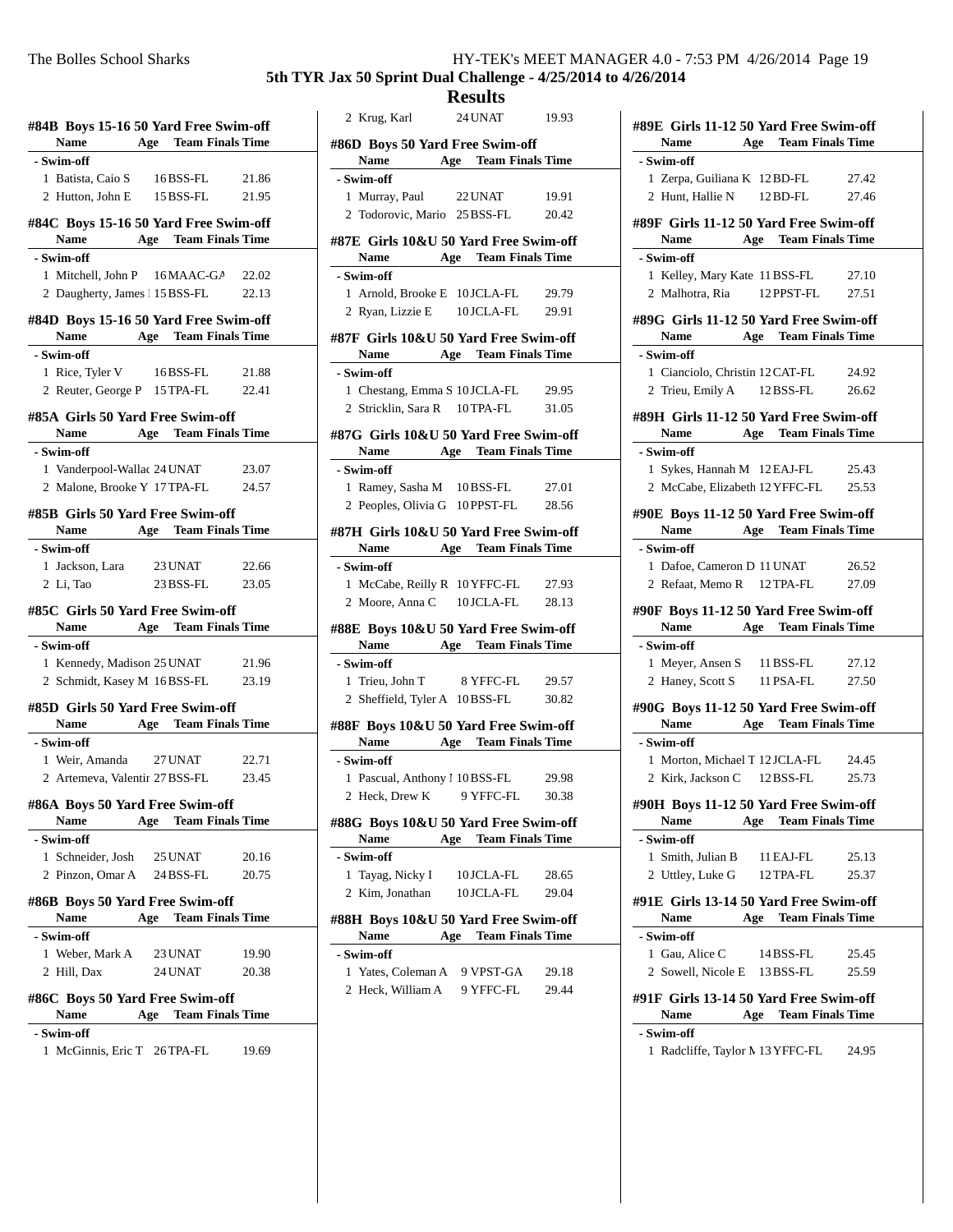# **5th TYR Jax 50 Sprint Dual Challenge - 4/25/2014 to 4/26/2014**

| - Swim-off  (#91F Girls 13-14 50 Yard Free Swim      |                                |       |
|------------------------------------------------------|--------------------------------|-------|
| 2 Mendizabal, Stefar 14 BSS-FL 25.28                 |                                |       |
| #91G Girls 13-14 50 Yard Free Swim-off               |                                |       |
| <b>Name</b>                                          | <b>Age</b> Team Finals Time    |       |
| - Swim-off                                           |                                |       |
| 1 Trieu, Audrey A 14 BSS-FL 24.35                    |                                |       |
| 2 Olivardia, Gracey . 14 TPA-FL 25.23                |                                |       |
| #91H Girls 13-14 50 Yard Free Swim-off               |                                |       |
| Name Age Team Finals Time                            |                                |       |
| - Swim-off                                           |                                |       |
| 1 Wilder, Abi G 14 BSS-FL                            |                                | 24.47 |
| 2 McMahon, Kensey 14 BSS-FL 25.04                    |                                |       |
|                                                      |                                |       |
| #92E Boys 13-14 50 Yard Free Swim-off                |                                |       |
| Name Age Team Finals Time                            |                                |       |
| - Swim-off                                           |                                |       |
| 1 Carr, John J 14 BSS-FL                             |                                | 24.09 |
| 2 Emerson, Noah C 13 BSS-FL 24.61                    |                                |       |
| #92F Boys 13-14 50 Yard Free Swim-off                |                                |       |
| Name Age Team Finals Time                            |                                |       |
| - Swim-off                                           |                                |       |
| 1 Sugishita, Andrew 14 BSS-FL 24.41                  |                                |       |
| 2 Walker, max G 14 MAAC-GA 24.43                     |                                |       |
|                                                      |                                |       |
| #92G Boys 13-14 50 Yard Free Swim-off<br><b>Name</b> | <b>Age</b> Team Finals Time    |       |
| - Swim-off                                           |                                |       |
| 1 Hackett, Nicholas + 14 BSS-FL 22.36                |                                |       |
| 2 Gavino, Roman Ra 14 BSS-FL 23.60                   |                                |       |
|                                                      |                                |       |
| #92H Boys 13-14 50 Yard Free Swim-off                |                                |       |
| Name Age Team Finals Time                            |                                |       |
| - Swim-off                                           |                                |       |
| 1 McPheters, Ian J 14 BSS-FL 22.22                   |                                |       |
| 2 Gawronski, Reese 14 TPA-FL 22.83                   |                                |       |
| #93E Girls 15-16 50 Yard Free Swim-off               |                                |       |
| <b>Name</b>                                          | <b>Age</b> Team Finals Time    |       |
| - Swim-off                                           |                                |       |
| 1 Matchett, Grace E 15 BAC-FL 24.79                  |                                |       |
| 2 Hunt, Kaitlyn M                                    | 15 BD-FL                       | 24.81 |
| #93F Girls 15-16 50 Yard Free Swim-off               |                                |       |
| <b>Name</b>                                          | <b>Team Finals Time</b><br>Age |       |
| - Swim-off                                           |                                |       |
| 1 Garofalo, Isabella   16 SAST-FL                    |                                | 24.77 |
| 2 Watts, Liz A                                       | 15 BSS-FL                      | 24.86 |
|                                                      |                                |       |
| #93G Girls 15-16 50 Yard Free Swim-off               |                                |       |
| Name                                                 | Age<br><b>Team Finals Time</b> |       |
| - Swim-off                                           |                                |       |
| 1 Riley, Christine N 16 UNAT                         |                                | 24.12 |
| 2 Wessell, Madeline 16BSS-FL                         |                                | 24.46 |

| #93H Girls 15-16 50 Yard Free Swim-off<br><b>Name</b> | <b>Age</b> Team Finals Time          |       |
|-------------------------------------------------------|--------------------------------------|-------|
| - Swim-off                                            |                                      |       |
|                                                       | 1 Maiocco, Claire O 15 TPA-FL 24.01  |       |
|                                                       | 2 White, Caroline I 16 TPA-FL 24.75  |       |
|                                                       |                                      |       |
| #94E Boys 15-16 50 Yard Free Swim-off                 | Name Age Team Finals Time            |       |
| - Swim-off                                            |                                      |       |
| 1 Hutton, John E 15 BSS-FL                            |                                      | 22.05 |
|                                                       | 2 Garcia, Gian M 16BSS-FL 22.24      |       |
| #94F Boys 15-16 50 Yard Free Swim-off                 |                                      |       |
|                                                       | Name Age Team Finals Time            |       |
| - Swim-off                                            |                                      |       |
| 1 Daugherty, James 1 15 BSS-FL                        |                                      | 22.00 |
|                                                       | 2 Reuter, George P 15 TPA-FL 22.62   |       |
|                                                       |                                      |       |
| #94G Boys 15-16 50 Yard Free Swim-off                 | Name Age Team Finals Time            |       |
| - Swim-off                                            |                                      |       |
| 1 Farris, Dean N 16 MAAC-GA 21.28                     |                                      |       |
|                                                       | 2 Batista, Caio S 16 BSS-FL          | 21.91 |
|                                                       |                                      |       |
| #94H Boys 15-16 50 Yard Free Swim-off                 | Name Age Team Finals Time            |       |
| - Swim-off                                            |                                      |       |
|                                                       | 1 Rice, Tyler V 16BSS-FL             | 24.01 |
|                                                       | 2 Mitchell, John P 16 MAAC-GA 24.75  |       |
| #95E Girls 50 Yard Free Swim-off<br>Name              | <b>Age</b> Team Finals Time          |       |
| - Swim-off                                            |                                      |       |
| 1 Li, Tao                                             | 23 BSS-FL                            | 23.11 |
|                                                       | 2 Malone, Brooke Y 17 TPA-FL 24.48   |       |
|                                                       |                                      |       |
| #95F Girls 50 Yard Free Swim-off                      |                                      |       |
|                                                       | Name Age Team Finals Time            |       |
| - Swim-off                                            |                                      |       |
|                                                       | 1 Schmidt, Kasey M 16 BSS-FL 23.30   |       |
|                                                       | 2 Artemeva, Valentir 27 BSS-FL 23.60 |       |
| #95G Girls 50 Yard Free Swim-off                      |                                      |       |
| Name                                                  |                                      |       |
|                                                       | <b>Age</b> Team Finals Time          |       |
| - Swim-off                                            |                                      |       |
| 1 Vanderpool-Wallac 24 UNAT                           |                                      | 22.14 |
| 2 Jackson, Lara 23 UNAT                               |                                      | 22.51 |
|                                                       |                                      |       |
| #95H Girls 50 Yard Free Swim-off<br>Name              | <b>Age</b> Team Finals Time          |       |
| - Swim-off                                            |                                      |       |
|                                                       |                                      |       |
| 1 Kennedy, Madison 25 UNAT                            |                                      | 21.91 |
| 2 Weir, Amanda                                        | 27 UNAT                              | 22.82 |
| #96E Boys 50 Yard Free Swim-off                       |                                      |       |
| Name                                                  | <b>Age</b> Team Finals Time          |       |
| - Swim-off<br>*1 Hill, Dax                            |                                      |       |

| *1 Pinzon, Omar A 24 BSS-FL                                        |                                | 20.73 |
|--------------------------------------------------------------------|--------------------------------|-------|
| #96F Boys 50 Yard Free Swim-off                                    |                                |       |
| Name Age Team Finals Time                                          |                                |       |
| - Swim-off                                                         |                                |       |
| 1 Krug, Karl 24 UNAT                                               |                                | 20.07 |
| 2 Todorovic, Mario 25 BSS-FL 20.34                                 |                                |       |
| #96G Boys 50 Yard Free Swim-off<br>Name                            | <b>Age</b> Team Finals Time    |       |
| - Swim-off                                                         |                                |       |
| 1 Schneider, Josh 25 UNAT                                          |                                | 19.45 |
| 2 Weber, Mark A 23 UNAT                                            |                                | 19.92 |
| #96H Boys 50 Yard Free Swim-off                                    |                                |       |
| Name Age Team Finals Time                                          |                                |       |
| - Swim-off                                                         |                                |       |
| 1 McGinnis, Eric T 26 TPA-FL 19.54                                 |                                |       |
| 2 Murray, Paul                                                     | 22 UNAT                        | 19.90 |
| #97I Girls 10&U 50 Yard Free Swim-off                              |                                |       |
| Name Age Team Finals Time                                          |                                |       |
| - Swim-off                                                         |                                |       |
| 1 Ryan, Lizzie E 10JCLA-FL 30.46                                   |                                |       |
| 2 Stricklin, Sara R 10TPA-FL                                       |                                | 31.57 |
|                                                                    |                                |       |
| #97J Girls 10&U 50 Yard Free Swim-off<br>Name Age Team Finals Time |                                |       |
| - Swim-off                                                         |                                |       |
| 1 Chestang, Emma S 10 JCLA-FL 29.69                                |                                |       |
| 2 Arnold, Brooke E 10JCLA-FL 29.73                                 |                                |       |
|                                                                    |                                |       |
| #97K Girls 10&U 50 Yard Free Swim-off<br>Name Age Team Finals Time |                                |       |
| - Swim-off                                                         |                                |       |
| 1 Peoples, Olivia G 10PPST-FL 28.67                                |                                |       |
| 2 Moore, Anna C 10JCLA-FL 28.76                                    |                                |       |
|                                                                    |                                |       |
| #98I Boys 10&U 50 Yard Free Swim-off                               |                                |       |
| Name Age Team Finals Time                                          |                                |       |
| - Swim-off                                                         |                                |       |
| 1 Heck, Drew K 9 YFFC-FL 31.11<br>2 Sheffield, Tyler A 10BSS-FL    |                                |       |
|                                                                    |                                | 31.27 |
| #98J Boys 10&U 50 Yard Free Swim-off<br>Name                       | <b>Team Finals Time</b><br>Age |       |
| - Swim-off                                                         |                                |       |
| 1 Trieu, John T                                                    | 8 YFFC-FL                      | 29.79 |
| 2 Pascual, Anthony 1 10 BSS-FL                                     |                                | 30.46 |
| #98K Boys 10&U 50 Yard Free Swim-off<br><b>Name</b>                | <b>Team Finals Time</b><br>Age |       |
| - Swim-off                                                         |                                |       |
| 1 Kim. Jonathan                                                    | 10 JCLA-FL                     | 29.02 |
| 2 Heck, William A 9 YFFC-FL                                        |                                | 29.25 |
|                                                                    |                                |       |
|                                                                    |                                |       |
|                                                                    |                                |       |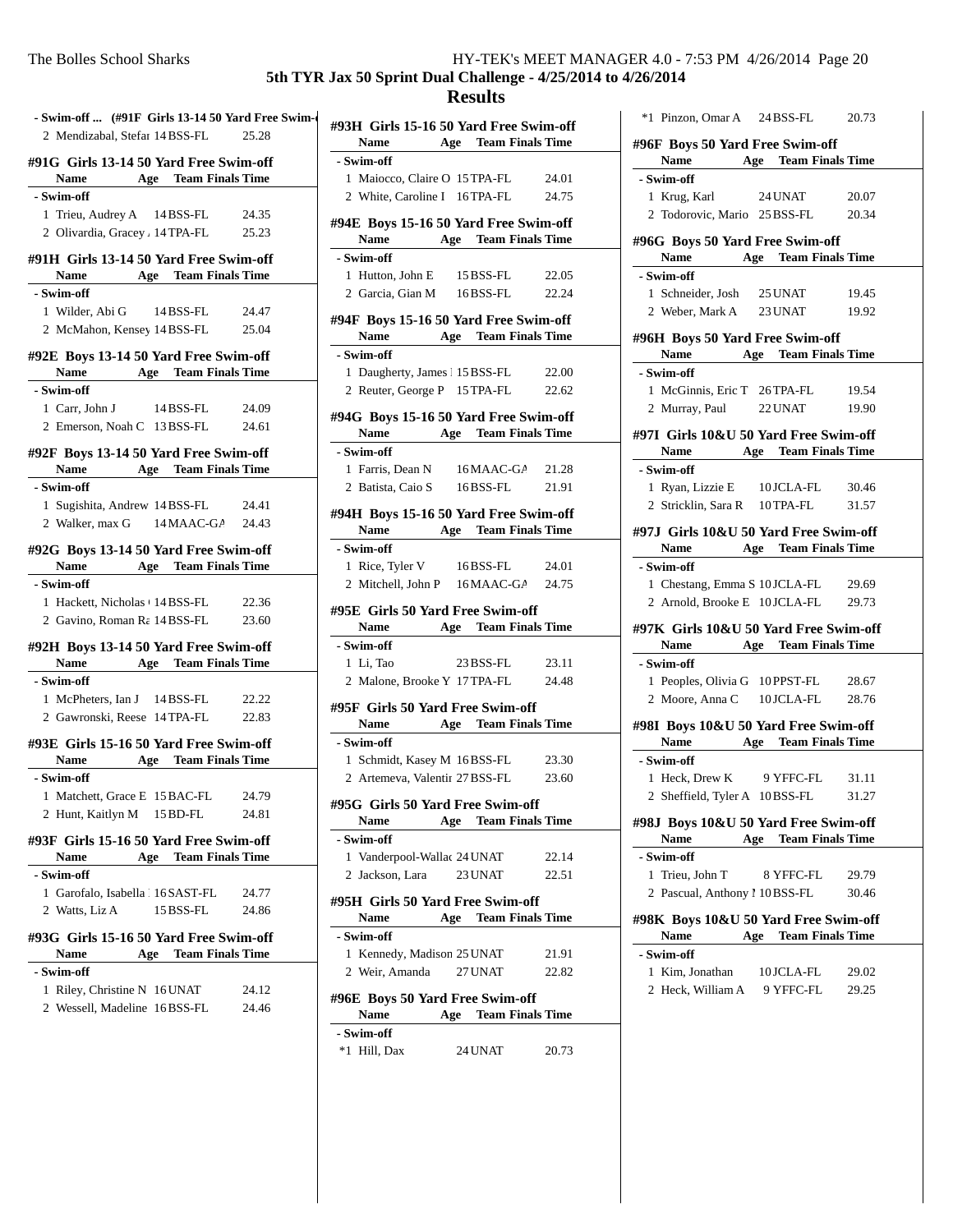#### **5th TYR Jax 50 Sprint Dual Challenge - 4/25/2014 to 4/26/2014**

**#99I Girls 11-12 50 Yard Free Swim-off Name Age Team Finals Time - Swim-off** 1 Hunt, Hallie N 12 BD-FL 27.27 2 Malhotra, Ria 12 PPST-FL 27.62 **#99J Girls 11-12 50 Yard Free Swim-off Name Age Team Finals Time - Swim-off** 1 27.21 Kelley, Mary Kate 11BSS-FL 2 Zerpa, Guiliana K 12 BD-FL 27.25 **#99K Girls 11-12 50 Yard Free Swim-off Name Age Team Finals Time - Swim-off** 1 McCabe, Elizabeth 12 YFFC-FL 26.12 2 Trieu, Emily A 12 BSS-FL 26.55 **#100I Boys 11-12 50 Yard Free Swim-off Name Age Team Finals Time - Swim-off** 1 27.31 Refaat, Memo R 12TPA-FL 2 Haney, Scott S 11 PSA-FL 27.34 **#100J Boys 11-12 50 Yard Free Swim-off Name Age Team Finals Time - Swim-off** 1 26.51 Dafoe, Cameron D 11 UNAT 2 Meyer, Ansen S 11 BSS-FL 27.27 **#100K Boys 11-12 50 Yard Free Swim-off Name Age Team Finals Time - Swim-off** 1 Kirk, Jackson C 12 BSS-FL 25.69 --- Uttley, Luke G 12 TPA-FL NS **#101I Girls 13-14 50 Yard Free Swim-off Name Age Team Finals Time - Swim-off** 1 25.31 Mendizabal, Stefan 14BSS-FL 2 Sowell, Nicole E 13 BSS-FL 25.61 **#101J Girls 13-14 50 Yard Free Swim-off Name Age Team Finals Time - Swim-off** 1 Radcliffe, Taylor M 13 YFFC-FL 25.08 2 Gau, Alice C 14 BSS-FL 25.47 **#101K Girls 13-14 50 Yard Free Swim-off Name Age Team Finals Time - Swim-off** 1 McMahon, Kensey 14 BSS-FL 25.22 2 Olivardia, Gracey A 14TPA-FL 25.60 **#102I Boys 13-14 50 Yard Free Swim-off Name Age Team Finals Time - Swim-off** 1 Walker, max G 14 MAAC-GA 24.31

|                                                       |  | <b>Results</b>              |       |
|-------------------------------------------------------|--|-----------------------------|-------|
| 2 Emerson, Noah C 13 BSS-FL 24.58                     |  |                             |       |
| #102J Boys 13-14 50 Yard Free Swim-off<br><b>Name</b> |  | <b>Age</b> Team Finals Time |       |
| - Swim-off                                            |  |                             |       |
| 1 Carr, John J 14 BSS-FL 23.78                        |  |                             |       |
| 2 Sugishita, Andrew 14 BSS-FL 24.44                   |  |                             |       |
| #102K Boys 13-14 50 Yard Free Swim-off                |  | <b>Age</b> Team Finals Time |       |
| Name $\frac{ }{ }$<br>- Swim-off                      |  |                             |       |
| 1 Gawronski, Reese 14 TPA-FL                          |  |                             | 23.39 |
| 2 Gavino, Roman Ra 14 BSS-FL 23.79                    |  |                             |       |
|                                                       |  |                             |       |
| #103I Girls 15-16 50 Yard Free Swim-off               |  |                             |       |
| Name Age Team Finals Time                             |  |                             |       |
| - Swim-off                                            |  |                             |       |
| 1 Hunt, Kaitlyn M 15 BD-FL                            |  |                             | 24.49 |
| 2 Watts, Liz A 15 BSS-FL 25.08                        |  |                             |       |
| #103J Girls 15-16 50 Yard Free Swim-off               |  |                             |       |
| Name Age Team Finals Time                             |  |                             |       |
| - Swim-off                                            |  |                             |       |
| 1 Matchett, Grace E 15 BAC-FL 24.53                   |  |                             |       |
| 2 Garofalo, Isabella   16 SAST-FL 25.02               |  |                             |       |
| #103K Girls 15-16 50 Yard Free Swim-off               |  |                             |       |
| Name Age Team Finals Time                             |  |                             |       |
| - Swim-off                                            |  |                             |       |
| 1 Wessell, Madeline 16BSS-FL                          |  |                             | 24.61 |
| 2 White, Caroline I 16TPA-FL 24.91                    |  |                             |       |
|                                                       |  |                             |       |
| #104I Boys 15-16 50 Yard Free Swim-off                |  |                             |       |
| Name Age Team Finals Time                             |  |                             |       |
| - Swim-off                                            |  |                             |       |
|                                                       |  |                             |       |
| 1 Garcia, Gian M 16 BSS-FL 22.06                      |  |                             |       |
| 2 Reuter, George P 15 TPA-FL 22.72                    |  |                             |       |
| #104J Boys 15-16 50 Yard Free Swim-off                |  |                             |       |
|                                                       |  | <b>Age</b> Team Finals Time |       |
| Name $\qquad \qquad$<br>- Swim-off                    |  |                             |       |
| 1 Hutton, John E 15 BSS-FL                            |  |                             | 21.83 |
| 2 Daugherty, James 1 15 BSS-FL                        |  |                             | 22.04 |
|                                                       |  |                             |       |
| #104K Boys 15-16 50 Yard Free Swim-off                |  |                             |       |
| Name                                                  |  | <b>Age</b> Team Finals Time |       |
| - Swim-off                                            |  |                             |       |
| 1 Batista, Caio S                                     |  | 16 BSS-FL                   | 21.62 |
| 2 Mitchell, John P 16 MAAC-GA 21.98                   |  |                             |       |
| #105I Girls 50 Yard Free Swim-off<br>Name             |  | Age Team Finals Time        |       |
| - Swim-off                                            |  |                             |       |
| 1 Artemeva, Valentir 27 BSS-FL                        |  |                             | 23.76 |
| 2 Malone, Brooke Y 17 TPA-FL                          |  |                             | 24.54 |
|                                                       |  |                             |       |
|                                                       |  |                             |       |
|                                                       |  |                             |       |

| #105J Girls 50 Yard Free Swim-off                             |     |                             |                         |  |
|---------------------------------------------------------------|-----|-----------------------------|-------------------------|--|
| Name Age Team Finals Time                                     |     |                             |                         |  |
| - Swim-off                                                    |     |                             |                         |  |
| 1 Li, Tao                                                     |     | 23 BSS-FL 22.86             |                         |  |
| 2 Schmidt, Kasey M 16BSS-FL 23.47                             |     |                             |                         |  |
|                                                               |     |                             |                         |  |
| #105K Girls 50 Yard Free Swim-off                             |     |                             |                         |  |
| Name Age Team Finals Time<br>- Swim-off                       |     |                             |                         |  |
|                                                               |     |                             |                         |  |
| 1 Jackson, Lara 23 UNAT 22.63<br>2 Weir, Amanda 27 UNAT 22.83 |     |                             |                         |  |
|                                                               |     |                             |                         |  |
| #106I Boys 50 Yard Free Swim-off                              |     |                             |                         |  |
| Name Age Team Finals Time                                     |     |                             |                         |  |
| - Swim-off                                                    |     |                             |                         |  |
| 1 Todorovic, Mario 25 BSS-FL 20.37                            |     |                             |                         |  |
| 2 Hill, Dax 24 UNAT 20.81                                     |     |                             |                         |  |
| #106J Boys 50 Yard Free Swim-off                              |     |                             |                         |  |
| Name Age Team Finals Time                                     |     |                             |                         |  |
| - Swim-off                                                    |     |                             |                         |  |
| 1 Krug, Karl                                                  |     | 24 UNAT                     | 20.29                   |  |
| 2 Pinzon, Omar A 24 BSS-FL 20.65                              |     |                             |                         |  |
|                                                               |     |                             |                         |  |
| #106K Boys 50 Yard Free Swim-off                              |     |                             |                         |  |
| Name Age Team Finals Time                                     |     |                             |                         |  |
| - Swim-off                                                    |     |                             |                         |  |
| 1 Murray, Paul 22 UNAT                                        |     |                             | 19.85                   |  |
| 2 Weber, Mark A 23 UNAT 19.93                                 |     |                             |                         |  |
| #107 Girls 10&U 50 Yard Free Swim-off                         |     |                             |                         |  |
|                                                               |     |                             |                         |  |
| Name Age Team Finals Time                                     |     |                             |                         |  |
| - Swim-off                                                    |     |                             |                         |  |
| 1 Ramey, Sasha M 10BSS-FL 26.90                               |     |                             |                         |  |
| 2 McCabe, Reilly R 10 YFFC-FL 28.01                           |     |                             |                         |  |
|                                                               |     |                             |                         |  |
| #108 Boys 10&U 50 Yard Free Swim-off                          |     |                             |                         |  |
| Name Age Team Finals Time                                     |     |                             |                         |  |
| - Swim-off                                                    |     |                             |                         |  |
| 1 Tayag, Nicky I 10JCLA-FL 28.15                              |     |                             |                         |  |
| 2 Yates, Coleman A 9 VPST-GA 28.73                            |     |                             |                         |  |
| #109 Girls 11-12 50 Yard Free Swim-off                        |     |                             |                         |  |
| Name                                                          | Age |                             | <b>Team Finals Time</b> |  |
| - Swim-off                                                    |     |                             |                         |  |
| 1 Cianciolo, Christin 12 CAT-FL                               |     |                             | 24.81                   |  |
| 2 Sykes, Hannah M 12 EAJ-FL                                   |     |                             | 25.71                   |  |
|                                                               |     |                             |                         |  |
| #110 Boys 11-12 50 Yard Free Swim-off<br><b>Name</b>          |     |                             |                         |  |
|                                                               |     | <b>Age</b> Team Finals Time |                         |  |
| - Swim-off                                                    |     |                             |                         |  |
| 1 Morton, Michael T 12 JCLA-FL                                |     |                             | 24.30                   |  |
| 2 Smith, Julian B                                             |     | 11 EAJ-FL                   | 25.05                   |  |
| #111 Girls 13-14 50 Yard Free Swim-off                        |     |                             |                         |  |
| Name                                                          | Age |                             | <b>Team Finals Time</b> |  |
| - Swim-off                                                    |     |                             |                         |  |
| 1 Trieu, Audrey A 14 BSS-FL                                   |     |                             | 24.40                   |  |